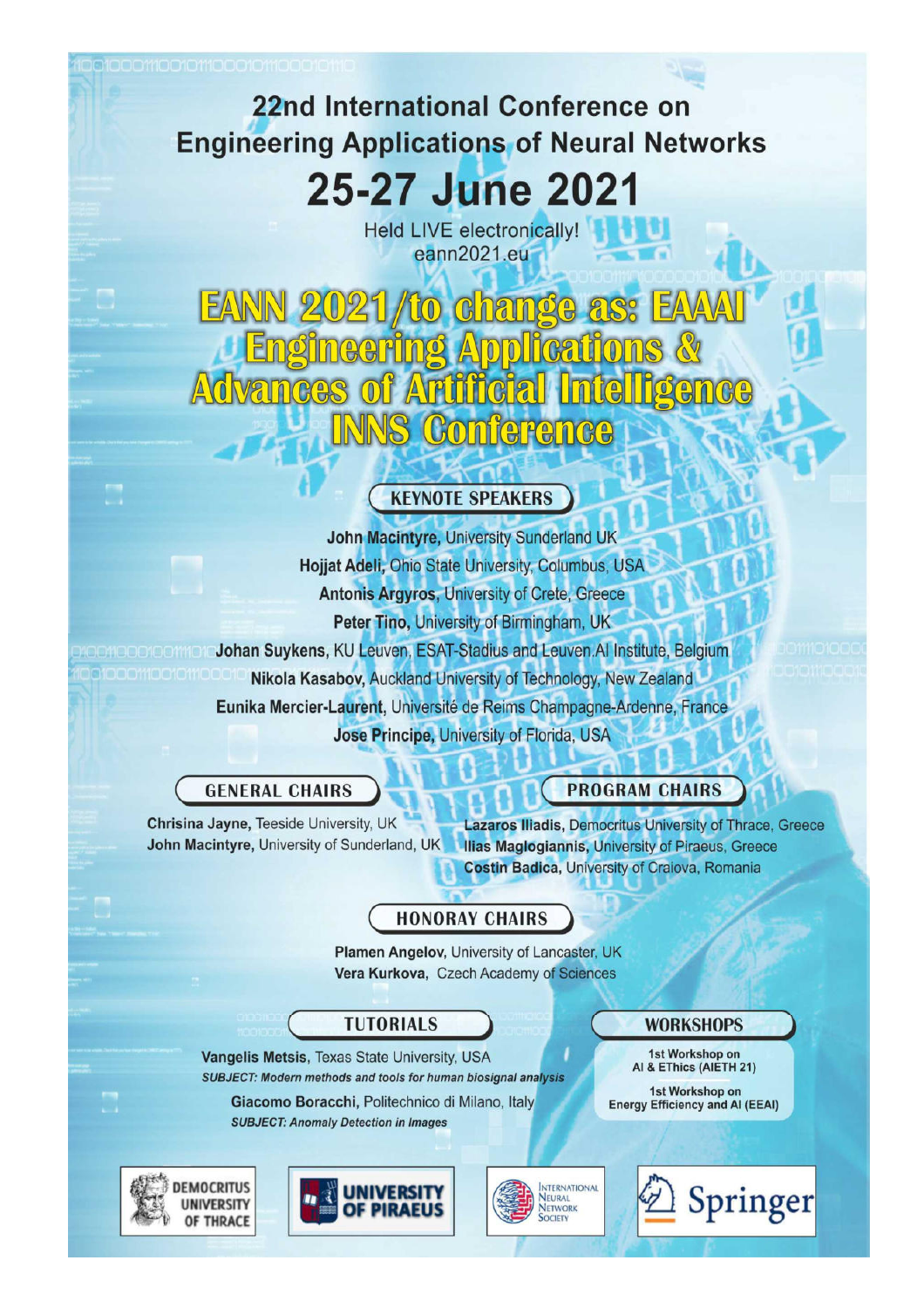# **Engineering Application of Neural Networks**

**(to be renamed to EAAAI-Engineering Applications and Advances of Artificial Intelligence)** 

**22nd International Conference EANN 2021** 

**Greece, 25 – 27 June 2021**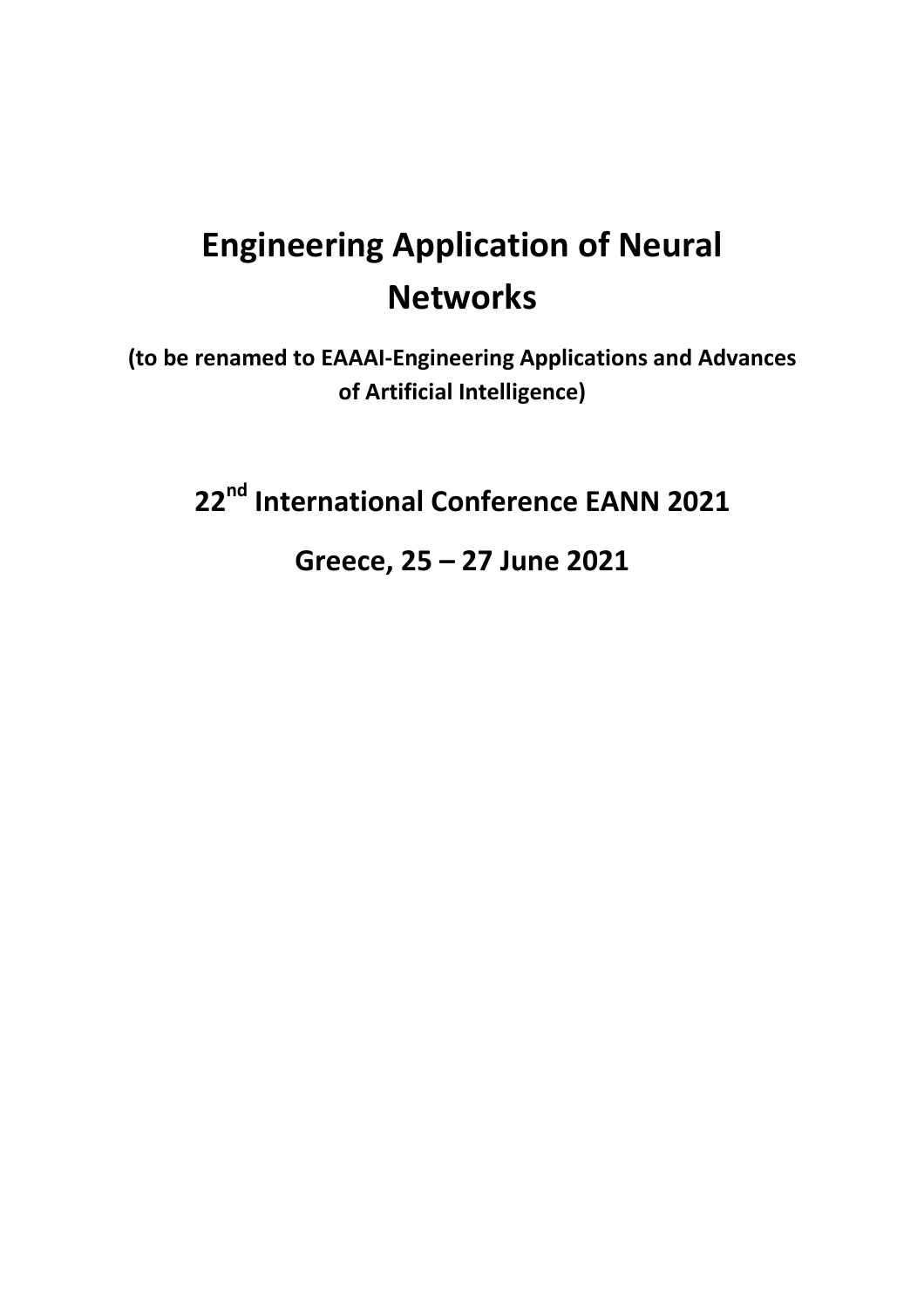**Lazaros Iliadis Democritus University of Thrace, School of Engineering, Department of Civil Engineering Lab of Mathematics and Informatics (iSCE) Greece Email: liliadis@civil.duth.gr** 

**John Macintyre University of Sunderland School of Computing and Technology United Kingdom Email: John.Macintyre@sunderland.ac.uk** 

**Chrisina Jayne School of Computing, Engineering & Digital Technologies Teesside University United Kingdom Email: C.Jayne@tees.ac.uk** 

**Elias Pimenidis Department of Computer Science and Creative Technologies Faculty of Environment and Technology University of the West England United Kingdom Email: Elias.Pimenidis@uwe.ac.uk**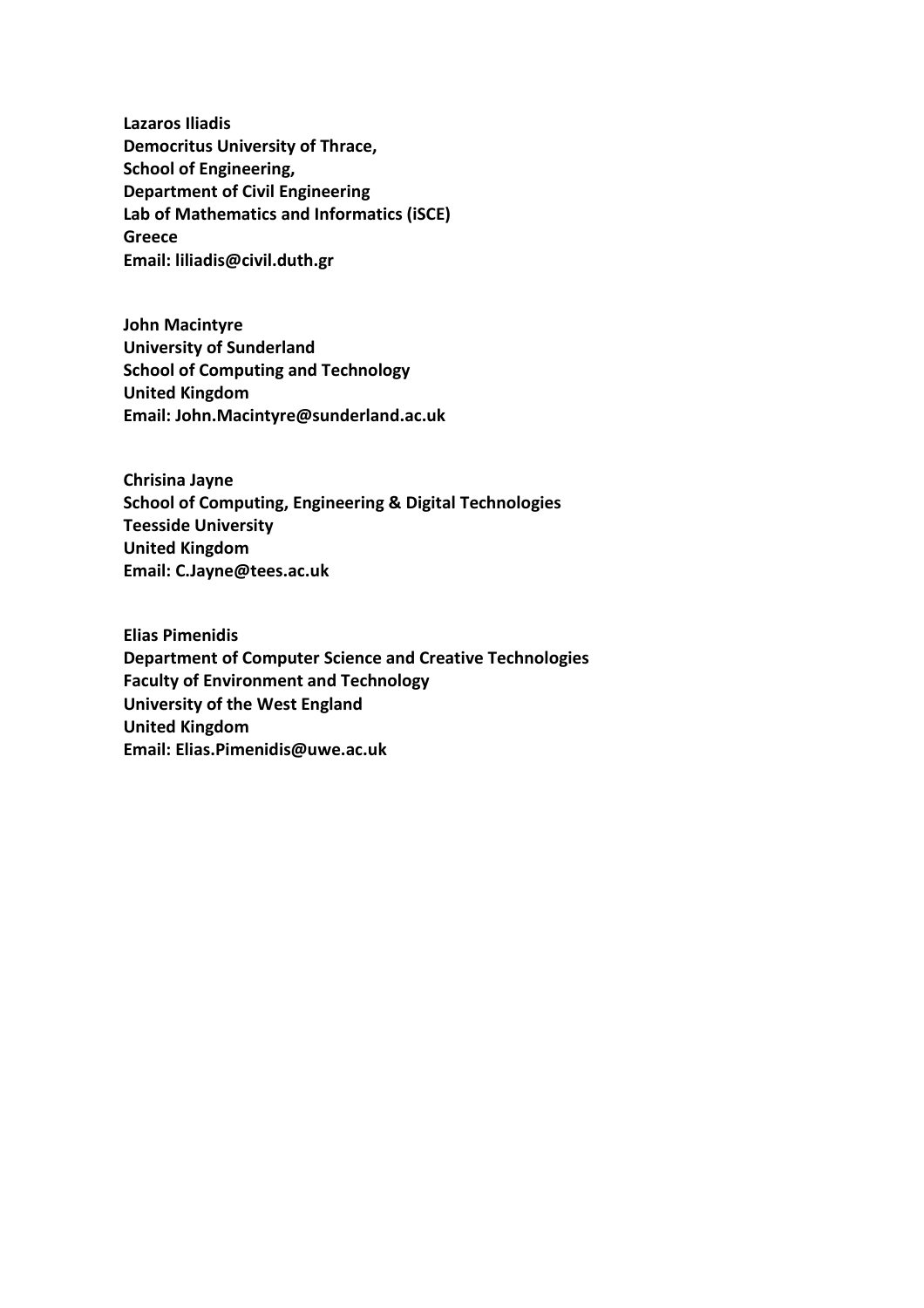# **22nd EANN /** (*will change to* **EAAAI**) **2021**

Artificial Neural Networks (ANN) are a typical case of Machine Learning, which mimics the physical learning process of the human brain. More than 60 years have passed from the introduction of the first Perceptron. Since then, numerous types of NN architectures (e.g., Deep Learning-DL) have been developed. DL has found a variety of applications in numerous timely domains, like *Self Driving cars, Fraud-Fake News Detection, Virtual Assistants, Image Analysis, Natural Language*. Convolutional Neural Networks (a case of Deep Neural Network) are used in various domains, mainly in image recognition, document analysis, Biomedical systems).

The technology of NN is progressing rapidly and we understand that there is no limit in their applications. However, we have not managed to fully simulate the human brain so far. Research both on theory and practice is advancing and the international scientific community is seen novel achievements all the time. At the same time there are more and more concerns on Ethics as far as our way of life is influenced. Our conference is a step towards capturing and disseminating all the innovations and challenges associated with Artificial intelligence (AI).

*Engineering Applications of Neural Networks* (EAN) is a mature and well established international scientific conference, that has been held all over Europe for the last 26 years. It has a continuous and dynamic presence as a major, global, but mainly European scientific event. More specifically, it has been organized in Finland, UK (England), Sweden, Gibraltar, Poland, Italy, Spain, France, Bulgaria, UK (Scotland) UK (Bristol) and Greece. It has been technically supported by the International Neural Networks Society (INNS) and more specifically by the EANN Special Interest Group. Its history is long and very successful, following and spreading the evolution of Intelligent Systems.

The first EANN was organized in 1995 in *Otaniemi Finland*, providing a great discussion forum on AI technologies, focusing on ANN. Since 1995, this great international event, keeps promoting the use of modeling techniques from all subdomains of Artificial Intelligence, in diverse application areas, where significant benefits can be derived. The conference is also reporting advances on respective theoretical frameworks. After 26 years of presence in the international literature, it keeps bringing together scientists from all AI domains, giving them the chance to exchange ideas and to announce their scientific advances on both theoretical and application level.

The year 2021 is going to be a milestone and it is going to be remembered as the year of positive changes. The Steering Committee has decided that the name of the conference, should reflect the content of the scientific areas it covers. Thus, from 2022 its name should change to *Engineering Applications and Advances of Artificial Intelligence* (EAAAI). During a transitional period, the name will be *EAAAI (ex EANN)* conference.

In 2021, a year characterized by the pandemic of the COVID-19, two historic events have decided to join their forces. The 22<sup>nd</sup> EANN 2021 has been collocated with the  $17<sup>th</sup>$  AIAI 2021 conference.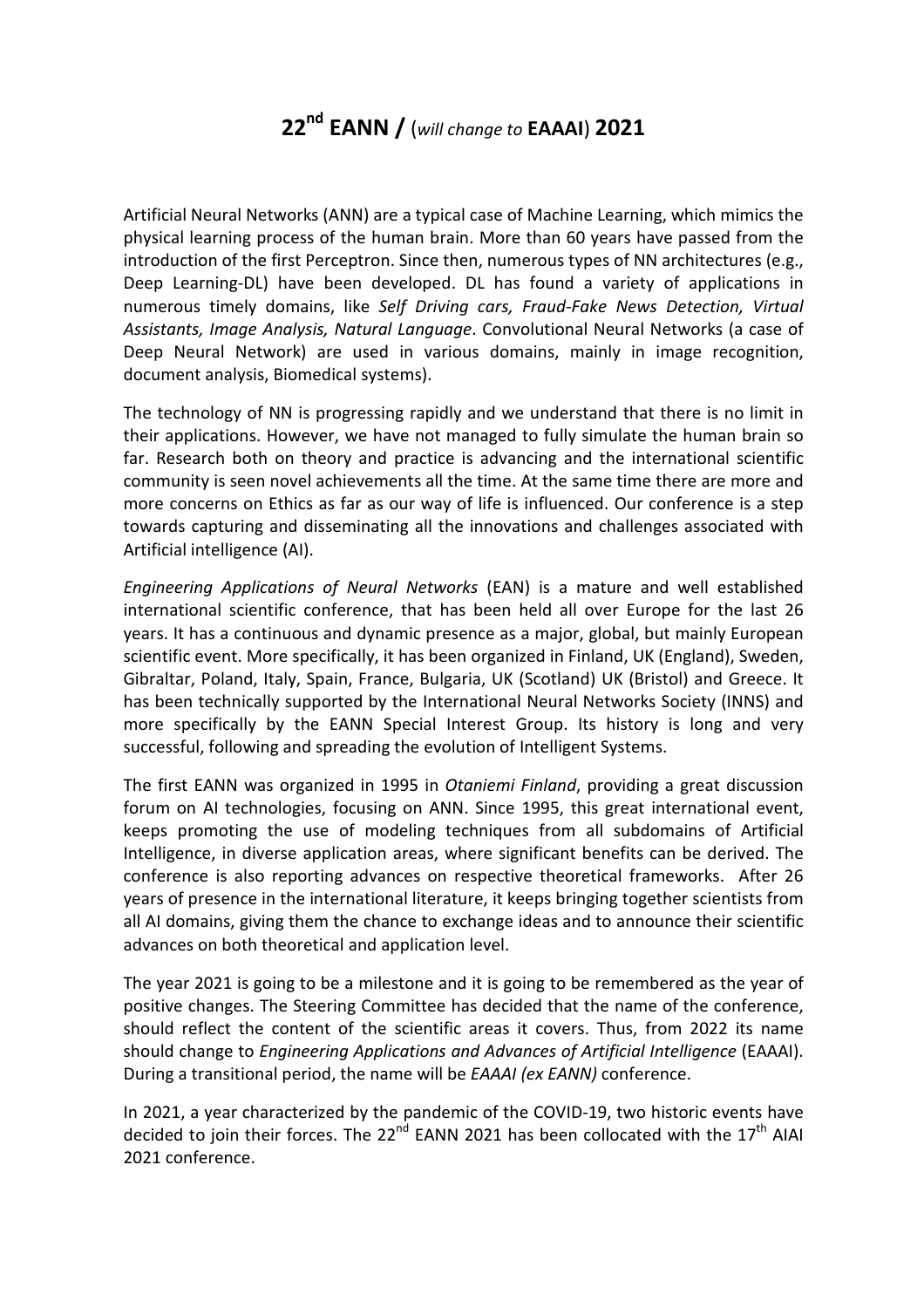The Proceedings' volume belongs to INNS (International Neural Networks) Springer Series and it contains the papers that were accepted to be presented orally at the  $22^{nd}$  EANN 2021. The diverse nature of papers presented, demonstrates the vitality of Artificial Intelligence algorithms and approaches. It is not only related to Neural Networks, but it certainly provides a very wide forum for AI applications as well.

The event was held from the 25<sup>th</sup> to the 27<sup>th</sup> of June 2021 via webex events.

Regardless the extremely difficult pandemic conditions, the response of the international scientific community to the EANN 2021 call for papers was more than satisfactory, with 83 papers initially submitted. All papers were peer reviewed by at least two independent academic referees. Where needed a third referee was consulted to resolve any potential conflicts. A total of 48.2% of the submitted manuscripts (40 papers) have been accepted to be published as Full papers (12 pages long) in the Springer proceedings. Due to the high quality of the submissions, the Program Committee has decided that it should accept additionally 1 more paper to be published as short one (10 pages long).

# **Professor Lazaros Iliadis**

School of Engineering, Head of the Department of Civil Engineering, Sector of Mathematics, Programming and GC, Lab of Mathematics and Informatics ISCE, Democritus University of Thrace, Greece

# **Professor Elias Pimenidis**

Program Leader Computer Science, Department FET-Computer Science and Creative Technologies, University of the West of England, Bristol, UK

# **Professor John Macintyre**,

Pro Vice Chancellor, University of Sunderland, School of Computing and Technology, UK

# **Professor Chrisina Jayne**,

School of Computing, Engineering & Digital Technologies, Teesside University, UK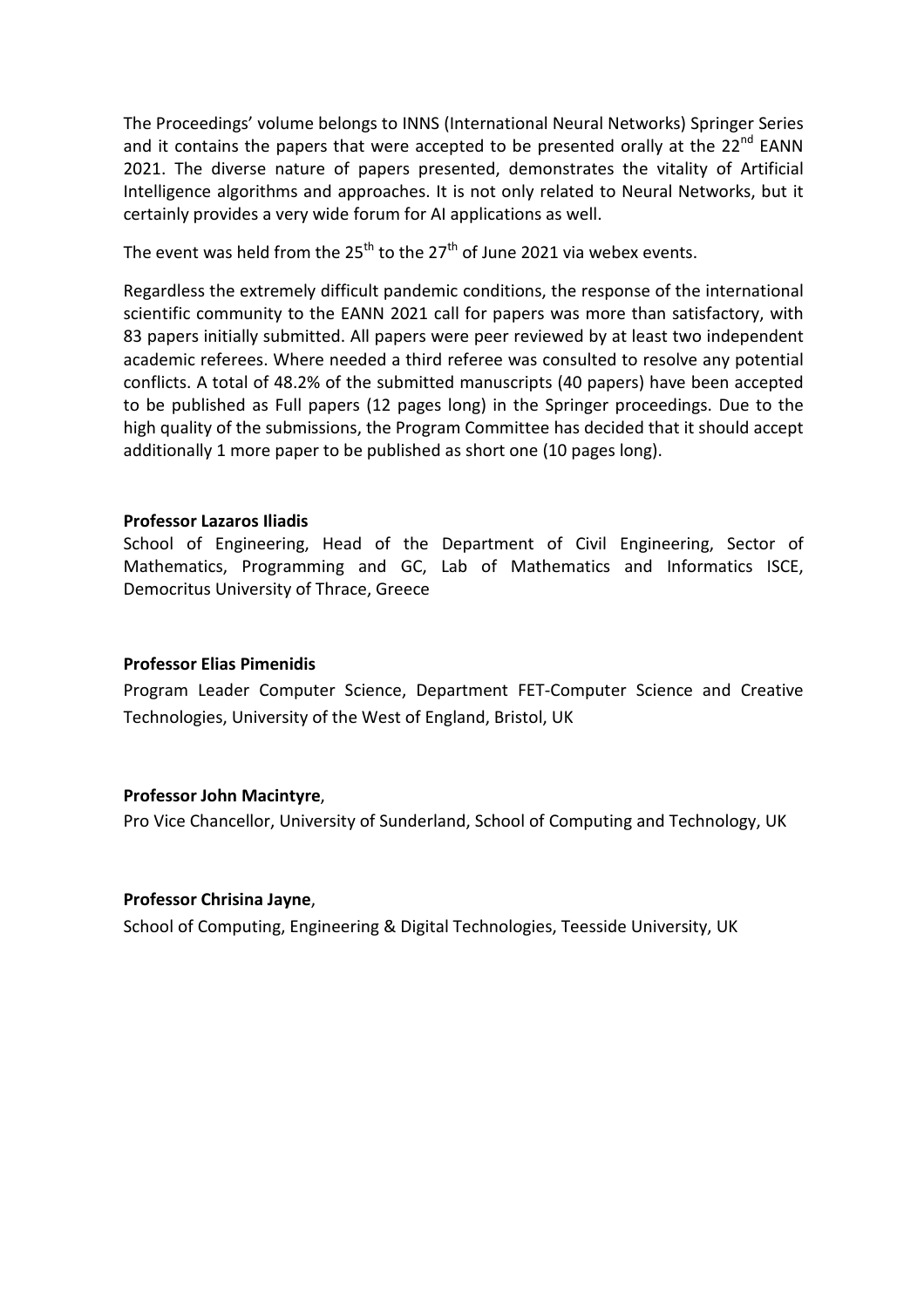# **22nd EANN 2021 KEYNOTE LECTURES**

**Eight keynote speakers** gave state of the art lectures (after invitation) in timely aspectsapplications of Artificial Intelligence.

The following talks were given:

*1. Professor John Macintyre***:** Pro Vice Chancellor at the University of Sunderland, UK gave a Keynote Lecture on a very hot topic related to AI and Ethics. Title: "Is "Big Tech" Becoming the "Big Tobacco" of Artificial Intelligence?"



#### **Abstract:**

Recent developments in research, development, implementation and use of AI include worrying trends which ask big questions about the future direction of the whole field. As part of this, the role of "Big Tech" – the huge corporate entities who now dominate the development of AI technologies and products – is crucial, both in terms of the technology they develop, and the researchers they employ. Their dominance places them at the apex of the R&D and product development activity in AI, which in turn means they have a great responsibility to ensure that this activity leads to fair, transparent, accountable, and ethical AI systems and products. They also have a great responsibility to support and nurture their staff. This talk will examine recent developments in AI and the role of Big Tech, and ask whether they are stepping up to these responsibilities.

# **Biography:**

Professor John MacIntyre is Pro Vice Chancellor at the University of Sunderland. He did his doctorate in Applied Artificial Intelligence in the early 1990s, and went on to establish the Centre for Adaptive Systems which became recognized by the UK Government as a Centre of Excellence in Applied AI. He has published more than 170 papers and given numerous keynote presentations at events around the world. He is the Editor-in-Chief of Neural Computing & Applications, a role he has held since 1996. NC&A publishes peerreviewed original research on applied AI, receiving over 4,000 submissions in 2020. John is also Co Editor-in-Chief of a new journal, AI and Ethics, which he established with Professor Larry Medsker, of George Washington University this year. The first original research and thought leadership pieces were published online in AI and Ethics in October 2020, and the journal is now making a significant contribution to the public debate on the future direction of AI.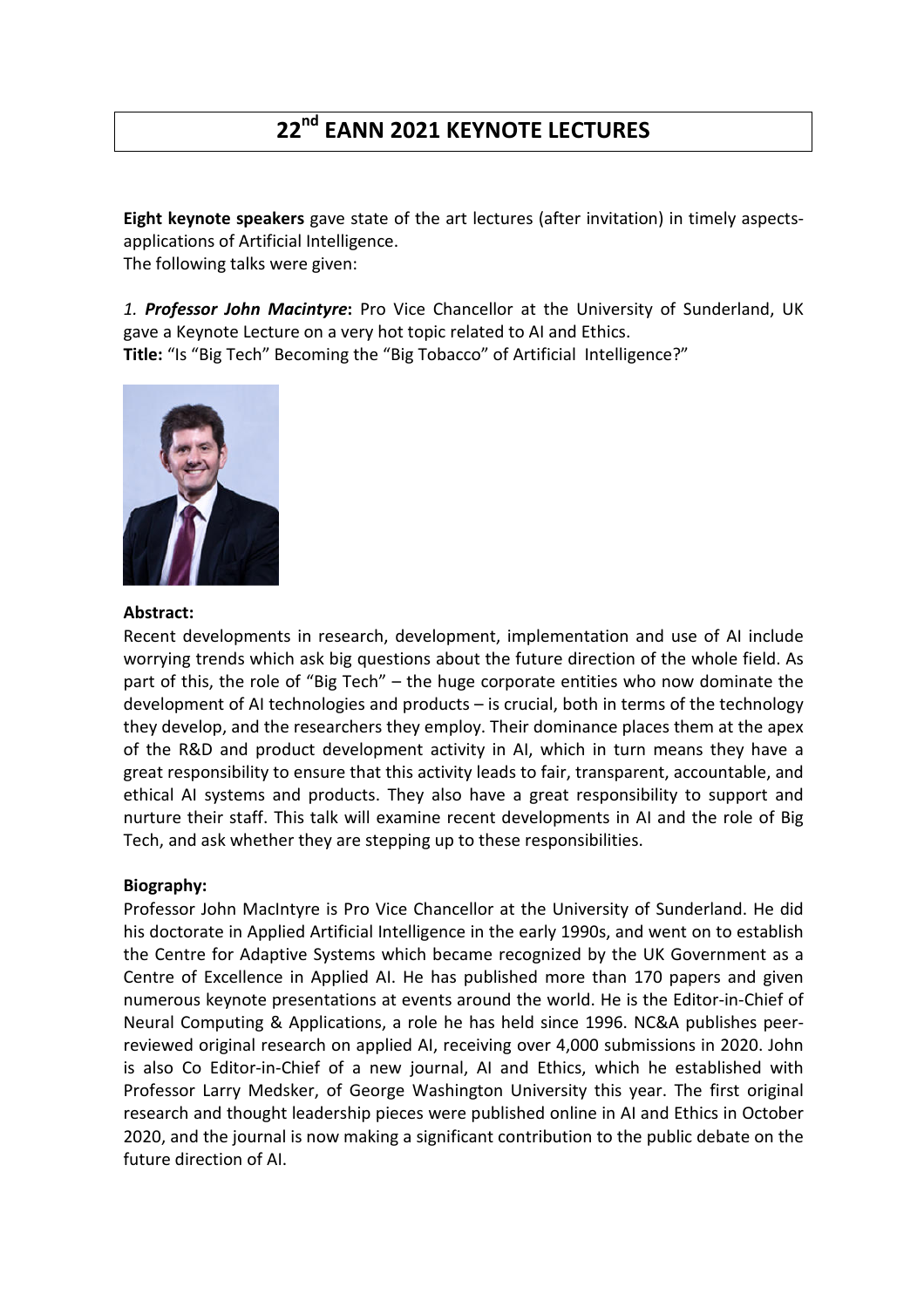*2. Prof. Hojjat Adeli***:** Ohio State University, Columbus, USA, Fellow of the Institute of Electrical and Electronics Engineers (IEEE) (IEEE), Honorary Professor, Southeast University, Nanjing, China, Member, Polish and Lithuanian Academy of Sciences, Elected corresponding member of the Spanish Royal Academy of Engineering.

**Title:** "Machine Learning: A Key Ubiquitous Technology in the 21st Century"



#### **Abstract:**

Machine learning (ML) is a key and increasingly pervasive technology in the 21st century. It is going to impact the way people live and work in a significant way. In general, machine learning algorithms simulate the way brain learns and solves an estimation/recognition problem. They usually require a learning phase to discover the patterns among the available data, similar to the humans. An expanded definition of ML is advanced as algorithms that can learn from examples and data and solve seemingly interactable learning and unteachable problems, referred to as ingenious artificial intelligence (AI). Recent and innovative applications of ML in various fields and projects currently being pursued by leading high-tech and industrial companies such as Boeing, Google, IBM, Uber, Baidu, Facebook, and Tesla are reviewed. Then, machine learning algorithms developed by the author and his associates are briefly described. Finally, examples are presented in different areas from health monitoring of smart high-rise building structures to automated EEG-based diagnosis of various neurological and psychiatric disorders such as epilepsy, the Alzheimer's disease, Parkinson's disease, and autism spectrum disorder.

# **Short Bio:**

Hojjat Adeli received his Ph.D. from Stanford University in 1976 at the age of 26. He is currently an Academy Professor at The Ohio State University where he held the Abba G. Lichtenstein Professorship for ten years. He is the Editor-in-Chief of the international journals Computer-Aided Civil and Infrastructure Engineering which he founded in 1986 and Integrated Computer-Aided Engineering which he founded in 1993. He has also served as the Editor-in-Chief of the International Journal of Neural Systems since 2005. He has been an Honorary Editor, Advisory Editor, or member of the Editorial Board of 144 research journals. He has authored over 600 research and scientific publications in various fields of computer science, engineering, applied mathematics, and medicine, including 16 ground-breaking high-technology books. He is the recipient of over sixty-five awards and honors including five Honorary Doctorates, and Honorary Professorship at several Asian and European Universities. He is a member of Academia Europaea, a corresponding member of the Spanish Royal Academy of Engineering, a foreign member of Lithuanian Academy of Sciences and Polish Academy of Science, a Distinguished Member of American Society of Civil Engineers (ASCE), and a Fellow of AAAS, IEEE,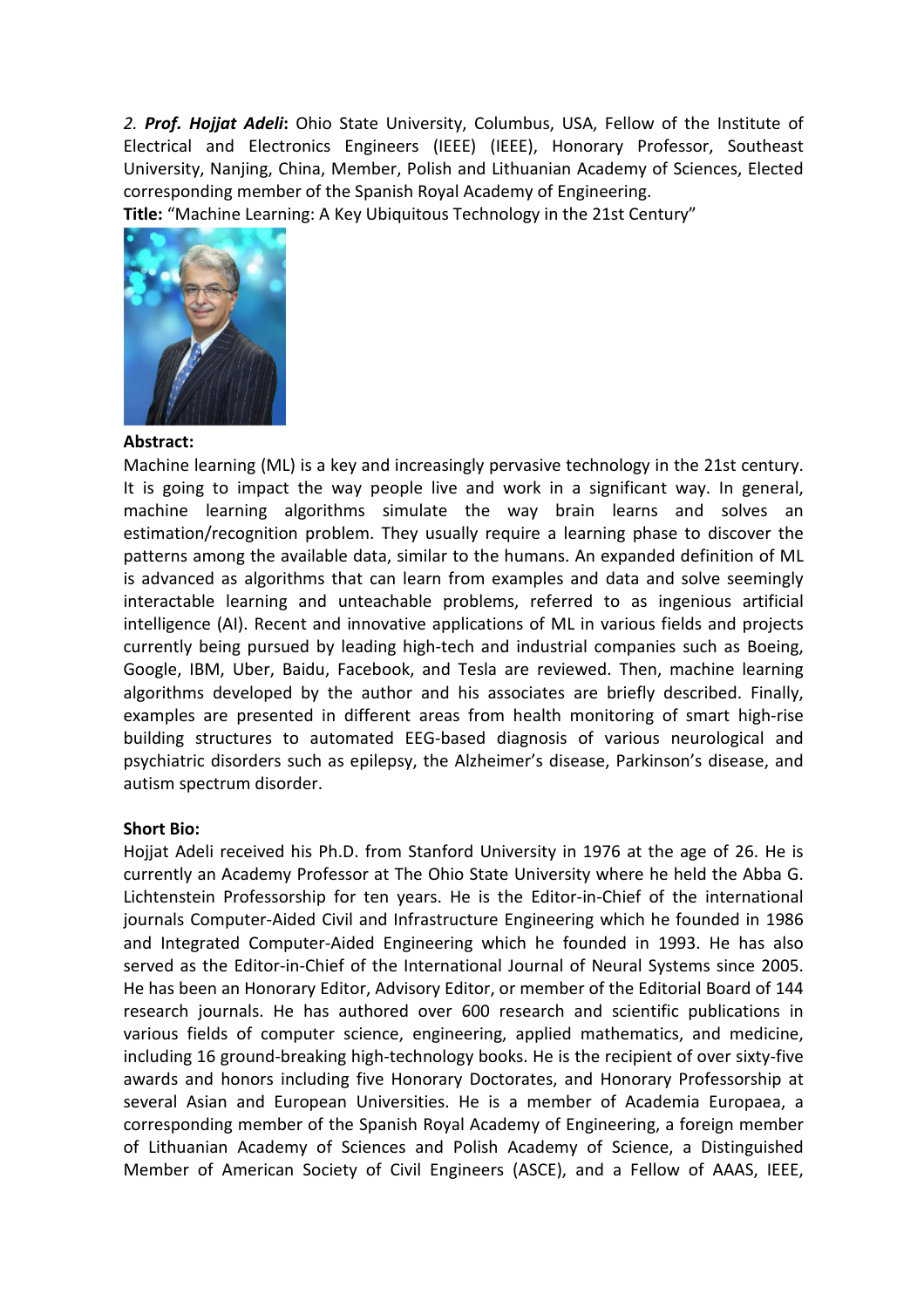AIMBE, and American Neurological Association. He was profiled as an Engineering Legend in the journal Leadership and Management in Engineering, ASCE, April 2010, by a noted biographer of legendary engineer Infrastructure.

3. *Prof. Antonis Argyros***:** Professor and Chair, Computer Science Department, University of Crete, Greece.

Researcher, Foundation for Research and Technology – Hellas (FORTH) **Title:** Human-Centered Computer Vision: Core Components and Applications



#### **Abstract:**

Computer vision is an area of artificial intelligence aimed at developing technical systems capable of perceiving the environment through image and video processing and analysis. In this talk, we mainly focus on human-centered computer vision, that is, computer vision for capturing aspects of human presence such as the geometry and motion of the human body, as well as for recognizing human actions, behavior, intentions and emotional states. Such technologies may constitute a fundamental building block for the development of a variety of applications in almost all aspects of human life (health, security, work, education, transportation, entertainment, etc.). In this special area, we give specific examples of our research activity and highlight the significant boost achieved due to the exploitation of state-of-the-art machine learning techniques and deep neural networks. We also give examples of applications developed based on these technologies in the field of robotics and ambient intelligence environments.

# **Short Bio:**

Antonis Argyros is a Professor of Computer Science at the Computer Science Department (CSD), University of Crete (UoC) and a researcher at the Institute of Computer Science (ICS), Foundation for Research and Technology-Hellas (FORTH) in Heraklion, Crete, Greece. His current research interests fall in the areas of computer vision and pattern recognition, 3D reconstruction, image motion and tracking, with emphasis on human body pose and shape analysis and recognition of human activities and gestures. He is also interested in applications of computer vision in the fields of robotics and smart environments. In these areas, he has published more than 180 papers in scientific journals and refereed conference proceedings and has delivered several invited and keynote talks in international events, universities and research centers. Antonis Argyros has served as a general co-chair of ECCV'10, as a Program Co-chair of IEEE FG'20, ICVS'19, as a co-founder and co-organizer of the HANDS'15, '17, '18, '19 series of workshops, and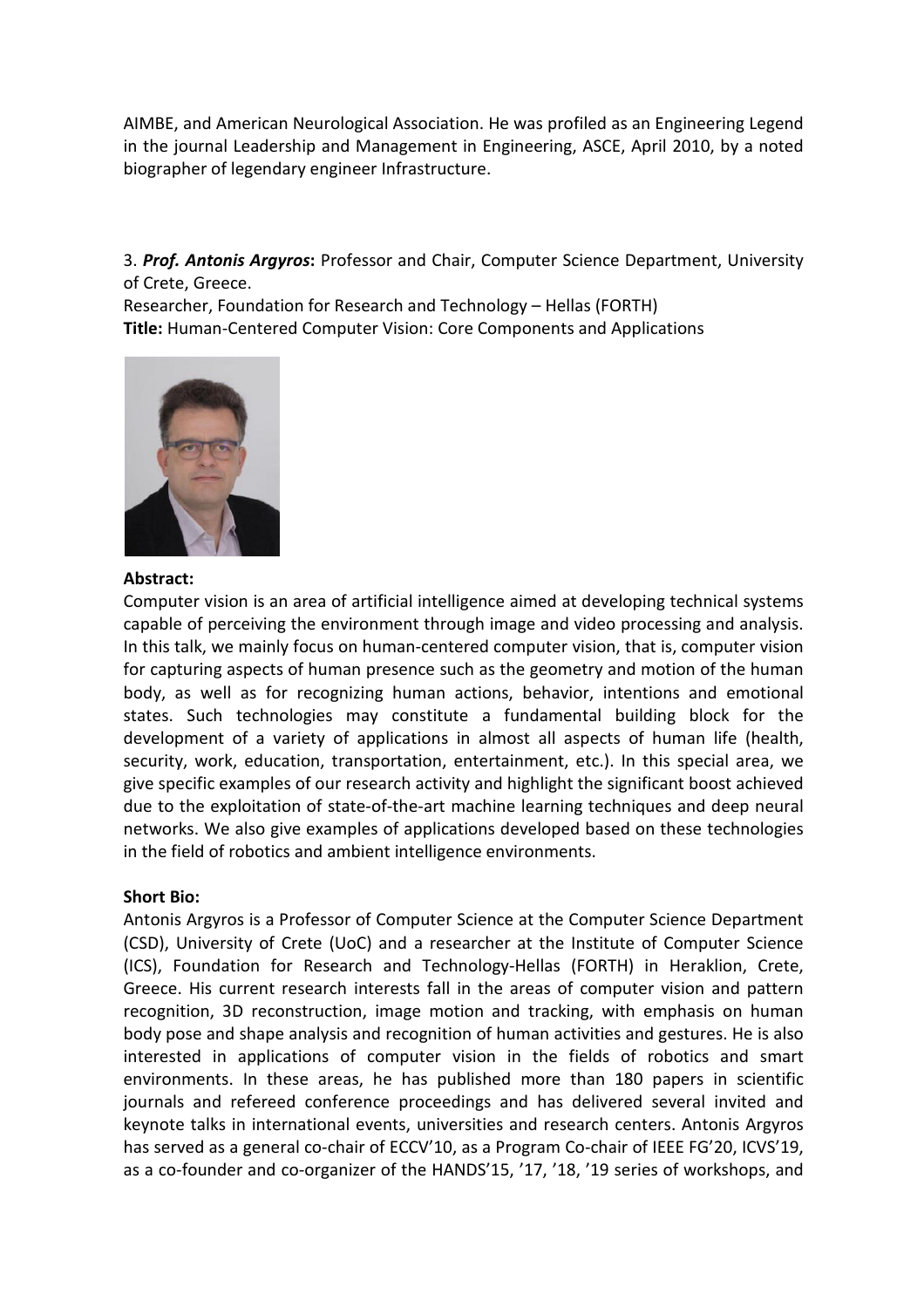as an Area Chair/Area Editor/Associate Editor of several editions for top vision, robotics and signal processing conferences (ICCV, ECCV, BMVC, ICPR, ICRA, IROS, EUSIPCO). He serves as a member of the Advisory Board of the IET Image Processing journal and as an Area Editor for the Computer Vision and Image Understanding Journal (CVIU). He has served as a member of the Editorial Board of the IEEE Robotics and Automation Letters journal, as a reviewer in more than 35 journals and as a TPC member of more than 70 conferences in computer vision, computer graphics, robotics and related disciplines. Since 1999, Antonis Argyros he has been involved in more than 30 European and national RTD projects on computer vision, pattern recognition, image analysis and robotics.

4. **Prof.** *Peter Tino***:** School of Computer Science, University of Birmingham, UK **Title:** Unveiling Recurrent Neural Networks - What Do They Actually Learn and How?



#### **Abstract:**

When learning from "dynamic" data where the order in which the data is presented does matter, the key issue is how such temporal structures get represented within the learning machine. In the case of artificial neural networks, an often-adopted strategy is to introduce feedback-connections with time delays. This enables the neurons to form their activation patterns based on the past, as well as the current neural activations. Neural networks of this kind became known as Recurrent Neural Networks (RNN). Many diverse architectures fall under this umbrella, with a wide variety of application domains. We will briefly review past attempts to understand the way RNNs learn to represent the past in order to perform the tasks they are trained on.

To that end, we will adopt the general view of RNNs as parameterized state space models and input driven non-autonomous dynamical systems. We will then present some new results connecting RNNs to a widely known class of models in machine learning - kernel machines. In particular, we will show that RNNs can be viewed as "temporal feature spaces". This framework will enable us to understand how high-dimensional RNNs constructed with very few degrees of freedom in their parameterization can still achieve competitive performances. Such observations can be viewed as "dynamical analogs" to classical "static" kernel machines that often achieve excellent performance using rich feature spaces constructed with very few degrees of freedom (e.g. single scale parameter in Gaussian kernels).

#### Short Bio:

Peter Tino holds a Chair position in Complex and Adaptive Systems at the School of Computer Science, University of Birmingham, UK. His interests span machine learning,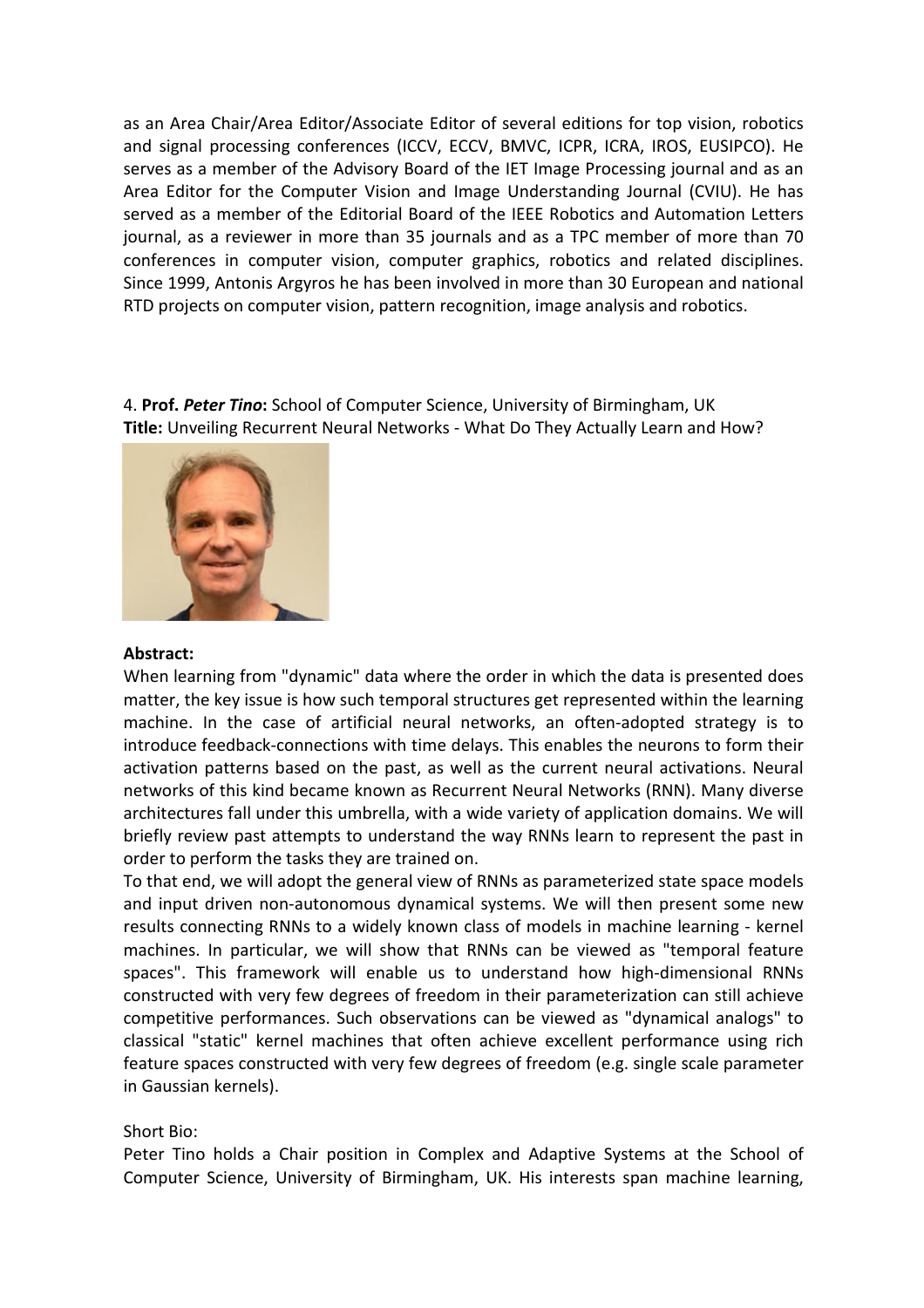neural computation, probabilistic modelling and dynamical systems. Peter is fascinated by the possibilities of cross-disciplinary blending of machine learning, mathematical modelling and domain knowledge in a variety of scientific disciplines ranging from astrophysics to bio-medical sciences.

He has served on editorial boards of a variety of journals including IEEE Transactions on Neural Networks and Learning Systems, IEEE Transactions on Cybernetics, Scientific Reports, and Neural Computation and (co-)chaired Task Force on Mining Complex Astronomical Data and Neural Networks Technical Committee (TC of IEEE Computational Intelligence Society). Peter led an EPSRC-funded consortium of six UK universities on developing new mathematics for personalized healthcare. He was a recipient of the Fulbright Fellowship to work at NEC Research Institute, Princeton, USA, on dynamics of recurrent neural networks, UK–Hong-Kong Fellowship for Excellence, three Outstanding Paper of the Year Awards from the IEEE Transactions on Neural Networks and the IEEE Transactions on Evolutionary Computation, and the Best Paper Award at ICANN 2002.

5**. Prof. Dr.ir. Johan Suykens:** KU Leuven, ESAT-Stadius and Leuven AI Institute, Belgium **Title:** Deep learning and Kernel Machines



# **Abstract:**

Over the last decades, with neural networks and deep learning, several powerful architectures have been proposed, including e.g., convolutional neural networks (CNN), stacked autoencoders, deep Boltzmann machines (DBM), deep generative models and generative adversarial networks (GAN). On the other hand, with support vector machines (SVM) and kernel machines, solid foundations in learning theory and optimization have been achieved. Within this talk, we outline a unifying picture and show several new synergies, for which model representations and duality principles play an important role. A recent example is restricted kernel machines (RKM), which connects least squares support vector machines (LS-SVM) to restricted Boltzmann machines (RBM). New developments on this will be shown for deep learning, generative models, multi-view and tensor-based models, latent space exploration, robustness and explainability.

**Short Bio**: Johan A.K. Suykens was born in Willebroek Belgium, May 18 1966. He received his MSc degree in Electro-Mechanical Engineering and the PhD degree in Applied Sciences from the Katholieke Universiteit Leuven, in 1989 and 1995, respectively. In 1996 he has been a Visiting Postdoctoral Researcher at the University of California, Berkeley. He has been a Postdoctoral Researcher with the Fund for Scientific Research FWO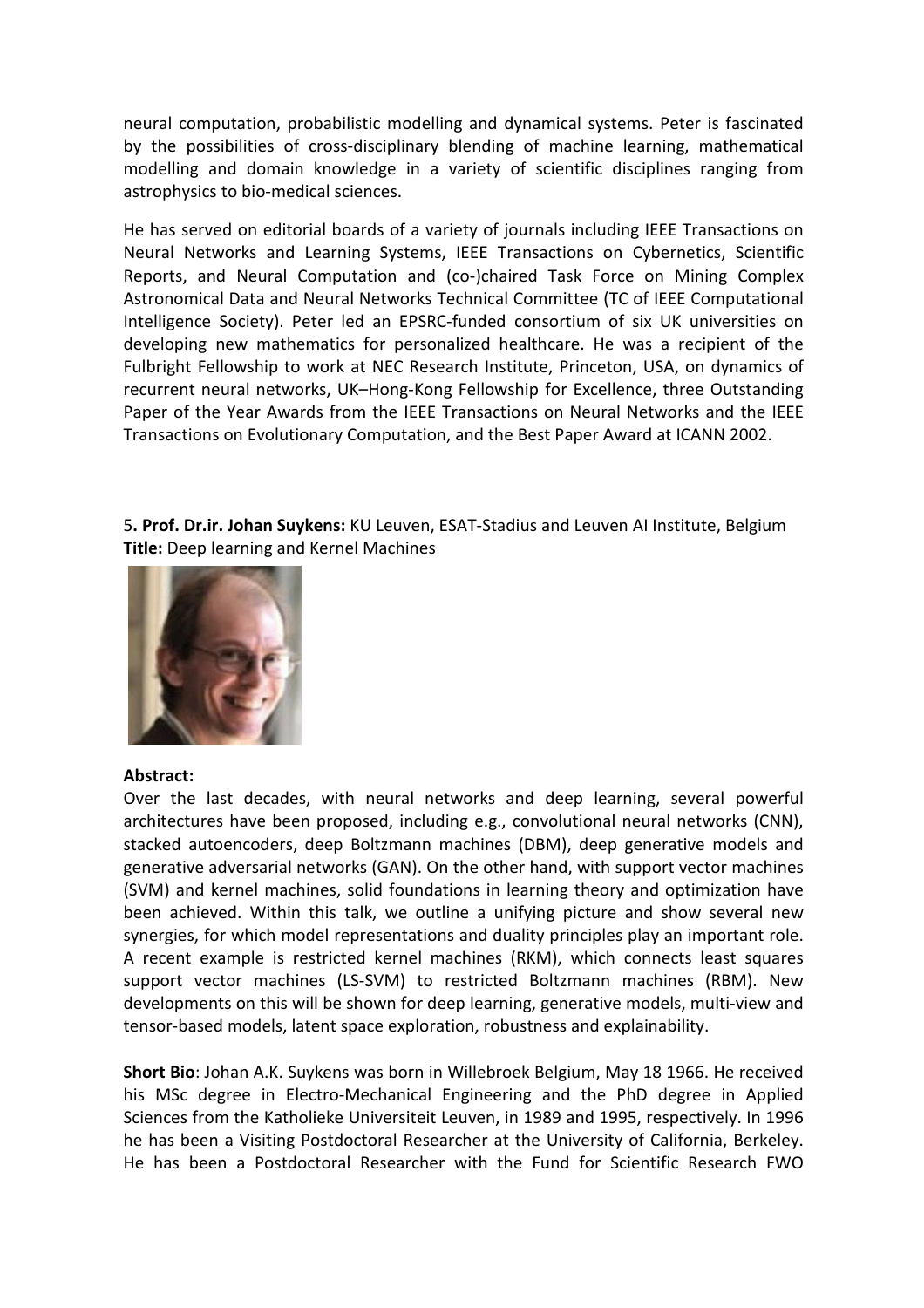Flanders and is currently a full Professor with KU Leuven. He is author of the books "Artificial Neural Networks for Modelling and Control of Non-linear Systems" (Kluwer Academic Publishers) and "Least Squares Support Vector Machines" (World Scientific), co-author of the book "Cellular Neural Networks, Multi-Scroll Chaos and Synchronization" (World Scientific) and editor of the books "Nonlinear Modeling: Advanced Black-Box Techniques" (Kluwer Academic Publishers), "Advances in Learning Theory: Methods, Models and Applications" (IOS Press) and "Regularization, Optimization, Kernels, and Support Vector Machines" (Chapman & Hall/CRC). In 1998 he organized an International Workshop on Nonlinear Modelling with Time-series Prediction Competition. He has served as associate editor for the IEEE Transactions on Circuits and Systems (1997-1999 and 2004-2007), the IEEE Transactions on Neural Networks (1998-2009), the IEEE Transactions on Neural Networks and Learning Systems (from 2017) and the IEEE Transactions on Artificial Intelligence (from April 2020). He received an IEEE Signal Processing Society 1999 Best Paper Award, a 2019 Entropy Best Paper Award and several Best Paper Awards at International Conferences. He is a recipient of the International Neural Networks Society INNS 2000 Young Investigator Award for significant contributions in the field of neural networks. He has served as a Director and Organizer of the NATO Advanced Study Institute on Learning Theory and Practice (Leuven 2002), as a program co-chair for the International Joint Conference on Neural Networks 2004 and the International Symposium on Nonlinear Theory and its Applications 2005, as an organizer of the International Symposium on Synchronization in Complex Networks 2007, a co-organizer of the NIPS 2010 workshop on Tensors, Kernels and Machine Learning, and chair of ROKS 2013. He has been awarded an ERC Advanced Grant 2011 and 2017, and has been elevated IEEE Fellow 2015 for developing least squares support vector machines. He is currently serving as program director of Master AI at KU Leuven.

6. **Prof. Eunika Mercier-Laurent,** Université de Reims Champagne-Ardenne, CReSTIC/MODECO

**Title:** How can Artificial Intelligence efficiently support Sustainable Development?



#### **Abstract:**

This talk considers the multiple role AI may play in sustainability. Actually, sustainable development is among the greatest challenges for humanity. Sustainability and development are apparently opposite. The current efforts to face the Planet Crisis by separate actions generate less impact than expected. Artificial Intelligence approaches and capacity of available technologies are underexplored. Eco-innovation actions focus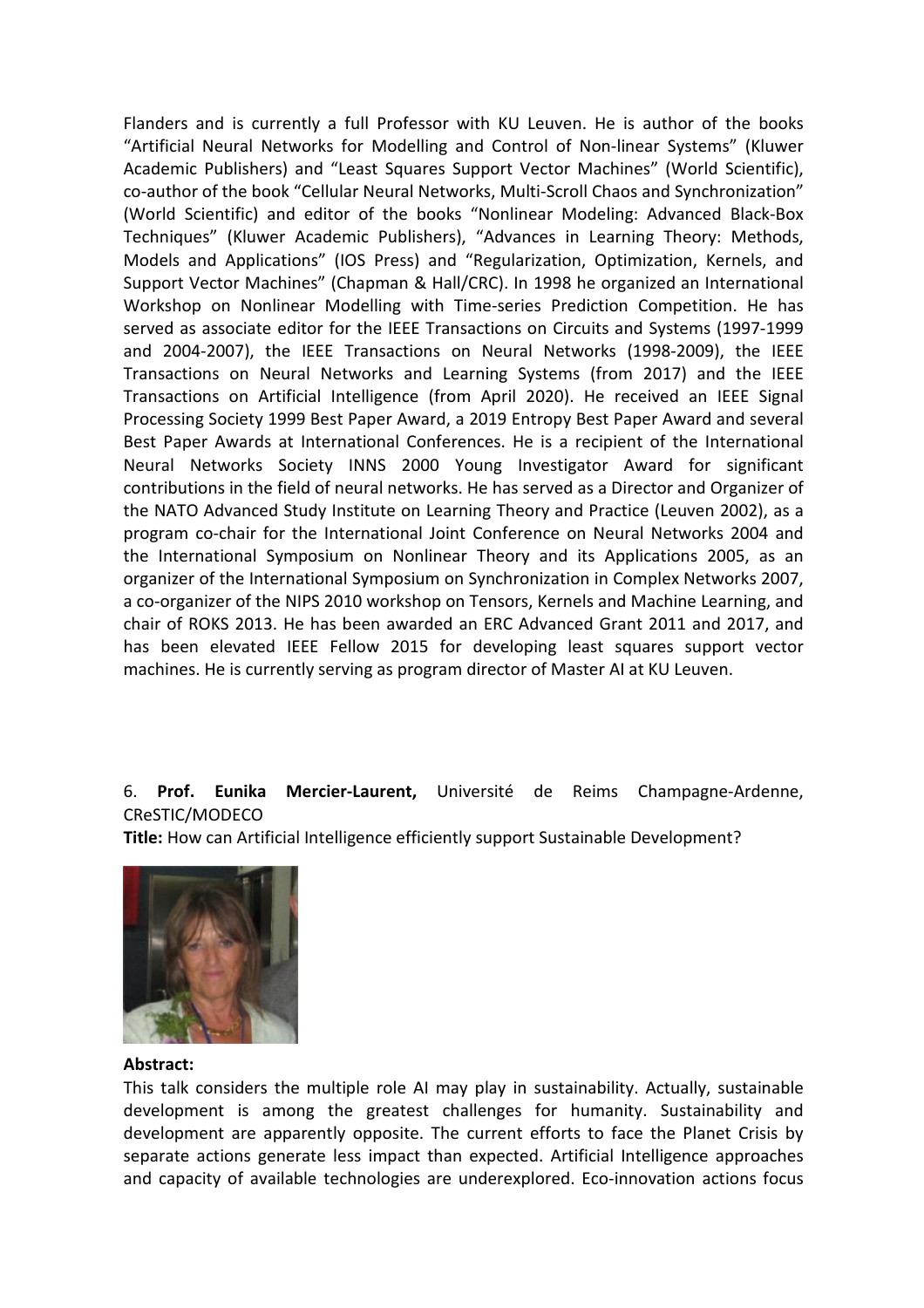mainly on smart transportation, smart use of energy and water and waste recycling but do not consider the necessary evolution of behaviors and focus. The trendy Digital transformation follows mostly traditional approaches. The concepts such as Smart, Intelligent, Innovative, Green or Wise City invented to promote existing technology transform the IT market. Most of offers consist in data processing with statistical/optimization methods. But AI can do better – the AI approaches and techniques combined with adequate thinking may help innovating the way of facing Planet Crisis.

# **Short Bio:**

Eunika Mercier-Laurent is electronic engineer, PhD in computer science, expert in artificial intelligence, associate researcher with University of Reims Champagne Ardennes and Professor at EPITA International Masters and SKEMA. She has over 15 years of involvement with IFIP including the Chair position of Technical Committee 12 on Artificial Intelligence since 2019 and Chair of WG 12.6 (AI for Knowledge Management). She was elected representative of TC12 in France in 2018.Her teaching and MOOC includes Knowledge Management & Innovation powered by AI, Ethical Development of AI Systems, Innovation Ecosystems and Innovation Week Challenges. After working as researcher in INRIA, computers designer and manager of innovative AI applications with Groupe Bull, she founded Global Innovation Strategies devoted to all aspects of Knowledge Innovation. Among her research topics are: Knowledge and Eco-innovation Management Systems, methods and techniques for innovation, knowledge modelling and processing, complex problem solving, AI for sustainability, eco-design and impacts of artificial intelligence. She is President of Innovation3D, International Association for Global Innovation, expert for EU programs, member of Managing Body of the EU K4I (https://www.knowledge4innovation.eu) and author of over hundred scientific publications and books. Among the last "The Innovation Biosphere, Planet and Brains in Digital Era" and Intelligence in energy (co-authored with G. Kayakutlu).

7. **Prof. Jose C. Principe**, University of Florida **Title**: Backpropagation Free Deep Learning



# **Abstract:**

This talk presents recent results that show the feasibility of training deep networks classifiers without backpropagation. We will prove that it is possible to substitute error propagation in general conditions and practically achieve the same performance as conventional algorithms. This methodology allows modularization of the algorithmic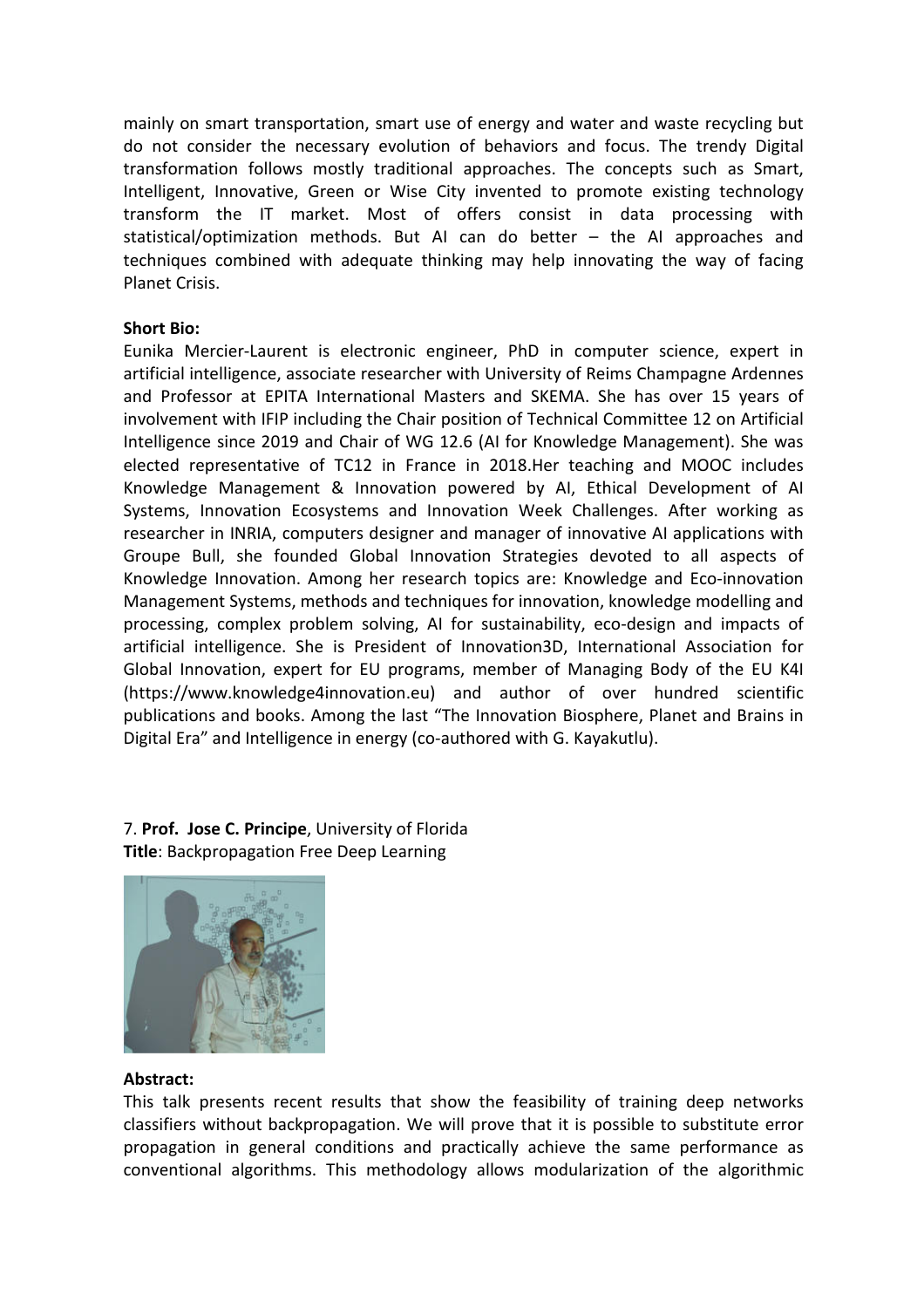pipeline and improves explainability. We will then address some of the benefits of this technology for applications.

# **Short Bio:**

Jose C. Principe (M'83-SM'90-F'00) is a Distinguished Professor of Electrical and Computer Engineering and Biomedical Engineering at the University of Florida where he teaches advanced signal processing, machine learning and artificial neural networks (ANNs) modeling. He is Eckis Endowed Professor and the Founder and Director of the University of Florida Computational Neuro-Engineering Laboratory (CNEL) www.cnel.ufl.edu. The CNEL Lab has been studying signal and pattern recognition principles based on information theoretic criteria (entropy and mutual information).

Dr. Principe is an IEEE, IABME, AIMBE Fellow. He was awarded the IEEE Neural Network Pioneer Award, the IEEE Shannon Nyquist Technical Achievement Award from the Signal Processing Society, the EMBS Career Achievement Award, and the Teacher Scholar of the Year from the U. of Florida. He was the past Chair of the Technical Committee on Neural Networks of the IEEE Signal Processing Society, Past-President of the International Neural Network Society, and Past-Editor in Chief of the IEEE Transactions on Biomedical Engineering. Dr. Principe has more than 800 publications. He directed 102 Ph.D. dissertations and 65 Master theses. He wrote in 2000 an interactive electronic book entitled "Neural and Adaptive Systems" published by John Wiley and Sons and more recently co-authored several books on "Brain Machine Interface Engineering" Morgan and Claypool, "Information Theoretic Learning", Springer, and "Kernel Adaptive Filtering", Wiley.

8. **Prof. Nikola Kasabov**, Fellow IEEE, Fellow RSNZ, Fellow INNS College of Fellows Fellow IEEE, Fellow RSNZ, Fellow INNS College of Fellows Professor of Knowledge Engineering and Founding Director KEDRI Auckland University of Technology, Auckland, New Zealand, George Moore Chair/Professor, University of Ulster, UK, Honorary Professor Teesside University UK and the University of Auckland, NZ Honorary Professor Teesside University UK and the University of Auckland, NZ **Title:** Backpropagation Free Deep Learning



# **Abstract:**

This talk presents recent results that show the feasibility of training deep networks classifiers without backpropagation. We will prove that it is possible to substitute error propagation in general conditions and practically achieve the same performance as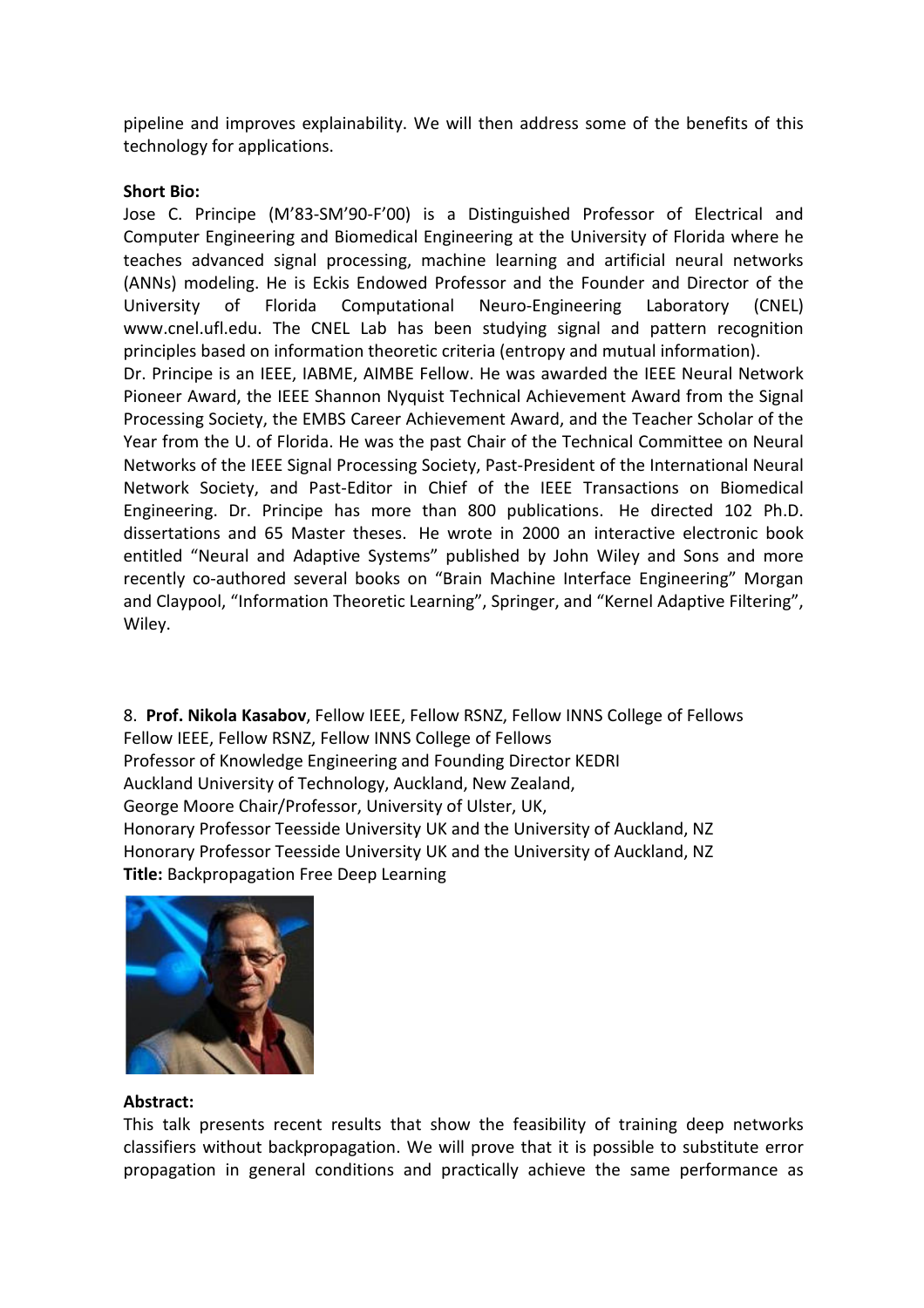conventional algorithms. This methodology allows modularization of the algorithmic pipeline and improves explainability. We will then address some of the benefits of this technology for applications.

# **Short Bio:**

Professor Nikola Kasabov is Fellow of IEEE, Fellow of the Royal Society of New Zealand, Fellow of the INNS College of Fellows, DVF of the Royal Academy of Engineering UK. He is the Founding Director of KEDRI and Professor at the School of Engineering, Computing and Mathematical Sciences at Auckland University of Technology. Kasabov is a Past President of the Asia Pacific Neural Network Society (APNNS) and the International Neural Network Society (INNS). He is member of several technical committees of IEEE Computational Intelligence Society and Distinguished Lecturer of IEEE (2012-2014). He is Editor of Springer Handbook of Bio-Neuro-informatics, Springer Series of Bio-and Neurosystems and Editor-in-Chief of the Springer journal Evolving Systems. He is Associate Editor of several international journals. Kasabov holds MSc and PhD from TU Sofia, Bulgaria. His main research interests are in the areas of neural networks, intelligent information systems, soft computing, bioinformatics, neuro-informatics. He has published more than 650 publications. He has extensive academic experience at various academic and research organizations in Europe and Asia, including George Moore Chair in Data Analytics at the University of Ulster; Professor at the University of Otago, NZ; Advisory Professor at Shanghai Jiao Tong University; Visiting Professor at ETH/University of Zurich and Robert Gordon University UK, Honorary Professor at the University of Auckland and Teesside University. Prof. Kasabov has received a number of awards, among them: Doctor Honoris Causa from Obuda University, Budapest; INNS Ada Lovelace Meritorious Service Award; NN Best Paper Award for 2016; APNNA 'Outstanding Achievements Award'; INNS Gabor Award for 'Outstanding contributions to engineering applications of neural networks'; EU Marie Curie Fellowship; Bayer Science Innovation Award; APNNA Excellent Service Award; RSNZ Science and Technology Medal; 2015 AUT Medal; Honorable Member of the Bulgarian, the Greek and the Scottish Societies for Computer Science. More information of Prof. Kasabov can be found on the web site: https://academics.aut.ac.nz/nkasabov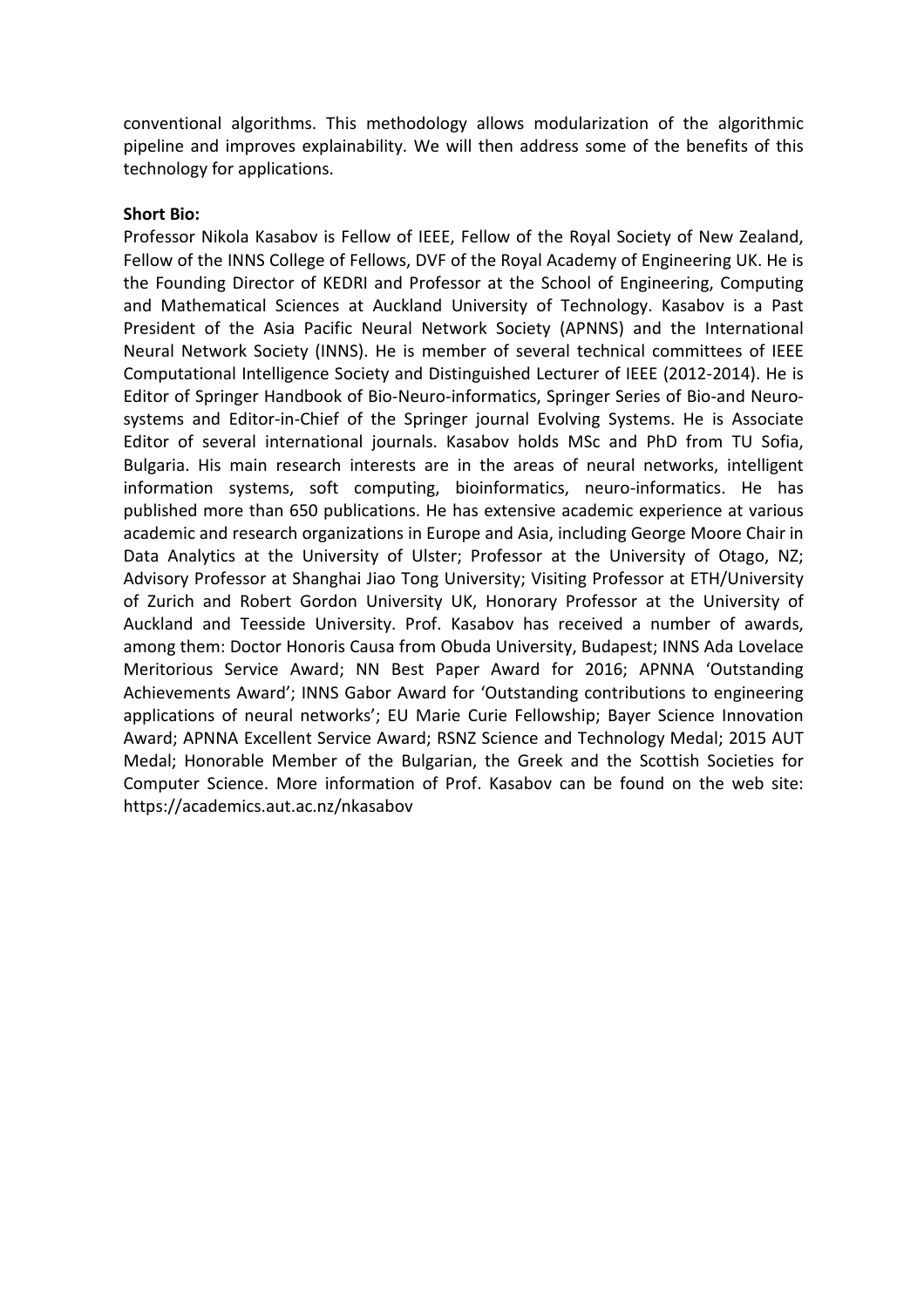# **22nd EANN 2021 WORKSHOPS**

Two workshops have been organized in the 22<sup>nd</sup> EANN 2021.

# – **The** *1 st Workshop on AI and Ethics* **(AIETH 2021)........................................................... Coordinator: Professor John Macintyre**

Pro Vice chancellor at the University of Sunderland, United Kingdom



We should aim in responsible global AI, however at the same time we must be preparing to act preemptively and ensure that our societies will avoid negative effects of AI and of 4<sup>th</sup> Industrial Revolution in general. The workshop on AI Ethics was organized by the University of Sunderland, United Kingdom and it will discuss potential major ethical issues that will arise in the near future.

# **Speakers:**

**Speaker 1: Matthias Scheutz**, Professor, Bernard M. Gordon Senior Faculty Fellow, Adjunct Professor, Psychology, Tufts School of Arts & Sciences, Director, Human-Robot Interaction Lab

**Title:** The Need for Explicit Ethical Mechanisms in Architectures for Autonomous Systems.

# **Abstract:**

I will argue that ethical principles need to be deeply integrated into the operation of autonomous systems to ensure that ethical rules and laws will be followed properly and for the system to be able to explain why it decided to do what it did with recourse to the principles involved in the decision, ideally with provable guarantees. I will argue against approaches like inverse reinforcement learning or other current deep-neural networkbased machine-learning approaches for autonomous systems that are not introspectable with respect to what they learned and how they internalized ethical principles, in particular, because it is then unclear of how they arrive at their decisions and what principles they use, aside from lacking provable formal guarantees.

# **Bio:**

Matthias Scheutz received a PhD degree in philosophy from the University of Vienna and a joint Ph.D. in cognitive science and computer science from Indiana University. He is currently a full professor of computer and cognitive science in the Department of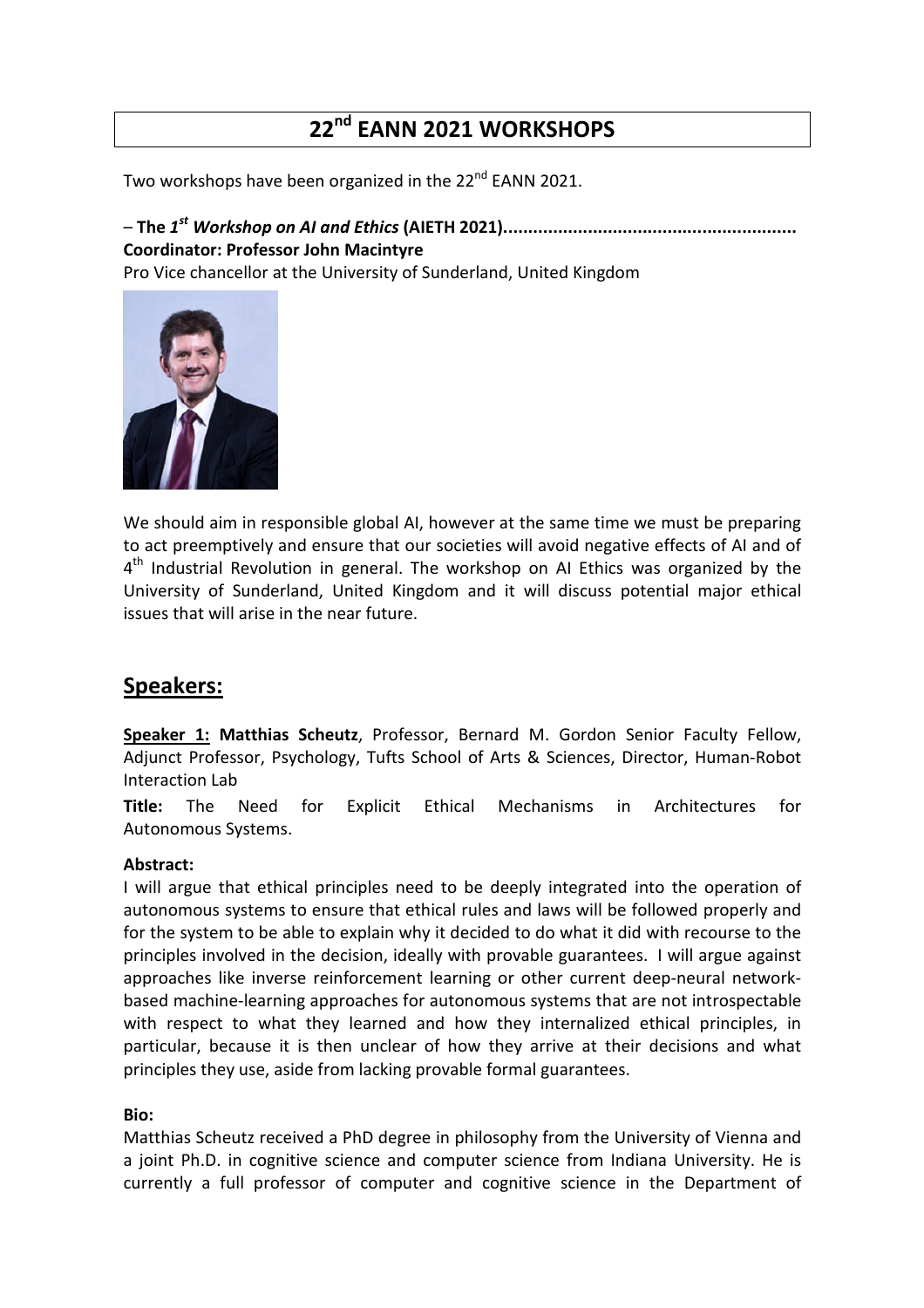Computer Science at Tufts University, Senior Gordon Faculty Fellow in the School of Engineering, and Director of the Human-Robot Interaction Laboratory and the Human-Robot Masters and PhD programs. He has over 400 peer-reviewed publications in artificial intelligence, artificial life, agent-based computing, natural language understanding, cognitive modeling, robotics, human-robot interaction and foundations of cognitive science. His current research focuses on complex ethical cognitive robots with natural language interaction, problem-solving, and instruction-based learning capabilities.

**Speaker 2: Olivia Gambelin**, AI Ethicist and founder of Ethical Intelligence

**Speaker 3: Cortnie Abercrombie**, CEO, Founder AI Truth. Independent Consultant. AI Strategy for Trusted AI

**How AI/ML gets done in Companies and how that contributes to AI that can be untrustworthy** - this presentation presents the different roles involved in developing internal and external AI capabilities and how the roles, cultures, and norms (such as use of Agile, Move fast and break things, minimal viable product mentality) of the team influence the ethics of the team and causes bad practices.

# **Bio:**

Cortnie Abercrombie is a top advisor to Fortune 500 companies on responsible artificial intelligence and data innovation strategy, operating models and practices. She is also CEO and founder of AI Truth, a non-profitorganization dedicated to responsible creation and use of AI. Prior to that she led a Shark Tank style AI solutions incubator at IBM. She was announced as one of "12 Brilliant Women in Artificial Intelligence & Ethics to Watch", a "Top 100 Innovator in Data and Analytics" one of "10 Big Data Experts to Know".

**Speaker 4:** Christoph J Ebell, Co-Founder & CEO at Arcades Digital

– **The** *1 st Workshop on Energy Efficiency and Artificial Intelligence* **(EEAI 2021) ............**  ORGANIZED by *(ITI) Information Technology Institute* 



The workshop has been organized by the **Information Technologies Institute,** *Centre for Research and Technology Hellas- CERTH.*

Sustainable energy is hands down one of the biggest challenges of our times. As the EU sets its focus to reach its 2030 and 2050 goals, the role of private energy consumers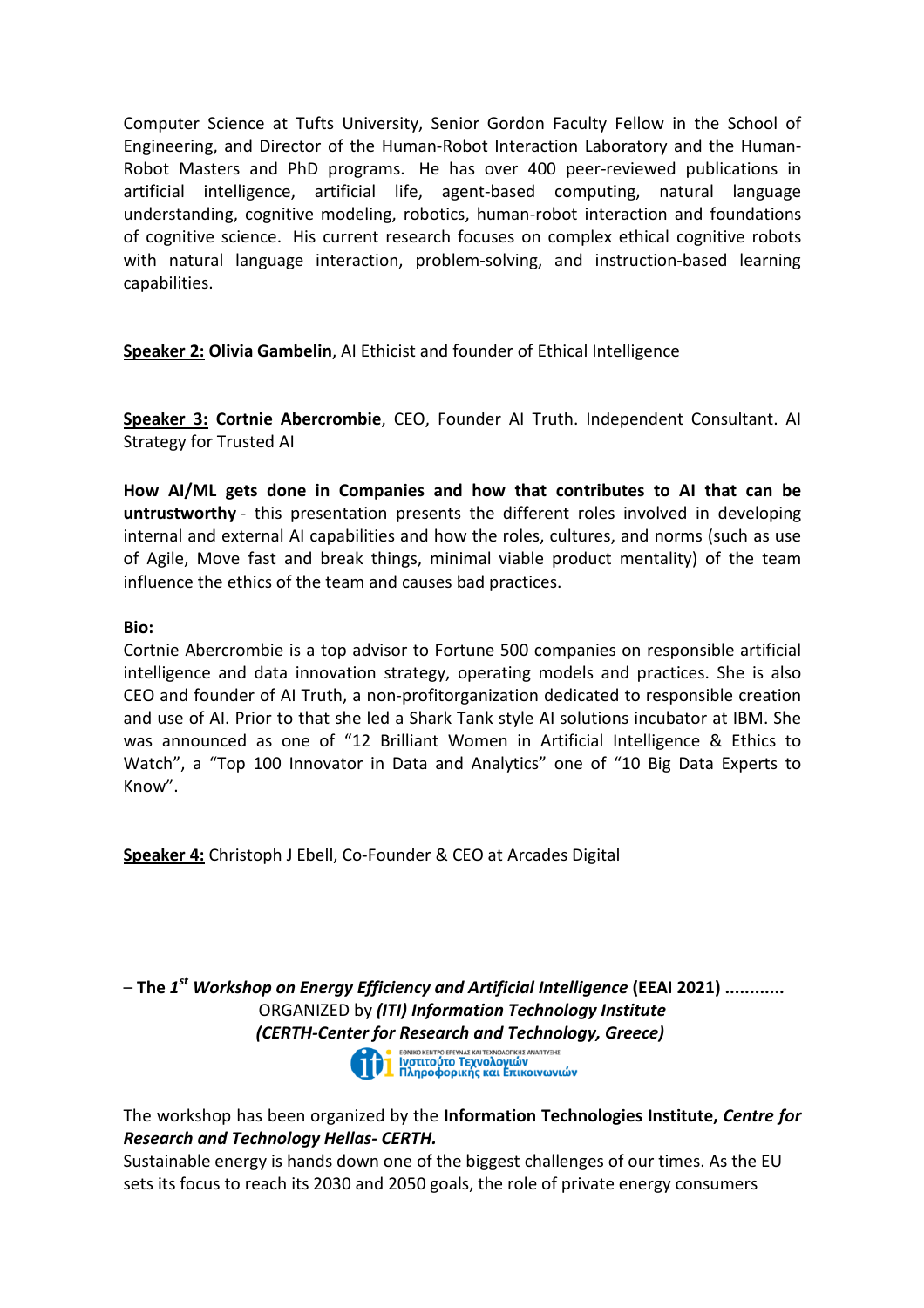becomes prevalent. The EU and member states are increasingly highlighting the need to complement supply-related measures (e.g. smart/efficient buildings, appliances and meters) with consumption-affecting initiatives (e.g. consumer empowerment, information and education, energy taxes and incentives).

Moreover, rather than only reducing energy consumption, novel approaches are needed that consider solutions for optimal management of local consumption and production due to an increasing number of so-called "prosumers" (consumers who also produce parts of their own energy, e.g. through photo-voltaic installations). This also calls for novel approaches to energy management in communities of prosumers that combine intelligent technologies with community-based incentives and services for a sharing economy.

The EEAI Workshop aims to bring together interdisciplinary approaches that focus on the application of AI-driven solutions for increasing and improving energy efficiency of residential and tertiary buildings and of occupant behaviour. Either applied directly on the building management systems, or aiming towards affecting energy-related occupant behavior to stimulate behavioural change, proposed solutions should enable more energy efficient and sustainable operation of buildings and stimulate energy-efficient consumer behaviour. Of particular interest are human-centered AI approaches that increase trustworthiness with explainable AI models and their results for non-expert users. The workshop also welcomes cross-domain approaches that investigate how to support energy efficiency by addressing both direct and indirect energy-related behaviour.

# **Program chairs of the EEAI Workshop**

• **Dimitrios Tzovaras**, Information Technologies Institute, Centre for Research and Technology Hellas



- **Stelios Krinidis**, Information Technologies Institute, Centre for Research and Technology Hellas
- **Jasminko Novak**, IACS Institute for Applied Computer Science, University of Applied Sciences Stralsund

# **Topics of interest of the EEAI workshop include:**

- Activity Tracking
- Recommendation systems
- Human-centered and Explainable AI
- Energy (load, generation) forecasting
- Persuasion Techniques
- Energy related occupant behaviour modelling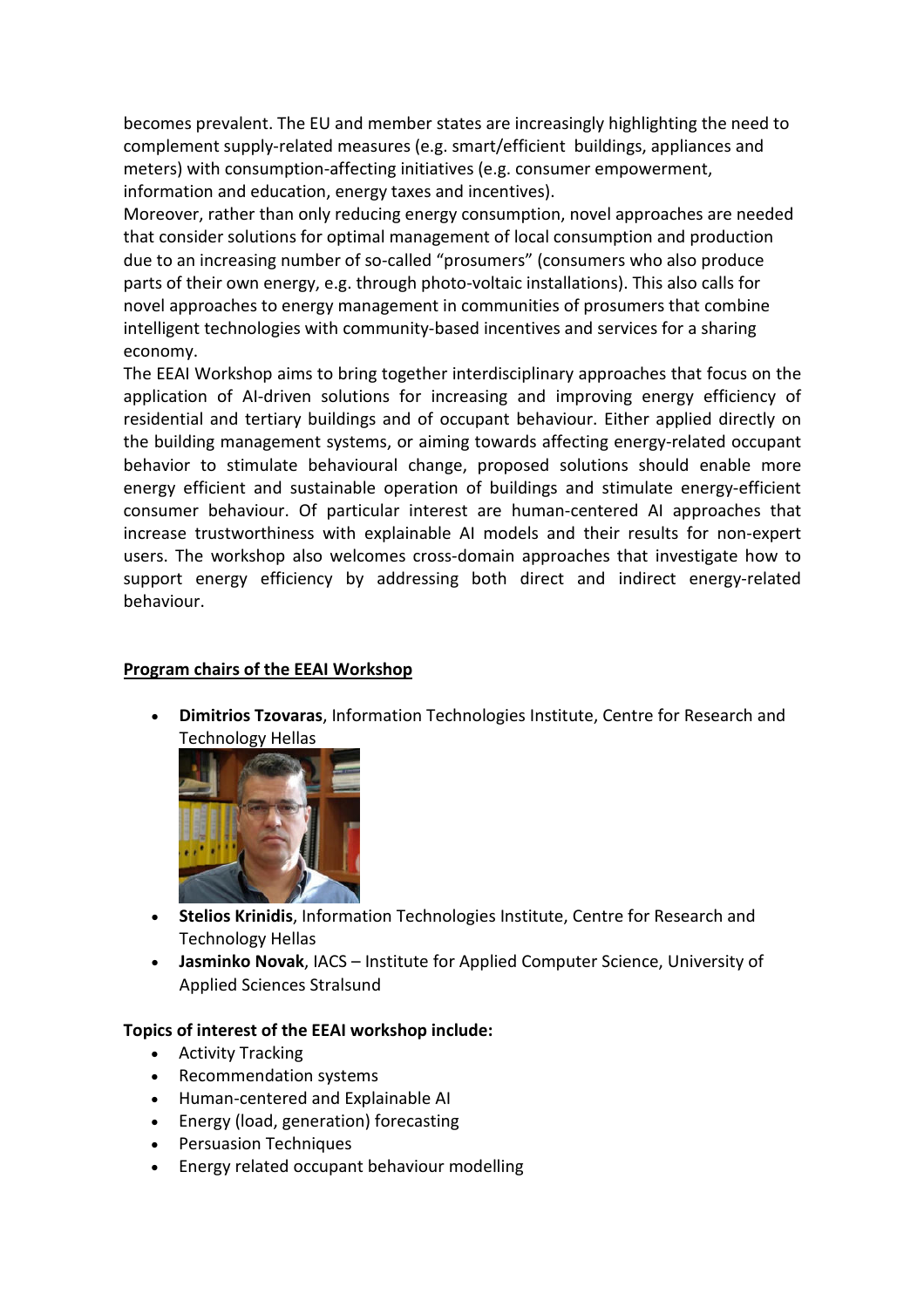- User modeling
- Behavior prediction and analysishumanistic context
- Behavioural change for energy efficiency
- Energy management and services for prosumer communities
- Data visualization and visual analytics techniques
- Gamification
- Non-intrusive Load Monitoring & Disaggregation
- Flexibility estimation
- Building Automation
- Control Optimization

# **22nd EANN 2021 TUTORIALS**

# **TUTORIALS**

**Tutorial 1 ....................................................................................................................... Prof. Vangelis Metsis** 



Texas State University, USA

**Title:** Modern methods and tools for human biosignal analysis

# **Abstract:**

The term biosignal refers to any signal that can be measured from living organisms. Biosignals have been used in medicine, sports science, and psychology for diagnoses, and there have been impressive advancements in these areas. Recently, the fields of humancomputer interaction and affective computing have found an interest in using biosignals as a means of understanding the human state and intention. This interest has been reinforced by the fact that acquiring information with sensors and interfacing electrically with the human body has become much easier in the past few years. Moving from large analog technologies to digital ones has led to the miniaturization of sensing devices. Wireless transmission technologies (e.g., Bluetooth low energy), which can be easily integrated with the acquisition hardware, have removed the need for bulky wiring. This tutorial will present an overview of modern applications of human biosignals and will provide practical examples of machine learning-based methods and tools for biosignal analysis. Traditional machine learning algorithms for feature extraction and classification will be compared with recent developments in deep learning and its applications to biosignal and time-series data processing in general.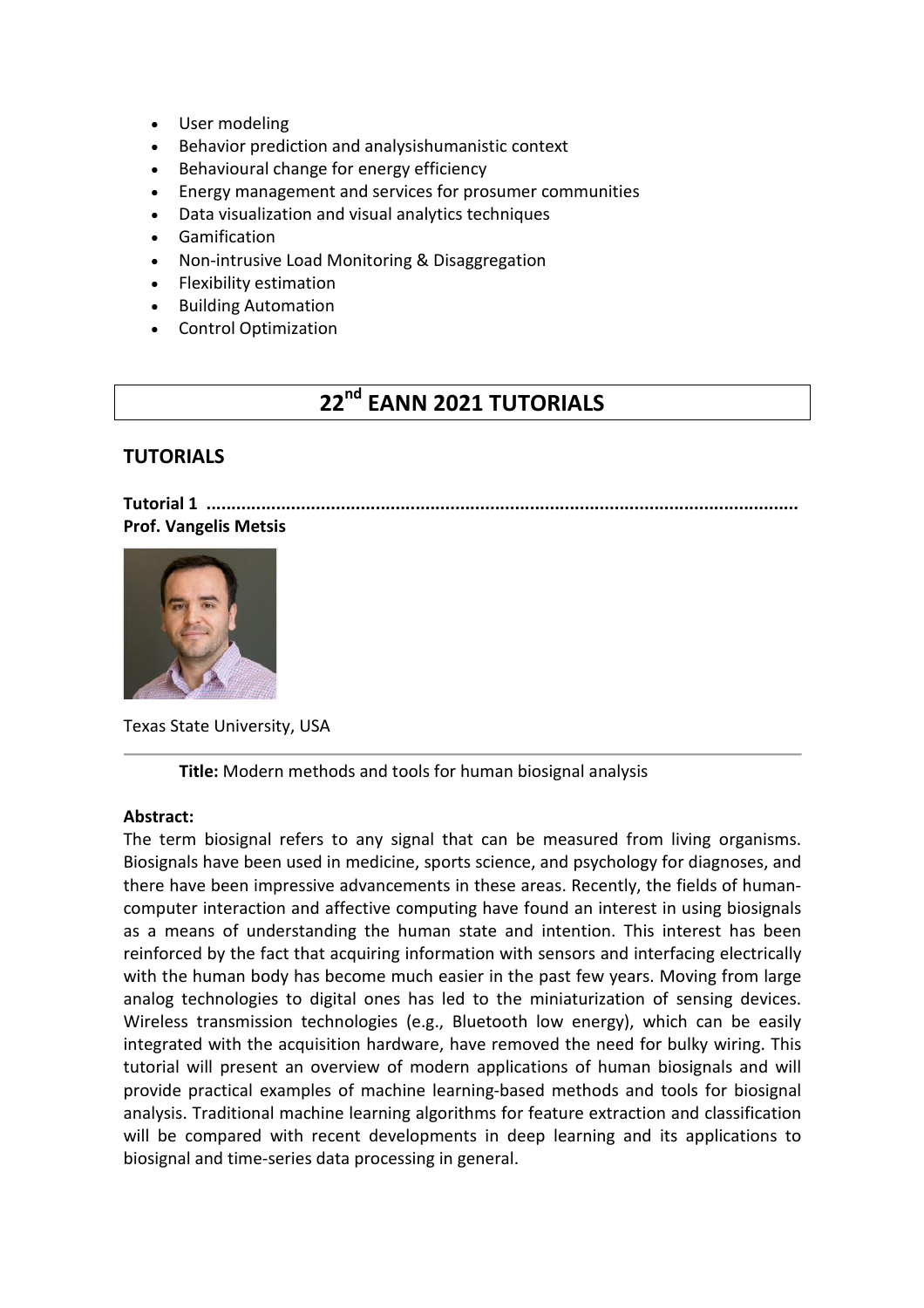#### **Short Bio:**

Dr. Vangelis Metsis. is an Assistant Professor at the Department of Computer Science at Texas State University. He joined the department in August 2014. Dr. Metsis received his Bachelor of Science degree in Computer Science in 2005, from the Department of Informatics of Athens University of Economics and Business in Greece, and his Doctoral degree in 2011 from the Department of Computer Science and Engineering of The University of Texas at Arlington. During 2006-2007, Dr. Metsis worked as a Research Associate at the Department of Informatics and Telecommunications of the National Center for Scientific Research (NCSR) "Demokritos" in Greece, contributing to the project MedIEQ, funded by the European Commission. After receiving his Ph.D. diploma, and until joining TxState, he was employed, as a Research Assistant Professor by UTA, and he continued to be affiliated with Heracleia Human-Centered Computing Laboratory, where he was involved in several federally-funded research projects, as a Co-PI or Senior Researcher. He also taught a number of graduate and undergraduate classes at the CSE department. Dr. Metsis research interests span the areas of Machine Learning, Data Mining and Computer Vision with focus in applications of Smart Health and Wellbeing, Assisted Living and Bioinformatics.

**Tutorial 2 ...................................................................................................................... Prof. Giacomo Boracchi** 



Politecnico di Milano, Italy

**Title:** Anomaly Detection in Images

Anomaly detection problems are ubiquitous in engineering: the prompt detection of anomalies is often a primary concern, since these might provide precious information for understanding the dynamics of a monitored process and for activating suitable countermeasures. In fact, anomalies are typically the most informative regions in an image (e.g., defects in images used for quality control). Not surprisingly, anomaly detection problems have been widely investigated in the image processing and pattern recognition communities and are key in application scenarios ranging from quality inspection to health monitoring. The tutorial presents a rigorous formulation of the anomaly-detection problem that fits with many imaging scenarios and applications. The tutorial describes, by means of illustrative examples, the most important anomalydetection approaches in the literature, and their connection with the machine-learning perspective of semi-supervised and unsupervised learning/monitoring. Special emphasis will be given to anomaly-detection methods based on learned models, which are often adopted to handle images and signals. In particular, these will be divided into traditional models (including dictionaries yielding sparse representations) and deep learning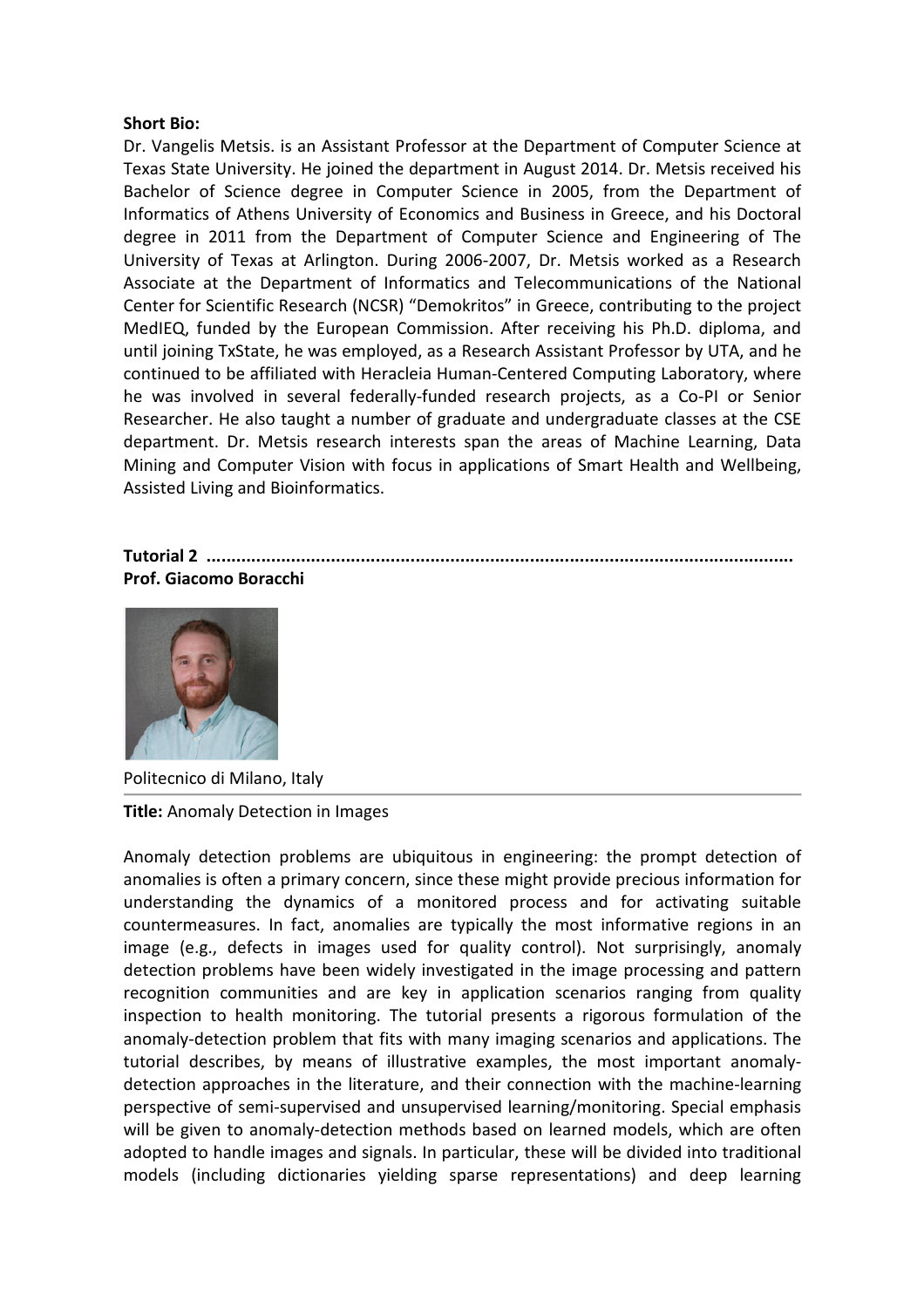models. The tutorial is accompanied by various examples from our research projects where we applied anomaly-detection algorithms to solve real world problems: visual quality inspection for monitoring chip and nanofiber production.

### **Short Bio:**

Giacomo Boracchi is an Associate Professor of Computer Engineering at Dipartimento di Elettronica, Informazione e Bioingegneria of the Politecnico di Milano, where he also received the Ph.D. in information technology (2008), after graduating in Mathematics (Università Statale di Milano, 2004). His research interests concern image processing and machine learning, and in particular image restoration and analysis, change/anomaly detection, domain adaptation. Since 2015 he is leading industrial research projects concerning algorithms for X-ray inspection systems for airport security, automatic quality inspection systems for monitoring silicon wafer production (the system developed with STMicroelectronics is currently analyzing wafer production over different sites), and outlier detection in web-sessions. He is currently associate editor for IEEE Transactions on Image Processing and server as AE for IEEE Computational Intelligence Magazine and in a few special issues. In 2015 he received an IBM Faculty Award, in 2016 the IEEE Transactions on Neural Networks and Learning Systems Outstanding Paper Award and in 2017 the Nokia Visiting Professor Scholarship. He has held tutorials in major IEEE conferences: ICIP 2020, ICASSP 2018 and IJCNN 2017, 2018.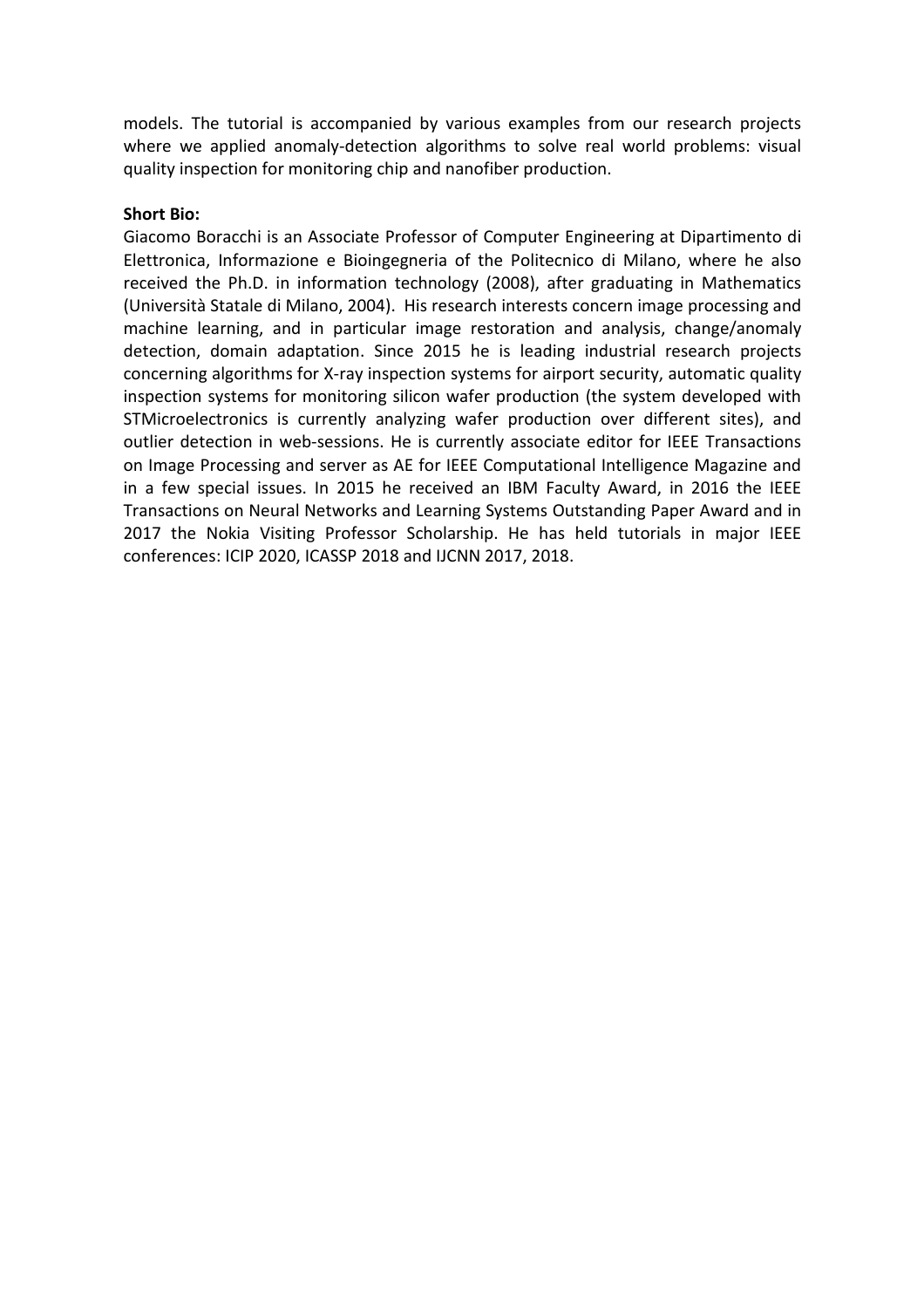# **THEMATIC AREAS OF ACCEPTED PAPERS of the 22nd EANN 2021**

The accepted papers of the  $22^{nd}$  EANN conference are related to the following thematic topics:

- Adversarial Neural Networks
- Anomaly Detection
- Augmented explainable Machine Learning
- Activity Recognition
- Biomedical Machine Learning systems
- Blockchain Adaptive Systems
- Convolutional Neural Networks
- Classifiers
- Cybersecurity
- Deep Learning
- Emotion Recognition
- Ensembles
- Facial Recognition
- Fuzzy Neuro Fuzzy systems
- Hybrid Machine Learning systems
- Image Processing using Deep Learning
- Natural Language
- Recommendation systems
- Recurrent Neural Networks
- Smart Energy Grids

# **22nd EANN 2021 INTERNATIONAL PARTICIPATION**

The authors of submitted papers came from 16 different countries from all over the globe, namely: Brazil, Chile, Finland, France, Greece, Germany, Ireland, Israel, Italy, Japan, Netherlands, Poland, Spain, Sweden, UK, USA.

# **ORGANIZATON**

# **22nd EANN 2021 Chairs**

**General co-Chairs ..............................**  *Chrisina Jayne* Teesside University, United Kingdom *John Macintyre* University of Sunderland, United Kingdom **Program co-Chairs ............................**  *Lazaros Iliadis* School of Engineering, Democritus University of Thrace, Greece *Ilias Maglogiannis* University of Piraeus, Greece *Costin Badica* University of Craiova, Romania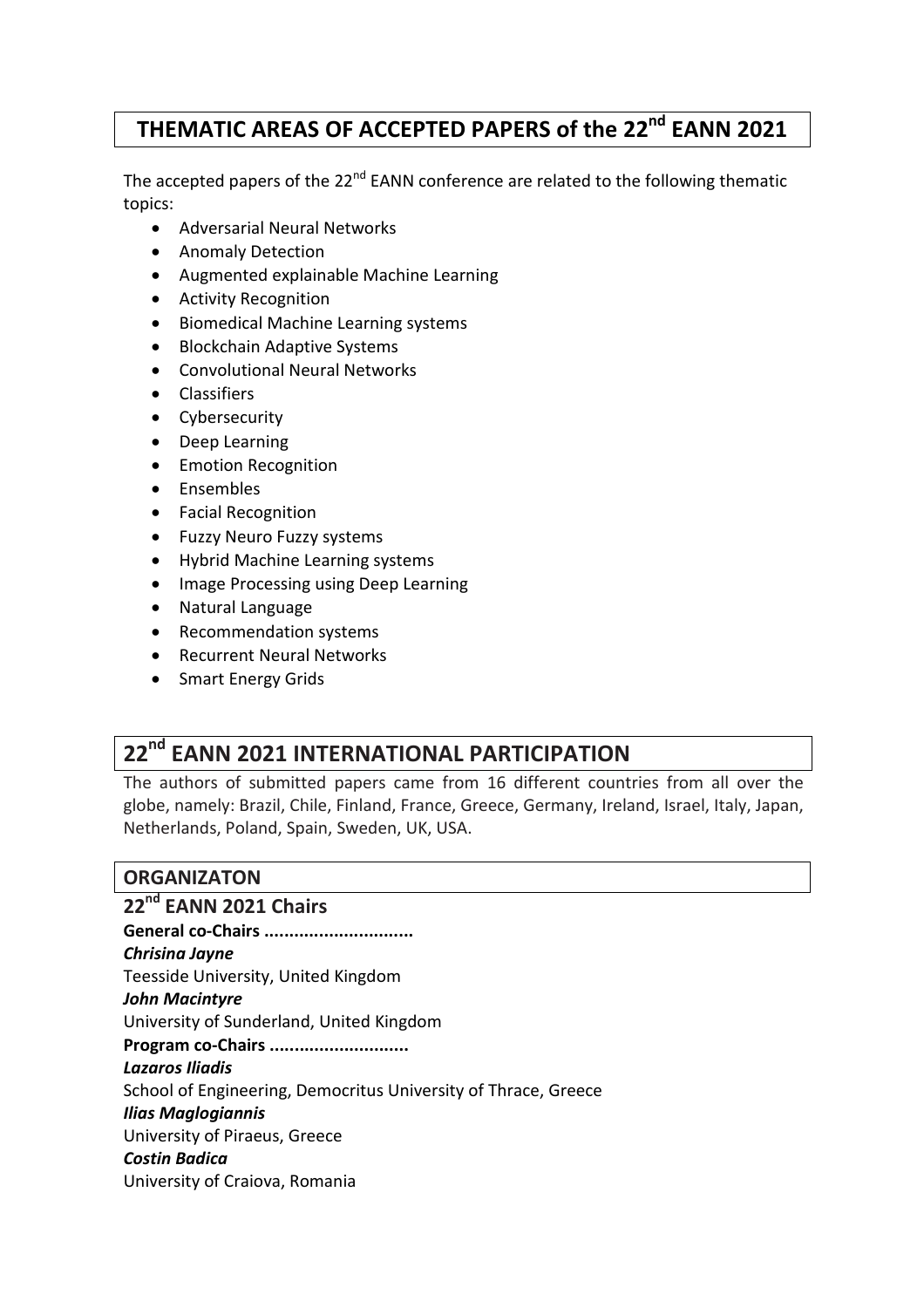#### **Honorary co-Chairs ..........................**

#### *Plamen Angelov*

Lancaster University, Fellow of the IEEE, of the IET and of the HEA, Vice President of the International Neural Networks Society (INNS) for Conference and Governor of the Systems, Man and Cybernetics Society of the IEEE

#### *Vera Kurkova*

Czech Academy of Sciences, Czech Republic **Liaison co-Chairs .............................**  *Ioannis Chochliouros* Hellenic Telecommunication Organization

# *Panagiotis Kikiras*

European Defence Agency Head of the Unit Technology and Innovations

**Advisory co-Chairs .........................**  *Pietro Lio* University of Cambridge, UK *Barbara Hammer* University of Bielfeld, Germany *Costas Iliopoulos*  King's College, London, UK *Nikola Kasabov* Auckland University of Technology, New Zealand **Workshops' co-Chairs ......................**  *Christos Makris* University of Patras, Greece *Katia Kermanidis* Ionian University, Greece *Phivos Mylonas* Ionio University, Greece *Spyros Sioutas* Univesity of Patras, Greece **Publication and Publicity Chair ......**  *Antonis Papaleonidas* Democritus University of Thrace, Greece

# **Special Sessions/Tutorials Co-Chairs .......**  *Dimitrios Kalles*  Hellenic Open university, Greece

*Dimitrios Kosmopoulos*  University of Patras, Greece

*Konstantinos Delibasis*  University of Thessaly, Greece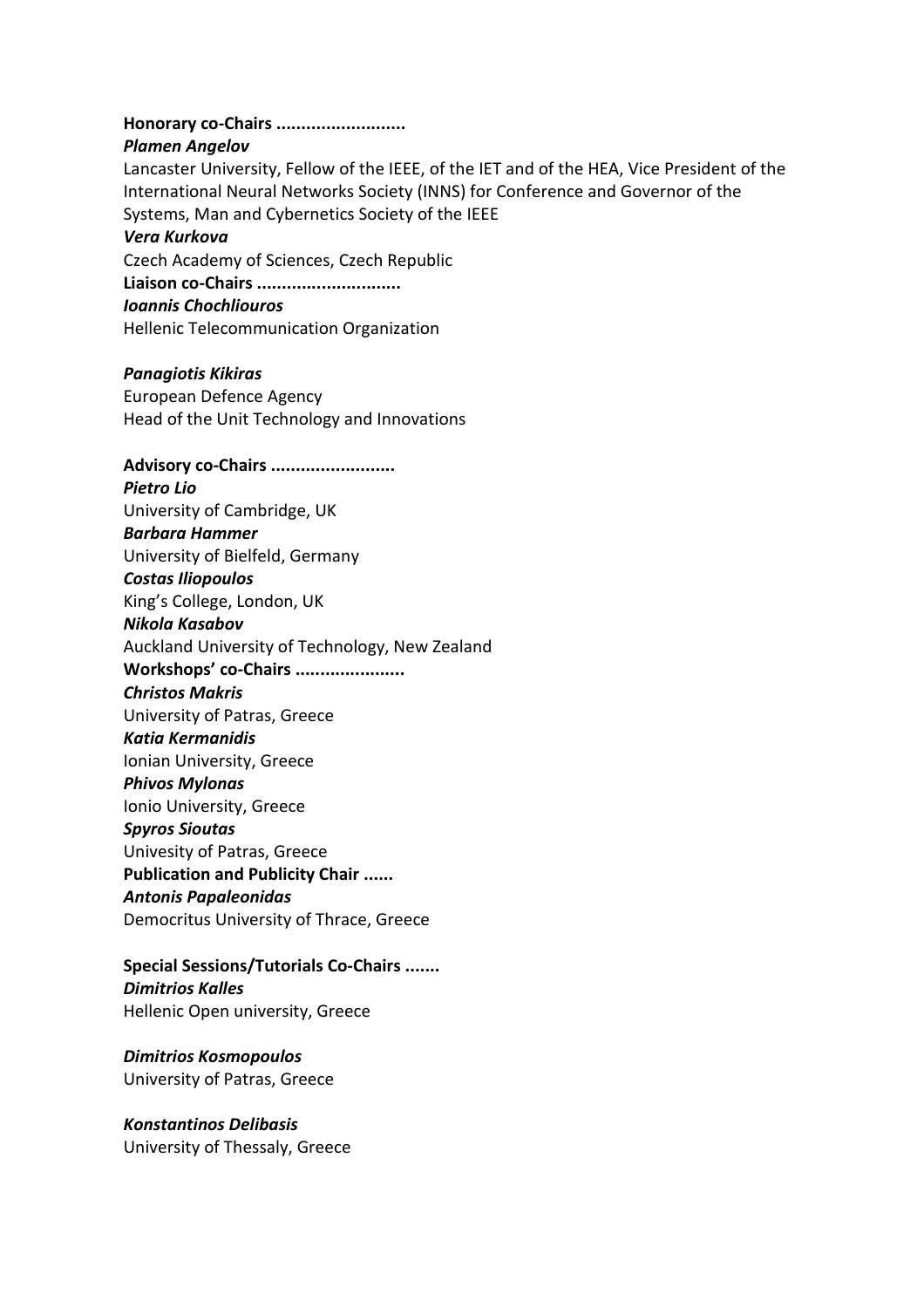# **Steering Committee Co-Chairs ....**

# *Chrisina Jayne*

Dean of the School of Computing and Digital Technologies Teesside University, U

# **PROGRAM COMMITTEE of the 22nd EANN conference**

- **Georgios Alexandridis** University of the Aegean, Greece
- **Serafín Alonso Castro** University of Leon, Spain
- **Ioannis Anagnostopoulos** University of Thessaly, Greece
- **Costin Badica** University of Craiova, Romania
- **Giacomo Boracchi** Politecnico di Milano, Italy
- **Francisco Carvalho** Polytechnic Institute of Tomar, Portugal
- **Diego Casado-Mansilla** Polytechnic School of the University of Alcalá, Spain
- **Ioannis Chamodrakas** National and Kapodistrian University of Athens,
- **Kostantinos Delibasis** University Of Thessaly, Greece
- **Konstantinos Demertzis** Democritus University of Thrace, Greece
- **Georgios Drakopoulos** Ionian University, Greece
- **Mauro Gaggero** National Research Council of Italy
- **Eleonora Giunchiglia** Oxford University, UK
- **Peter Hajek** University of Pardubice Czech Republic
- **Giannis Haralabopoulos** University of Nottingham, UK
- **Lazaros Iliadis** Democritus University of Thrace, Greece
- **Andreas Kanavos** Ionian University, Greece
- **Nikos Karacapilidis** University of Patras, Greece
- **Petros Kefalas** University of Sheffield International Faculty CITY College, Greece
- **Katia Kermanidis** Ionio University, Greece
- **Petia Koprinkova-Hristova** Bulgarian Academy of Sciences
- **Stelios Krinidis** Centre for Research and Technology Hellas, Information Technologies Institute, Greece
- **Florin Leon** Technical University of Iasi, Romania
- **Aristidis Likas** University of Ioannina, Greece
- **Pietro Liò** University of Cambridge, United Kingdom
- **Ioannis Livieris** University of Patras, Greece
- **Doina Logofătu** Frankfurt University of Applied Sciences, Frankfurt am Main, Germany
- **Ilias Maglogiannis** University of Piraeus, Greece
- **Goerge Magoulas** Birkbeck College, University of London, UK
- **Christos Makris** University of Patras, Greece
- **Mario Malcangi** University of Milan, Italy
- **Andreas Menychtas** University of Piraeus, Greece
- **Vangelis Metsis** Texas State University, United States
- **Nikolaos Mitianoudis** Democritus University of Thrace, Greece
- **Antonio Moran** University of Leon, Spain
- **Konstantinos Moutselos** University of Piraeus, Greece
- **Phivos Mylonas** Ionio University, Greece
- **Stefanos Nikiforos** Ionio University, Greece
- **Stavros Ntalampiras** University of Milan, Italy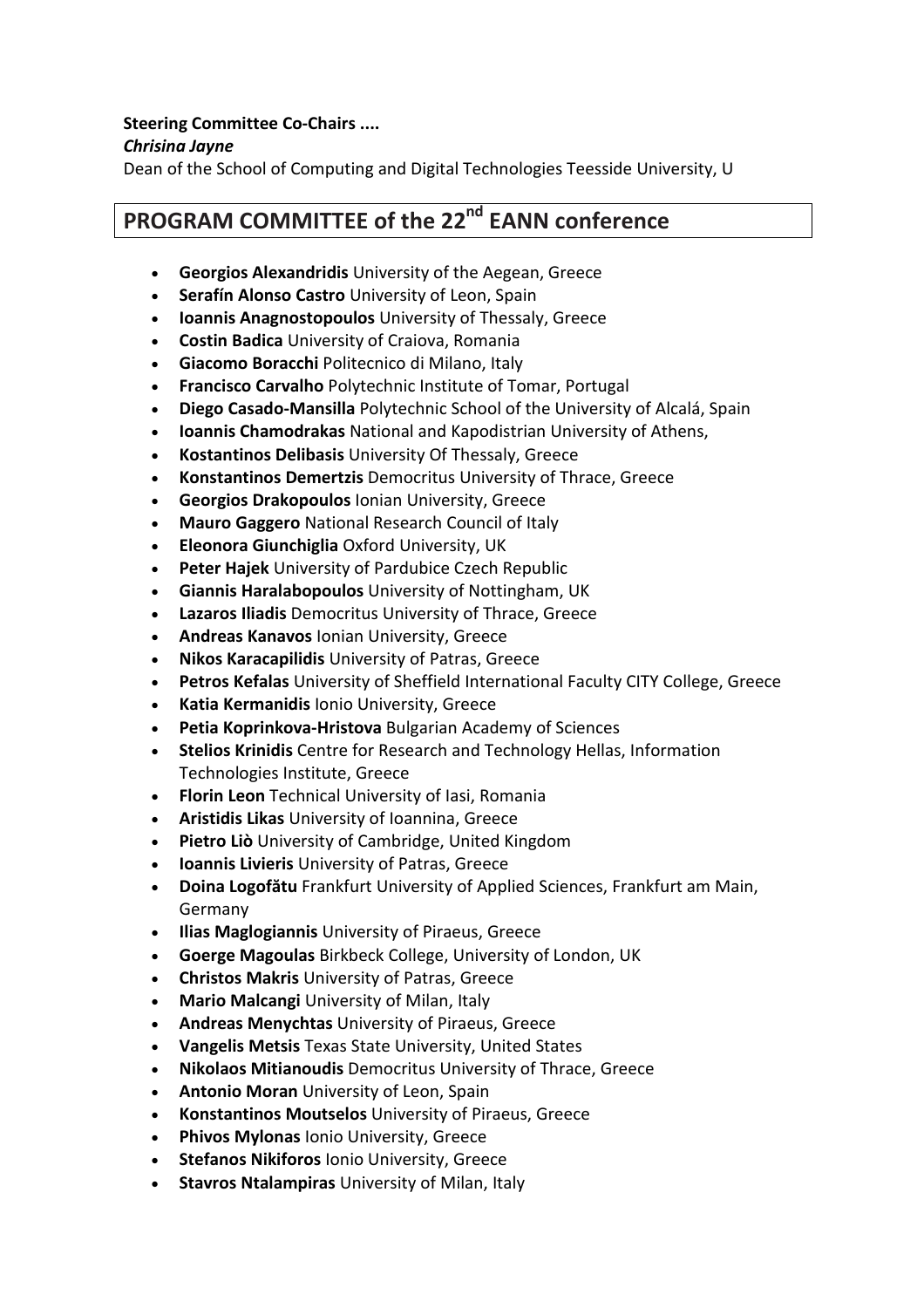- **Vladimir Olej** University of Pardubice, Czech Republic
- **Mihaela Oprea** University Petroleum-Gas of Ploiesti Romania
- **Ioannis P. Chochliouros** Hellenic Telecommunications Organization, Greece
- **Basil Papadopoulos** Democritus University of Thrace
- **Antonis Papaleonidas** Democritus University of Thrace, Greece
- **Pavlidis George** Information Technologies Institute, Centre for Research and Technology, Greece
- **Isidoros Perikos** University of Patras, Greece
- **Elias Pimenidis** University of the West of England, Bristol, UK
- **Panagiotis Pintelas** University of Patras, Greece
- **Bernardete Ribeiro** University of Coimbra, Portugal
- **Antonio Staiano** University of Naples Parthenope, Italy
- **Christos Timplalexis** Information Technologies Institute, Centre for Research and Technology, Greece
- **Nicolas Tsapatsoulis** Cyprus University of Technology
- **Tsolakis Apostolos** Information Technologies Institute, Centre for Research and Technology, Greece
- **Petra Vidnerová** The Czech Academy of Sciences, Czech Republic
- **Paulo Vitor de Campos** Souza CEFET-MG, Brazil
- **Gerasimos Vonitsanos** University of Patras, Greece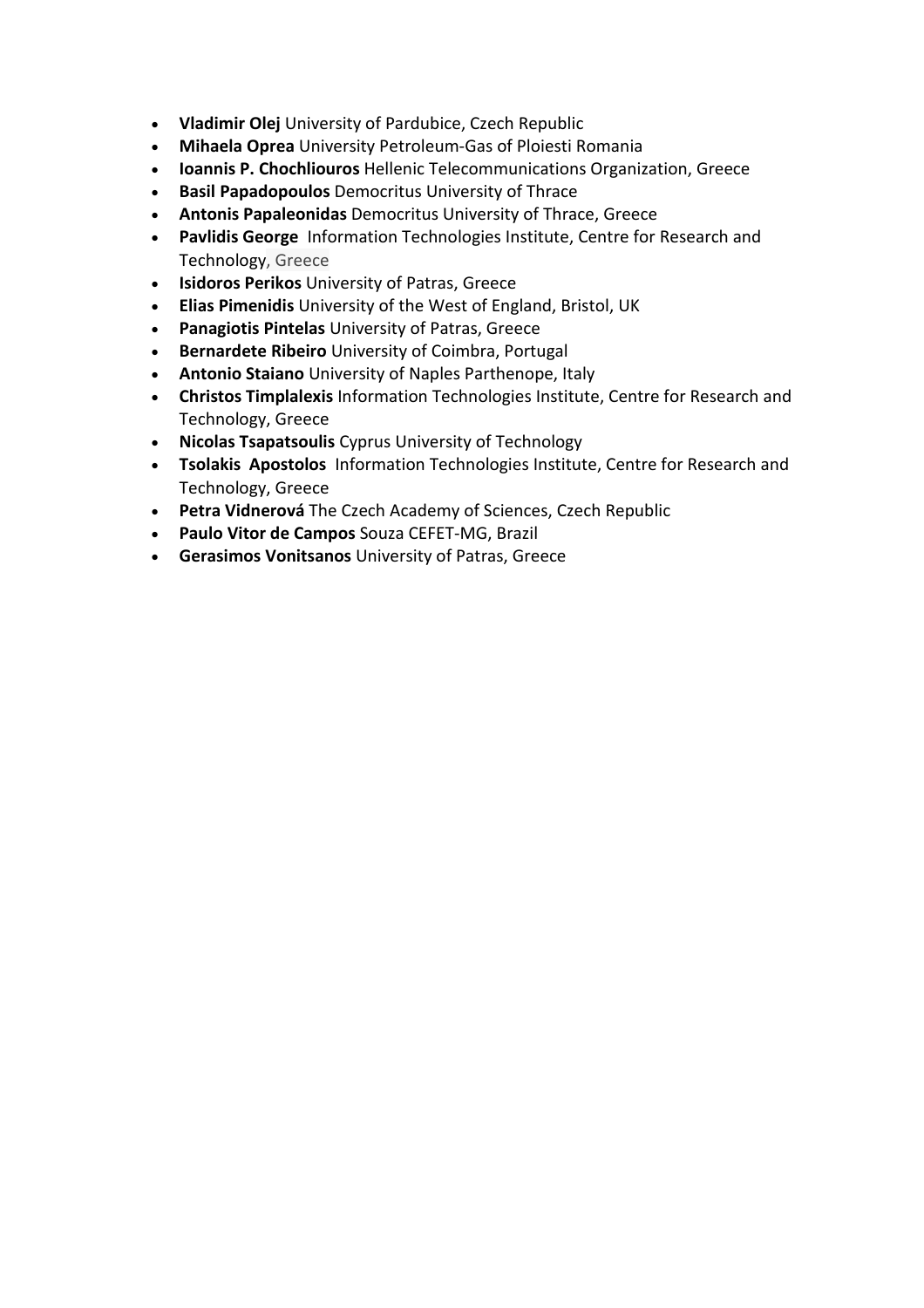# **Detailed Program of the joint 22nd EANN 2021 - 17th AIAI 2021 Conference**

**Friday 25/6/2021** 

# **10:00–18:00 Registration**

# **10:30-10:45 Welcome Session**

# **10:45-11:45**

**Session 1, Plenary 1:** "Brain-Inspired Data Analytics for Incremental and Transfer Learning of Cognitive Spatio-Temporal Data and for Knowledge Transfer" Chair: Prof. Lazaros Iliadis

# **Keynote Speaker: Nikola Kasabov**

Fellow IEEE, Fellow RSNZ, Fellow INNS College of Fellows, Professor of Knowledge Engineering and Founding Director KEDRI Auckland University of Technology, Auckland, New Zealand George Moore Chair/Professor, University of Ulster, UK, Honorary Professor Teesside University UK and the University of Auckland, NZ

# **11:45-13:00**

**Session 2, EANN: DL-CON I** (DEEP LEARNING - CONVOLUTIONAL I)

Chair: Prof. George Magoulas

fNIRS-Based BCI Using Deep Neural Network with an Application to Deduce the Driving Mode based on the Driver's Mental State

 *Kazuhiko Takahashi, Reo Yokono, Chang Chu, Gauvain Huve, Masafumi Hashimoto* 

Deep Learning Modeling of Groundwater Pollution Sources

 *Yiannis N. Kontos, Theodosios Kassandros , Konstantinos Katsifarakis, Kostas Karatzas* 

Image Pre-processing and Segmentation for Real-Time Subsea Corrosion Inspection  *Craig Pirie, Carlos Moreno-Garcia* 

Exploring the Limits of Vanilla CNN Architectures for Fine-grained Vision-based Vehicle Classification

 *Andreas Caduff, Klaus Zahn, J. Hofstetter, M. Rechsteiner, P. Bucher*  An Artificial Intelligence System for Endotracheal Intubation Confirmation  *Dror Lederman* 

# **11:45-13:00**

**Session 3, AIAI: DL-CON II** (DEEP LEARNING - CONVOLUTIONAL II)

Chair: Prof. Elias Pimenidis

A Comparative Study of Deep Learning Techniques for Financial Indices Prediction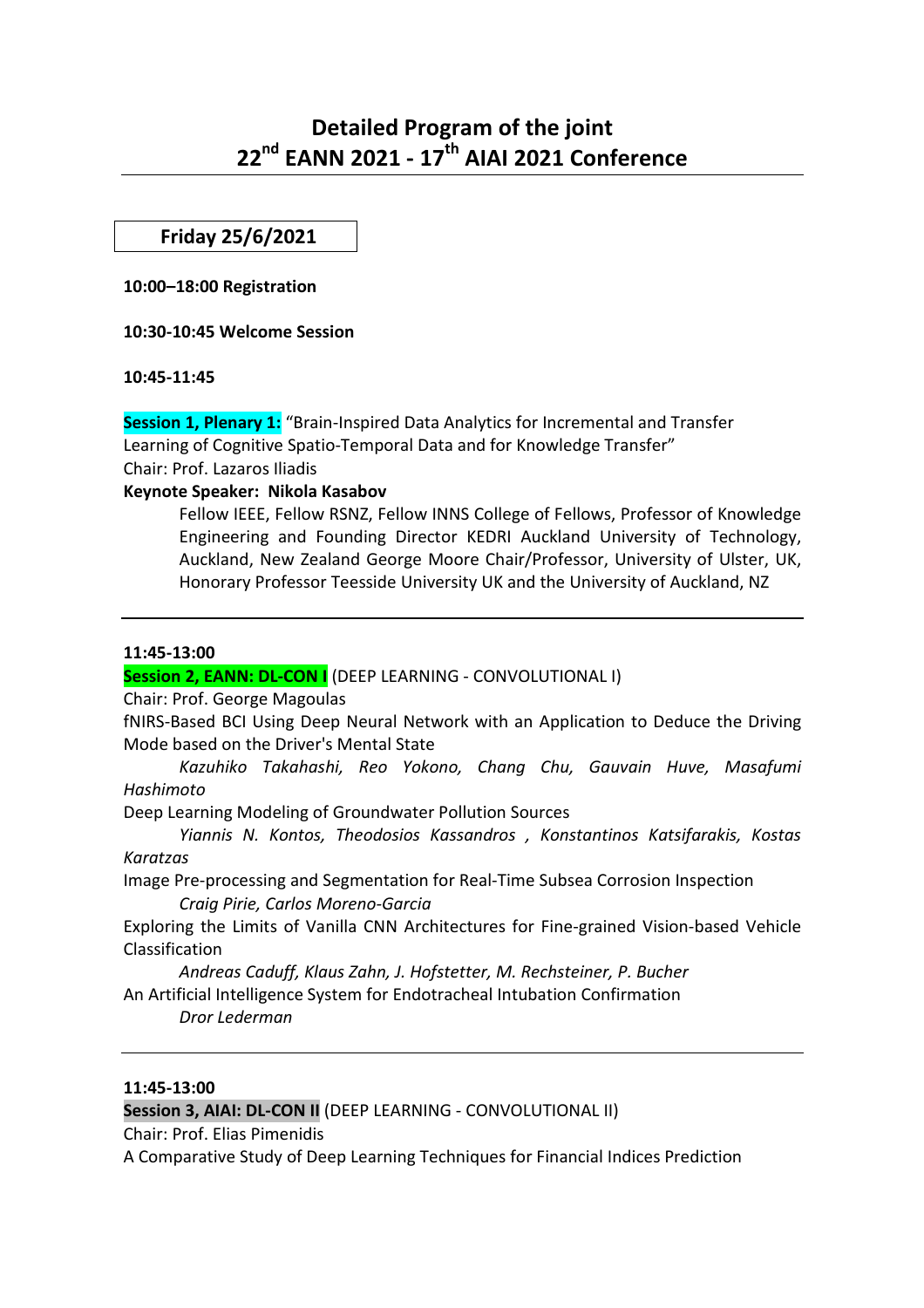*Argyrios Ketsetsis, Konstantinos Giannoutakis, Georgios Spanos, Nikolaos Samaras, Dimitrios Hristu-Varsakelis, Dimitrios Thomas, Dimitrios Tzovaras*  Robustness testing of AI systems: A case study for traffic sign recognition

 *Christian Berghoff, Pavol Bielik, Matthias Neu, Petar Tsankov, Arndt von Twickel*  Deep Dense and Convolutional Autoencoders for Machine Acoustic Anomaly Detection *Gabriel Coelho, Pedro Pereira, Luis Matos, Alexandrine Ribeiro, Eduardo Nunes,* 

*André Ferreira, Paulo Cortez, Andre Pilastri*

Just-in-time Biomass Yield Estimation with Multi-Modal Data and Variable Patch Training Size

*Patricia O'Byrne, Patrick Jackman, Damon Berry, Thomas Lee, Michael French, Robert J. Ross* 

Automatic Classification of XCT Images in Manufacturing

*Bertram Sabrowsky-Hirsch, Roxana-Maria Holom, Christian Gusenbauer, Michael Reiter, Florian Reiterer, Ricardo Fernández Gutiérrez, Josef Scharingesr* 

#### **11:45-13:00**

**Session 4, Workshop: DARE** (Distributed AI for Resource-Constrained Platforms) Chair: Dr. Anna Hristoskova & Dr. Nicolás González-Deleito

Distributed data compression for edge devices*.*

 *Kevin Van Vaerenbergh, Tom Tourwe* 

PFilter: Privacy-aware and secure data filtering at the edge for distributed edge analytics  *Annanda Rath, Anna Hristoskova, Sarah Klein* 

An Initial Analysis of the Shortcomings of Conventional AI and the Benefits of Distributed AI

Approaches in Industrial Use Cases

*Anna Hristoskova, Nicolás González-Deleito, Sarah Klein, Joana Sousa, Nuno Martins, João Tagaio, João Serra, Carlos Silva, João Ferreira, Pedro M. Santos, Ricardo Morla, Luis Almeida, Barış Bulut, Sencer Sultanoğlu* 

Towards a Distributed Learning Architecture for Securing ISP Home Customers

*Pedro Santos, Joana C Sousa, Ricardo Morla, Nuno Martins, João Tagaio, João Serra, Carlos Silva, Mário Sousa, Pedro Souto, Luís Lino Ferreira, João Ferreira, Luis Almeida* 

A first sensitivity study of multi-object multi-camera tracking performance  *Miguel Ramos, Carlos Pereira, Luis Almeida* 

#### **11:45-13:45**

**Session 5, Workshop: nloVe** (Designing a Novel Adaptive Cybersecurity Solution for Internet-of-Vehicle) / **Discussion Forum / Open Session** 

Chair: Dr. Konstantinos Votis

11:45-12:00 - Presentation of the nIoVe project

12:00-12:20 - Aspects of stakeholders' requirements

12:30-13:45 - Round table discussion with stakeholders' representatives, researchers from projects in the same domain, and external experts in the field of cybersecurity, automotive industry, and AI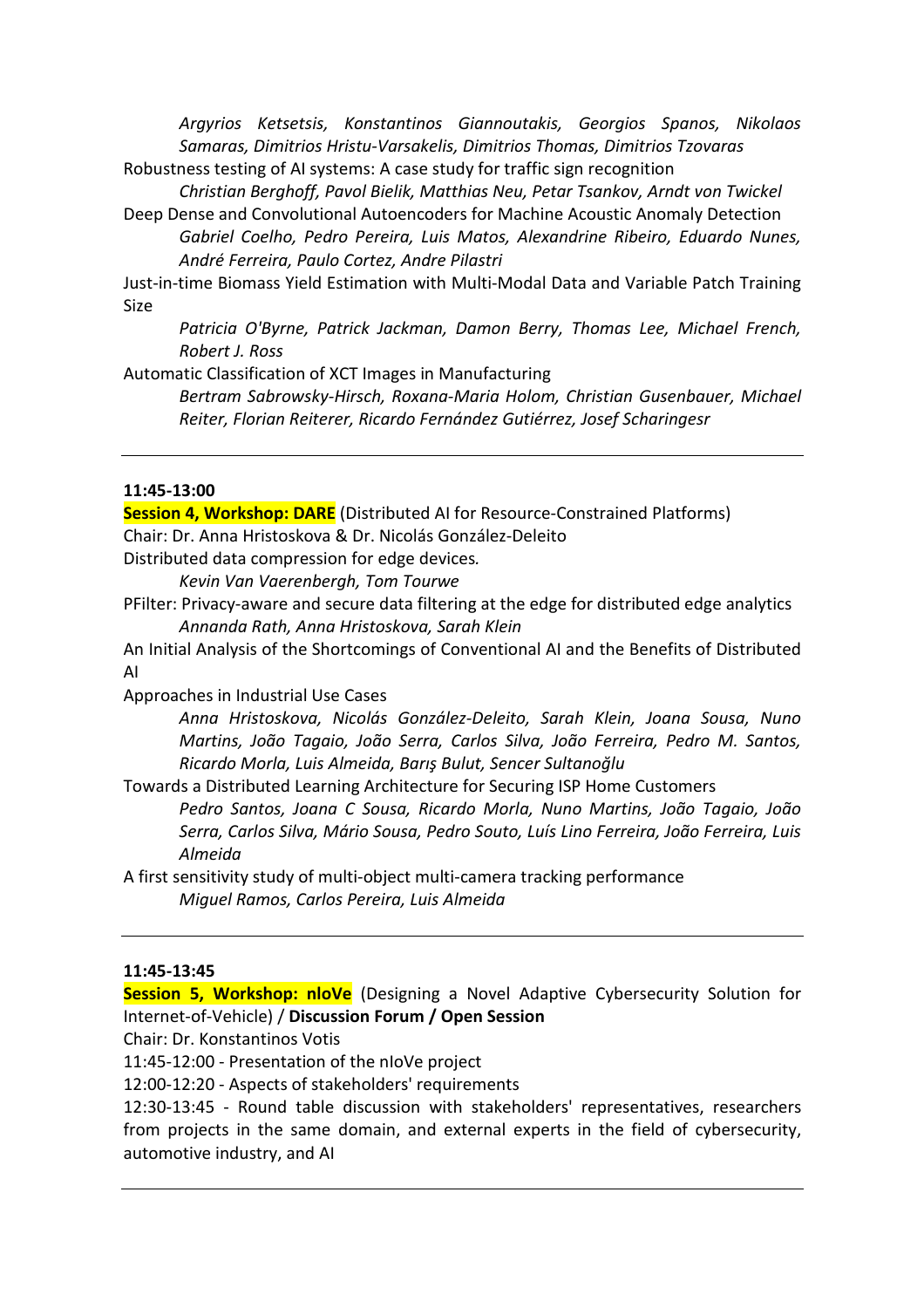#### **11:45-13:45**

# **Session 6, Workshop: DAAI** (Defense Applications of AI) / **Discussion Forum / Open Session**

### **Co-Organized together with European Defense Agency**

Chair: Dr. Panagiotis Kikiras

- 11:45-12:00 Dr. Panagiotis Kikiras, European Defence Agency Introduction & Welcome message by the Organizers
- 12:00-12:45 Dr. Evangelos Ouzounis, European Defence Agency Artificial Intelligence Cybersecurity Challenges - How Cyber Security and Privacy Affects the Smooth Deployment of AI – ENISA's Approach
- 13:00-13:45 Sergio Albani, European Union Satellite Centre Application of AI for GEOINT services in the Space and Security domain

#### **13:15-14:30**

**Session 7, Workshop: AIETH 2021 The 1st Workshop on AI and Ethics** 

Chair: Prof. John Macintyre

#### **Pro Vice Chancellor at the University of Sunderland, United Kingdom**

13:15-13:30 - Professor Matthias Scheutz, Bernard M. Gordon Senior Faculty Fellow, Adjunct Professor, Psychology, Tufts School of Arts & Sciences, Director, Human-Robot Interaction Lab

13:30-13:45 - Olivia Gambelin, AI Ethicist and founder of Ethical Intelligence

13:45-14:00 - Cortnie Abercrombie, CEO, Founder AI Truth. Independent Consultant. AI Strategy for Trusted AI

14:00-14:15 - Christoph J Ebell, Co-Founder & CEO at Arcades DigitalFree discussionexchange of Arguments with conference participants during the event)

# **13:15-14:30**

**Session 8, AIAI: REC\_SENT\_IMP** (Recommendation Systems-Sentiment Analysis-AI Impacts)

Chair: Prof. Peter Hajek

Recommending Database Architectures for Social Queries: A Twitter Case Study

 *Michael Marountas, Georgios Drakopoulos, Phivos Mylonas, Spyros Sioutas*  The AI4Media project: Use of Next-generation Artificial Intelligence Technologies for Media Sector Applications

*Filareti Tsalakanidou, Symeon Papadopoulos, Vasileios Mezaris, Ioannis Kompatsiaris, Birgit Gray, Danae Tsabouraki, Maritini Kalogerini, Fulvio Negro, Maurizio Montagnuolo, Jesse de Vos, Philo van Kemenade, Daniele Gravina, Rémi Mignot, Alexey Ozerov, Francois Schnitzler, Artur Garcia-Saez, Georgios N. Yannakakis, Antonios Liapis, Georgi Kostadinov* 

Science4Fashion: An Autonomous Recommendation System for Fashion Designers  *Iordanis Koutsopoulos, Maria Halkidi* 

A two-step optimised BERT-based NLP algorithm for extracting sentiment from financial news

 *Rapheal Olaniyan, Daniel Stamate, Ida Pu*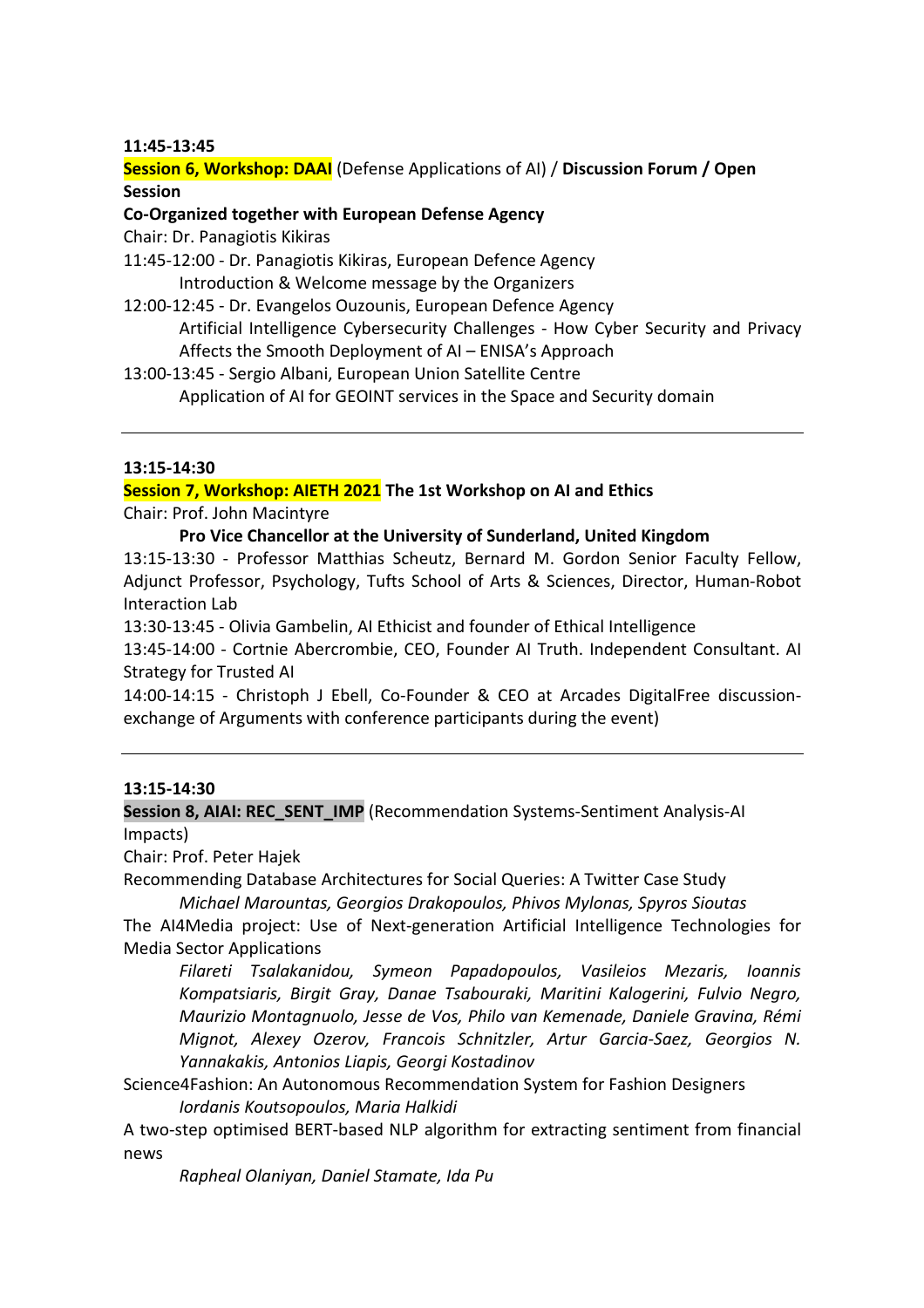*Optimization of Multi-Stakeholder Recommender Systems for Diversity and Coverage Iordanis Koutsopoulos, Maria Halkidi* 

#### **13:15-14:30**

**Session 9, Workshop: DARE** (Distributed AI for Resource-Constrained Platforms) / **Discussion Forum / Open Session**

Chair: Dr. Anna Hristoskova & Dr. Barış Bulut

13:15-13:20 - Introduction & Welcome message by the Organizers

13:20-13:35 - Emiliano Casalicchio, BTH – BLEKINGE TEKNISKA HÖGSKOLA, Sweeden An Energy-aware Multi-Criteria Federated Learning Model for Edge Computing

13:40-13:55 - Müjdat Soytürk, Marmara University, Turkey Edge Computing and V2X: the new ecosystem on the Cloud and the network architecture

14:00-14:15 - Thomas De Moor, Sentigrate, Belgium Intelligence trade-off: edge vs cloud

14:15-14:30 - Emre Kaplan, AVL, Turkey

Personalized Gear Shifting Architecture for Next Generation Automatic

Transmission

# **15:30-16:30**

**Session 11, EANN: BIOMED** (BIOMEDICAL)

Chair: Prof. Ilias Maglogiannis

Deep Learning of Brain Asymmetry Images and Transfer Learning for Early Diagnosis of Dementia

 *Nitsa Herzog, George Magoulas* 

Liver cancer trait detection and classification through Machine Learning on smart mobile devices

*Olympia Giannou, Anastasios Giannou, Dimitra Zazara, Dörte Kleinschmidt, Tobias Mummert, Björn Ole Stüben, Michael Gerhard Kaul, Gerhard Adam, Samuel Huber, Georgios Pavlidis* 

Deep learning topology-preserving EEG-based images for autism detection in infants  *Cosmin Stamate, George Magoulas, Michael Thomas* 

Using WOA with Feed Forward Neural Network in Prediction of Subcutaneous Glucose Concentration for Type-l Diabetic Patients

 *Fayrouz Allam* 

#### **15:30-16:45**

**Session 12, AIAI: AUTOML-AUTOAG** (AUTONOMOUS MACHINE LEARNING-AUTONOMOUS AGENTS)

Chair: Dr. Georgios Drakopoulos

Object Migration Automata for Non-Equal Partitioning Problems with Known Partition **Sizes** 

*Rebekka Olsson Omslandseter, Lei Jiao, John Oommen*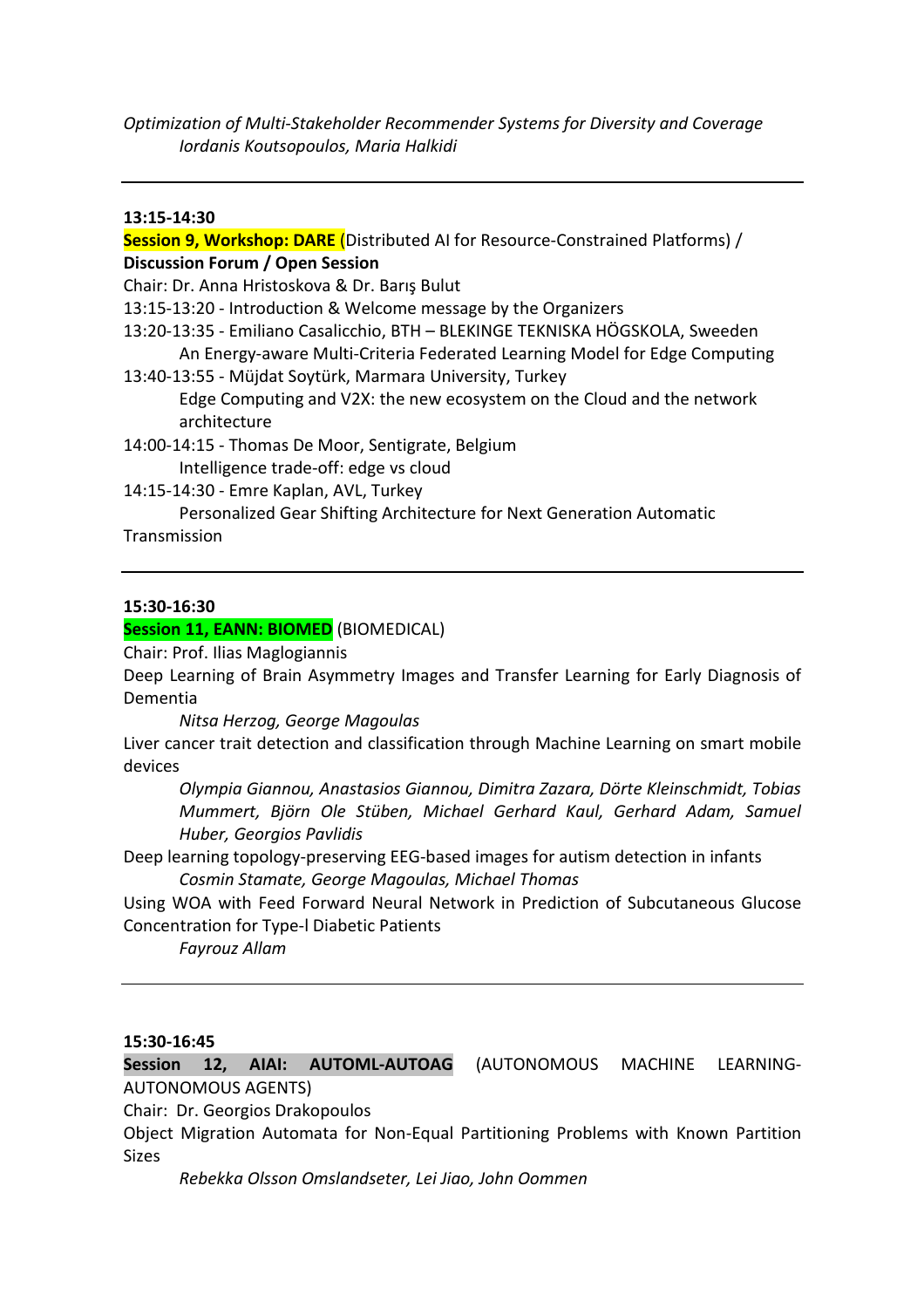An Automated Machine Learning Approach for Predicting Chemical Laboratory Material Consumption

 *António João Silva, Paulo Cortez* 

An Ontology-Based Concept for Meta AutoML

 *Bernhard Humm, Alexander Zender* 

Enhanced Security Framework for Enabling Facial Recognition in Autonomous Shuttles Public Transportation during COVID-19

*Dimitrios Tsiktsiris, Antonios Lalas, Minas Dasygenis, Konstantinos Votis, Dimitrios Tzovaras* 

Evaluating Task-General Resilience Mechanisms in a Multi-Robot Team Task *James Staley, Matthias Scheutz* 

#### **15:30-16:45**

**Session 13, Workshop: 5G-PINE I** (5G – Putting Intelligence to the Network Edge I) **INDUSTRY/AI 5G TECHNOLOGY** Organization by the Hellenic Telecommunications Organization Research Group

Chair: Dr. Ioannis Chochliouros

V2X Communications for the Support of GLOSA and Intelligent Intersection Applications *Ioannis Chochliouros, Anastasia Spiliopoulou, Pavlos Lazaridis, Zaharias Zaharis, Michail-Alexandros Kourtis, Slawomir Kuklinski, Lechoslaw Tomaszewski, Dimitrios Arvanitozisis, Alexandros Kostopoulos* 

Machine Learning-Based, Networking and Computing Infrastructure Resource Management

*Alexandros Kostopoulos, Ioannis Chochliouros, Miquel Payaro, Christos Verikoukis, Sabrina De Capitani di Vimercati* 

5G Communications as "Enabler" for Smart Power Grids: The Case of the Smart5Grid Project

*Daniele Porcu, Ioannis P. Chochliouros, Sonia Castro, Giampaolo Fiorentino, Rui Costa, Dimitrios Nodaros, Vaios Koumaras, Fabrizio Brasca, Nicola di Pietro, George Papaioannou, Irina Ciornei, Antonios Sarigiannidis, Nikolay Palov, Teodor Bobochikov, Charilaos Zarakovitis, Anastasia S. Spiliopoulou* 

 5G-VICTORI: Future Railway Communications Requirements Driving 5G Deployments in Railways

*Ioanna Mesogiti, Eleni Theodoropoulou, Fotini Setaki, George Lyberopoulos, Anna Tzanakaki, Markos Anastassopoulos, Christina Politi, Panagiotis Papaioannou, Christos Tranoris, Spyros Denazis, Paris Flegkas, Nikos Makris, Nebojsa Maletic, Darko Cvetkovski, Jesus Gutierrez Teran, Panteleimon Konstantinos Chartsias, Konstantinos Stamatis, Maria-Evgenia Xezonaki, Dimitrios Kritharidis, Alexandros Dalkalitsis, Manfred Taferner, Martin Piovarci* 

TYPHON: Hybrid Data Lakes for Real-time Big Data Analytics – An Evaluation Framework in the Telecom Industry

*Antonis Misargopoulos, George Papavassiliou, Christos Antonios Gizelis, Filippos Nikolopoulos-Gkamatsis*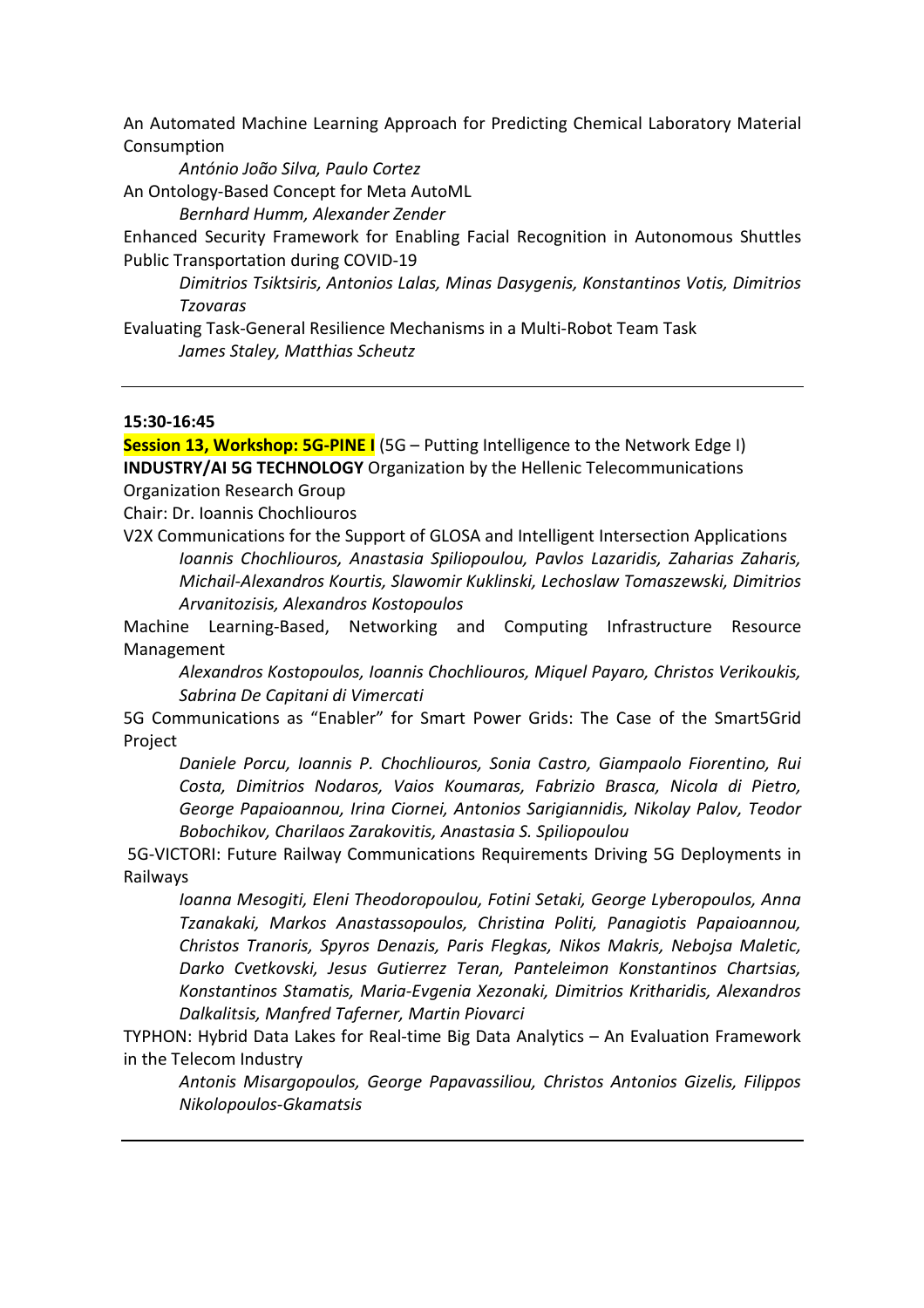# **15:30-17:45**

# **Session 6, Workshop: DAAI** (Defense Applications of AI) / **Discussion Forum / Open Session**

**Co-Organized together with European Defense Agency**  Chair: Dr. Panagiotis Kikiras

# **Project presentation session, EDA invited projects**

- ABIDE and CLAUDIA, EDA research on innovative techniques to support the decision-making process, Jose Luis Delgado Gamella
- Artificial Intelligence for Energy and Environmental performance in Defence Perspectives from EDA's ARTENET project, Prof. Christos Markopoulos
- Artificial Intelligence for Automatic Detection Recognition, Identification and Tracking, Marcos Quintana Everis

# **16:45-17:30**

**Session 15, EANN: ML-REC-SENT** (MACHINE LEARNING - RECOMMENDATION SYSTEMS - SENTIMENT ANALYSIS)

Chair: Assoc. Prof. Phivos Mylonas

Real-time Multimodal Emotion Classification System in E-learning Context  *Arijit Nandi, Fatos Xhafa, Laia Subirats, Santi Fort* 

A Multi-Modal Audience Analysis System for Predicting Popularity of Online Videos *Alexandros Vrochidis, Nikolaos Dimitriou, Stelios Krinidis, Savvas Panagiotidis, Stathis Parcharidis, Dimitrios Tzovaras* 

Do Weibo platform experts perform better on predicting stock market?  *Ziyuan Ma, Conor Ryan, Jim Buckley, Muslim Chochlov* 

# **16:45-17:45**

**Session 16, Workshop: 5G-PINE II** (5G – Putting Intelligence to the Network Edge II) **INDUSTRY/AI 5G TECHNOLOGY** Organization by the Hellenic Telecommunications

Organization Research Group

Chair: Dr. Ioannis Chochliouros

Top Challenges in 5G Densification

*Eleni Theodoropoulou, Ioanna Mesogiti, Foteini Setaki, Konstantinos Filis, George Lyberopoulos, Agapi Mesodiakaki, Marios Gatzianas, Christos Vagionas, George Kalfas, Mauro Agus, Annachiara Pagano* 

Advanced first responders' services by using FASTER project Architectural Solution  *Christina Lessi, Ioannis Chochliouros, Panagiotis Trakadas, Panagiotis Karkazis* 

5G-VICTORI: Optimizing Media Streaming in Mobile Environments using mmWave, NBMP and 5G Edge Computing

*Louay Bassbouss, Mehdi Ben Fadhel, Anita Chen, Stefan Pham, Stephan Steglich, Eric Troudt, Marc Emmelmann, Jesús Gutiérrez, Nebojsa Maletic, Eckhard Grass, Stefan Schinkel, Annette Wilson, Sven Glaser, Christian Schlehuber* 

High mobility 5G services for vertical industries - network operator's view

*Lechosław Tomaszewski, Ioannis Chochliouros, Robert Kołakowski, Sławomir Kukliński, Michail-Alexandros Kourtis*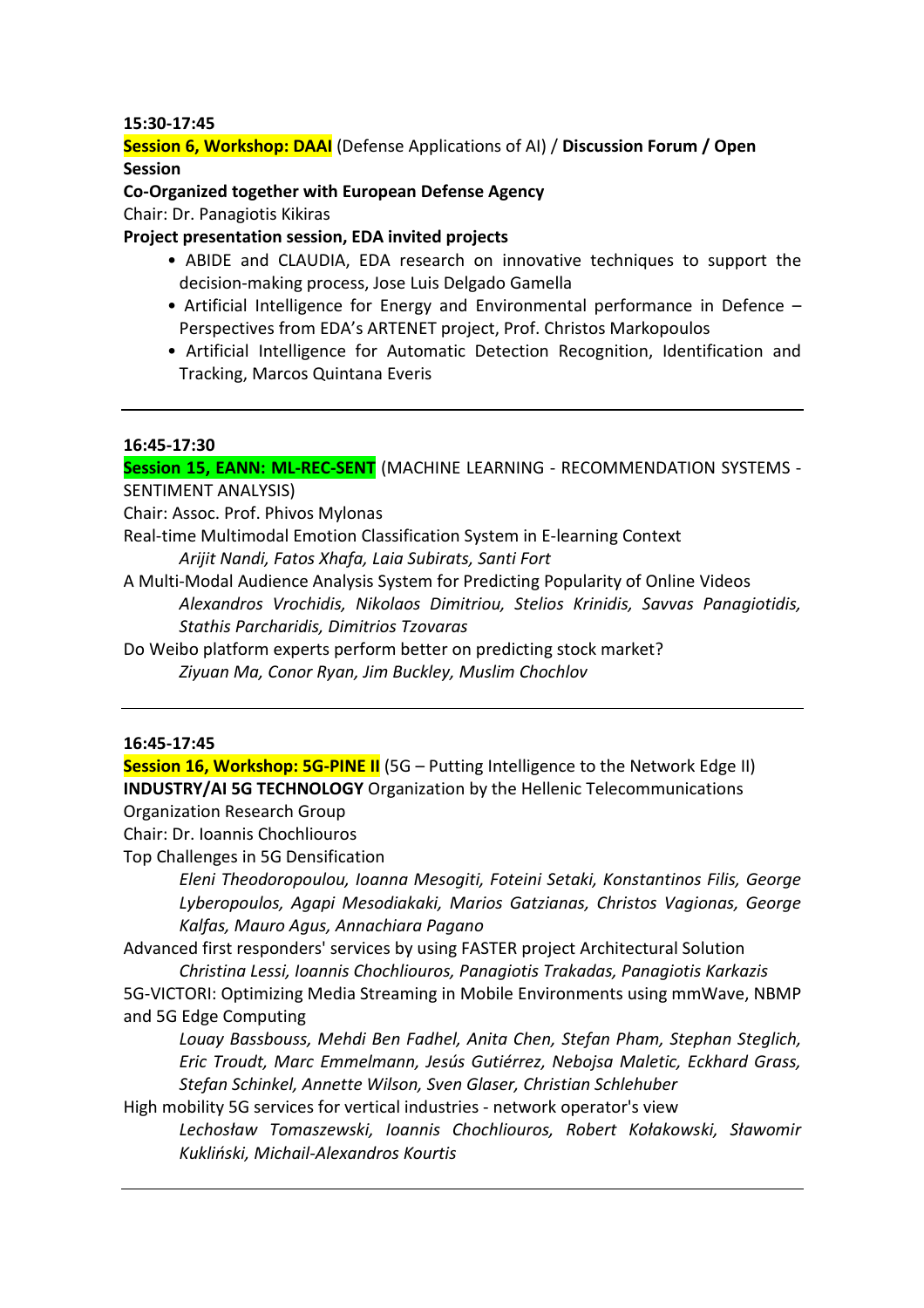### **16:45-17:45**

**Session 17, Workshop: AI-BIO** (Artificial Intelligence in Biomedical Engineering and Informatics)

Chair: Prof. Ilias Maglogiannis

A Machine Learning Approach for Recognition of Elders' Activities using Passive Sensors  *Anastasios Panagiotis Psathas, Antonios Papaleonidas, Lazaros Iliadis* 

An inception-based architecture for haemodialysis time series classification  *Giorgio Leonardi, Stefania Montani, Manuel Striani*

Analyzing Collective Knowledge towards Public Health Policy Making *Spyridon Kleftakis, Konstantinos Mavrogiorgos, Nikolaos Zafeiropoulos, Argyro* 

*Mavrogiorgou, Athanasios Kiourtis, Ilias Maglogiannis, Dimosthenis Kyriazis* 

Evaluating mental patients utilizing video analysis of facial expressions

 *M Tziomaka, Athanasios Kallipolitis, P Tsanakas, Ilias Maglogiannis* 

#### **17:45-18:45**

**Session 18, Plenary 2: "**Backpropagation Free Deep Learning"

Chair: Prof. Plamen Angelov

#### **Keynote Speaker: Jose Principe**

Professor of Electrical and Computer Engineering and Biomedical Engineering, University of Florida. Eckis Endowed Professor and Founder-Director of the University of Florida Computational NeuroEngineering Laboratory.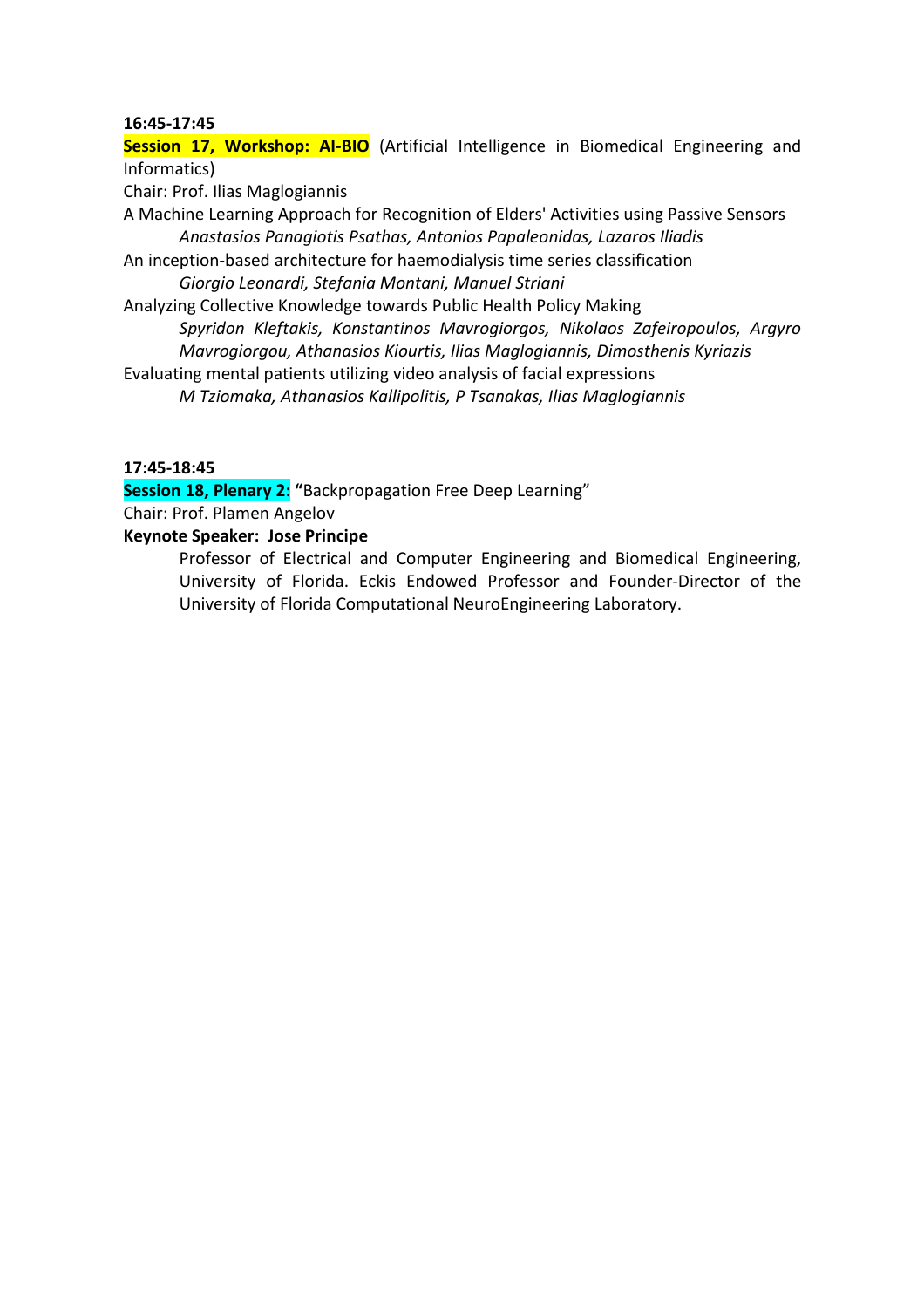#### **10:00-17:30 Registration**

#### **10:30-11:45**

**Session 19, EANN: DEE-BLKCH-SEG** (DEEP LEARNING-BLOCKCHAIN-SMART ENERGY GRIDS) Chair: Dr. Konstantinos Demertzis A Hybrid Deep Learning Ensemble for Cyber Intrusion Detection  *Anastasios Panagiotis Psathas, Lazaros Iliadis, Antonios Papaleonidas*  Addressing Computer Vision Challenges using an Active Learning Framework  *Christina Tzogka, Ioannis Refanidis*  Search Problems in Contemporary Power Girds  *Theofanis Aravanis, Andreas Petratos, Georgia Douklia, Efpraxia Plati*  Incentivizing Participation to Distributed Neural Network Training  *Spyridon Nikolaidis, Ioannis Refanidis*  Blockchained Αdaptive Federated Auto MetaLearning BigData and DevOps CyberSecurity Architecture in Industry 4.0

*Konstantinos Demertzis, Lazaros Iliadis, Elias Pimenidis, Nikolaos Tziritas, Maria Koziri, Panagiotis Kikiras* 

#### **10:30-11:45**

**Session 20, AIAI: ML-HYB** (MACHINE LEARNING/ HYBRID SYSTEMS)

Chair: Assoc. Prof. Christos Tjortjis

Using Machine Learning Methods to Predict Subscriber Churn of a Web-based Drug Information Platform

 *Athanasios Tsadiras, Georgios Theodoridis* 

Predicting CO2 Emissions for Buildings Using Regression and Classification

 *Alexia Avramidou, Christos Tjortjis* 

Intelligent Techniques and Hybrid Systems Experiments Using the Acumen Modeling and Simulation Environment

 *Sotirios Tzamaras, Stavros Adam, Walid Taha* 

Classification of Point Clouds with Neural Networks and Continuum-Type Memories  *Stefan Reitmann, Elena Kudryashova, Bernhard Jung, Volker Reitmann* 

An automated tool to support an intelligence learner management system using Learning Analytics and Machine Learning

 *Shareeful Islam, Hasan Mahmud, Haralambos Mouratidis* 

#### **10:30-11:45**

# **Session 21, AIAI: AD-DTM** (ADAPTIVE-DATA MINING)

Chair: Dr. Ioannis Livieris

Dynamic Plume Tracking Utilizing Symbiotic Heterogeneous Remote Sensing Platforms  *Iakovos Michailidis, Athanasios Kapoutsis, Elias Kosmatopoulos, Yannis Boutalis* 

Self-organizing maps for optimized robotic trajectory planning applied to surface coating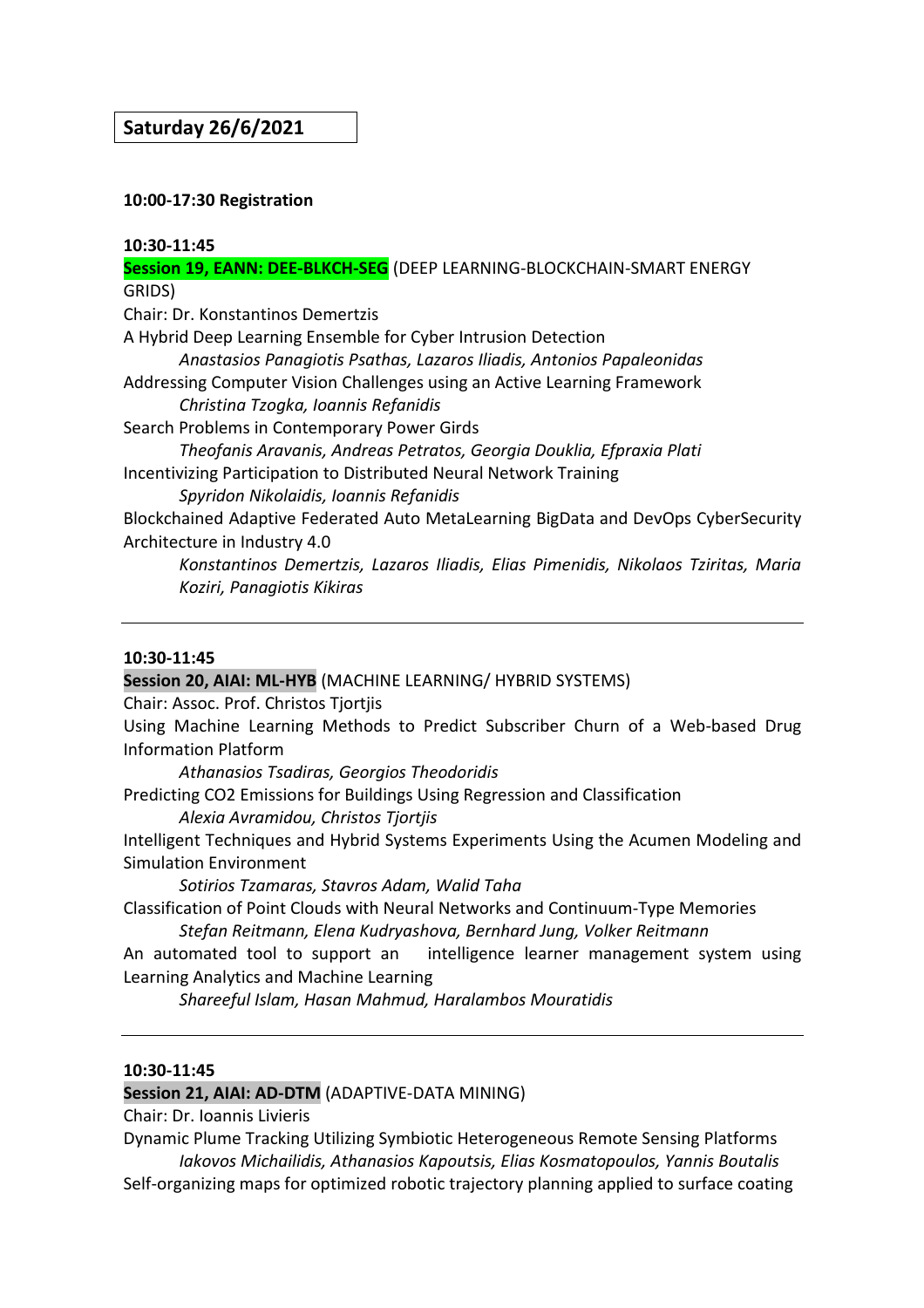*Maria Tzinava, Konstantinos Delibasis, Spyros Kamnis* 

Regression Predictive Model to analyze Big Data Analytics in Supply Chain Management  *Elena Puica* 

If Only I Would Have Done That...': A Controlled Adaptive Network Model for Learning by Counterfactual Thinking

*Raj Bhalwankar, Jan Treur* 

A Multi-View Clustering Approach for Analysis of Streaming Data

 *Vishnu Manasa Devagiri, Veselka Boeva, Shahrooz Abghari* 

# **10:30-11:15**

**Session 22, Workshop: DAAI** (Defense Applications of AI) / **Discussion Forum / Open Session** 

#### **Co-Organized together with European Defense Agency**

Chair: Dr. Giorgos Dimitriou

EDA Action plan presentation Panagiotis Kikiras, European Defence Agency

# **11:15-12:00**

**Session 23, Workshop: DAAI** (Defense Applications of AI) / **Discussion Forum / Open Session** 

#### **Co-Organized together with European Defense Agency**

Chair: Dr. Giorgos Dimitriou

Research on AI-based capabilities for the European Border and Coast Guard Darek Saunders, Head of the Border Security Observatory - FRONTEX

#### **12:00-13:30**

# **Session 24, TUTORIAL 2 - ANDIM**

"Anomaly Detection in Images" Chair: Prof. Ilias Maglogiannis Tutor: **Prof. Giacomo Boracchi** 

Politecnico di Milano, Italy

#### **12:00-13:00**

**Session 25, EANN: DEE\_CON** (DEEP-CONVOLUTIONAL)

Chair: Prof. Ioannis Refanidis

Repeatable functionalities in complex layers of formal neurons

 *Leon Bobrowski, Tomasz Łukaszuk* 

Data Fusion for Deep Learning on Transport Mode Detection: A Case Study

Hugues Moreau, Andrea Vassilev, Liming Chen

Toward an augmented and explainable machine learning approach for classification of defective nanomaterial patches

 *Cosimo Ieracitano, Nadia Mammone, Annunziata Paviglianiti, Francesco Carlo Morabito*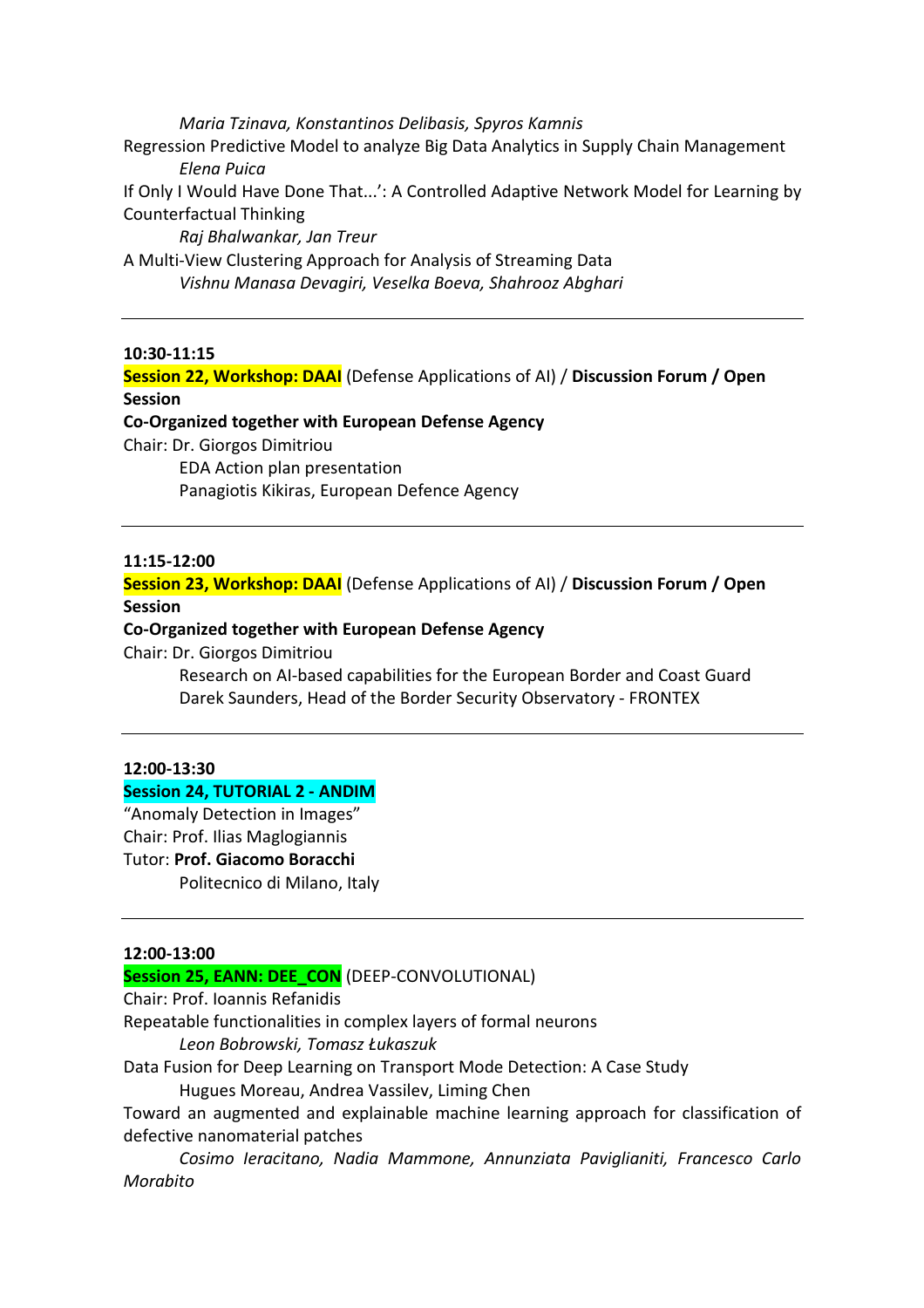Using Artificial Neural Network to Provide Realistic Lifting Capacity in the Mobile Crane **Simulation** 

 *Simon Roysson, Taufik Akbar Sitompul, Rikard Lindell* 

#### **12:00-13:15**

# **Session 26, AIAI: NAT\_LA** (NATURAL LANGUAGE)

Chair: Prof. Elias Pimenidis

A comparative assessment of state-of-the-art methods for multilingual unsupervised keyphrase extraction

 *Nikolaos Giarelis, Nikos Kanakaris, Nikos Karacapilidis* 

Machine Learning Meets Natural Language Processing - The story so far

*Nikolaos-Ioannis Galanis, Panagiotis Vafiadis, Kostas-Gkouram Mirzaev, George Papakostas* 

Robust Pose Estimation Based on Maximum Correntropy Criterion *Qian Zhang, Badong Chen* 

CEA-TM: A Customer Experience Analysis framework based on Contextual-aware Topic Modeling approach

 *Ariona Shashaj, Davide Stirparo, Mohammad Kazemi* 

SemAI: A Novel Approach for Achieving Enhanced Semantic Interoperability in Public Policies

 *George Manias, Athanasios Kiourtis, Argyro Mavrogiorgou, Dimosthenis Kyriazis* 

#### **12:00-13:15**

**Session 27, AIAI: ML-IoT** (MACHINE LEARNING - INTERNET OF THINGS)

Chair: Asst. Prof. Athanasios Tsadiras

- Verification of Size Invariance in DNN Activations using Concept Embeddings  *Gesina Schwalbe*
- A Comparative Study of Embedded Feature Selection Methods on Microarray data  *Hind Hamla, Khadoudja Ghanem*
- BEMS in the Era of Internet of Energy: A Review

*Asimina Dimara, Christos-Nikolaos Anagnostopoulos, Konstantinos Kotis, Stelios Krinidis, Dimitrios Tzovaras* 

- Cyber Supply Chain Threat Analysis and Prediction using Machine Learning and Ontology *Shareeful Islam, Abel Yeboah-Ofori, Umar Ismail, Haralambos Mouratidis, Spyridon Papastergiou*
- "SAVE" an Integrated Approach of Personal and Home Safety for Active Assisted Living *Sorin-Aurel Moraru, Adrian Alexandru Mosoi, Dominic Mircea Kristaly, Florin Sandu, Dan Floroian, Delia Elisabeta Ungureanu, Liviu Marian Perniu*

# **12:00-13:15**

**Session 28, Workshop: MHDW\_I** (Mining Humanistic Data Workshop I) Chair: Assoc. Prof. Katia Lida Kermanidis Movie Recommendation System based on Character Graph Embeddings  *Agisilaos Kounelis, Pantelis Vikatos, Christos Makris*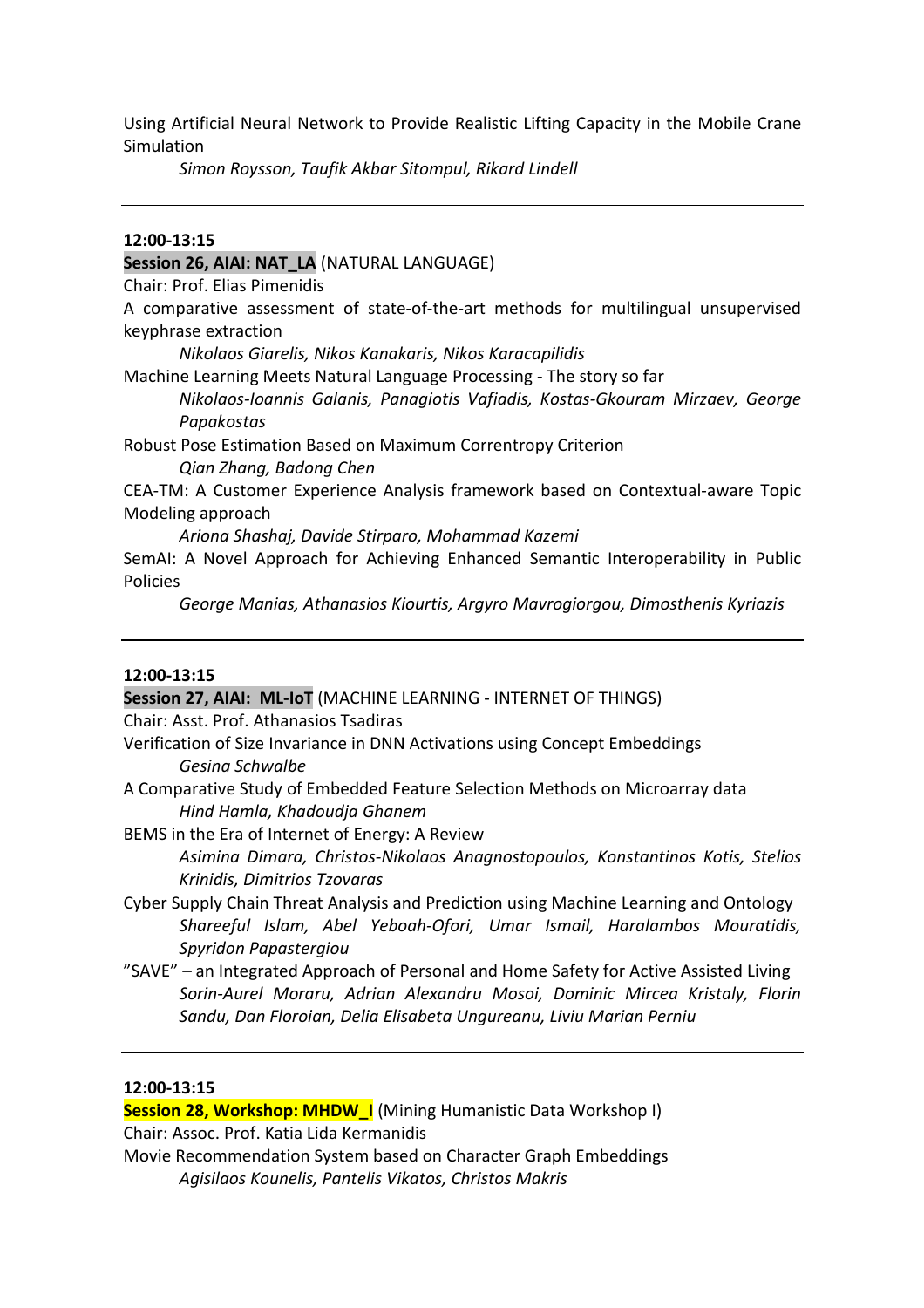Privacy-Preserving Text Labelling Through Crowdsourcing

*Giannis Haralabopoulos, Mercedes Torres Torres, Ioannis Anagnostopoulos, Derek Mcauley* 

- Forecasting Air Flight Delays and Enabling Smart Airport Services in Apache Spark *Gerasimos Vonitsanos, Theodor Panagiotakopoulos, Andreas Kanavos, Athanasios Tsakalidis*
- Visitor behavior analysis for an ancient Greek technology exhibition  *Dimitrios Kosmopoulos, Kali Tzortzi*
- Recognition of epidemic cases in social web texts

*Apostolos Antonakakis, Eleftherios Alexiou, Nemanja Jevtic, Georgios Sideras, Eftichia Farmaki, Sofronia Foutsitzi, Katia Lida Kermanidis* 

#### **12:00-13:30**

# **Session 29, Workshop: DARE** (Distributed AI for Resource-Constrained Platforms) / **Discussion Forum / Open Session**

Chair: Dr. Giorgos Dimitriou

AI in Security and Defence, Moderated Round table

#### **13:30-14:30**

**Session 30, Plenary 3:** "Is "Big Tech" Becoming the "Big Tobacco" of Artificial

Intelligence?"

Chair: Prof. Lazaros Iliadis

**Keynote Speaker: John Macintyre** 

Pro Vice Chancellor at the University of Sunderland, United Kingdom

#### **15:30-16:30**

**Session 31, Plenary 4: "**Human-Centered Computer Vision: Core Components and Applications"

Chair: Prof. Ilias Maglogiannis

#### **Keynote Speaker: Antonis Argyros**

Professor and Chair, Computer Science Department, University of Crete, Greece Researcher, Foundation for Research and Technology – Hellas (FORTH)

#### **16:30-17:45**

**Session 32, EANN: DEE-CLA-FZ** (DEEP LEARNING-CLASSIFICATION-FUZZY)

Chair: Assoc. Prof. Dimitrios Kosmopoulos

**EANN** # 41, 38, 14, 19, 17

Face Detection with YOLO on Edge

 *Adamu Ali-Gombe, Eyad Elyan, Carlos Francisco Moreno-Garc ́ıa, Johan Zwiegelaar* 

Fuzzy Approach to Identity Resolution

 *Asif Nawaz, Hassan Kazemian* 

Anomaly Detection by Robust Feature Reconstruction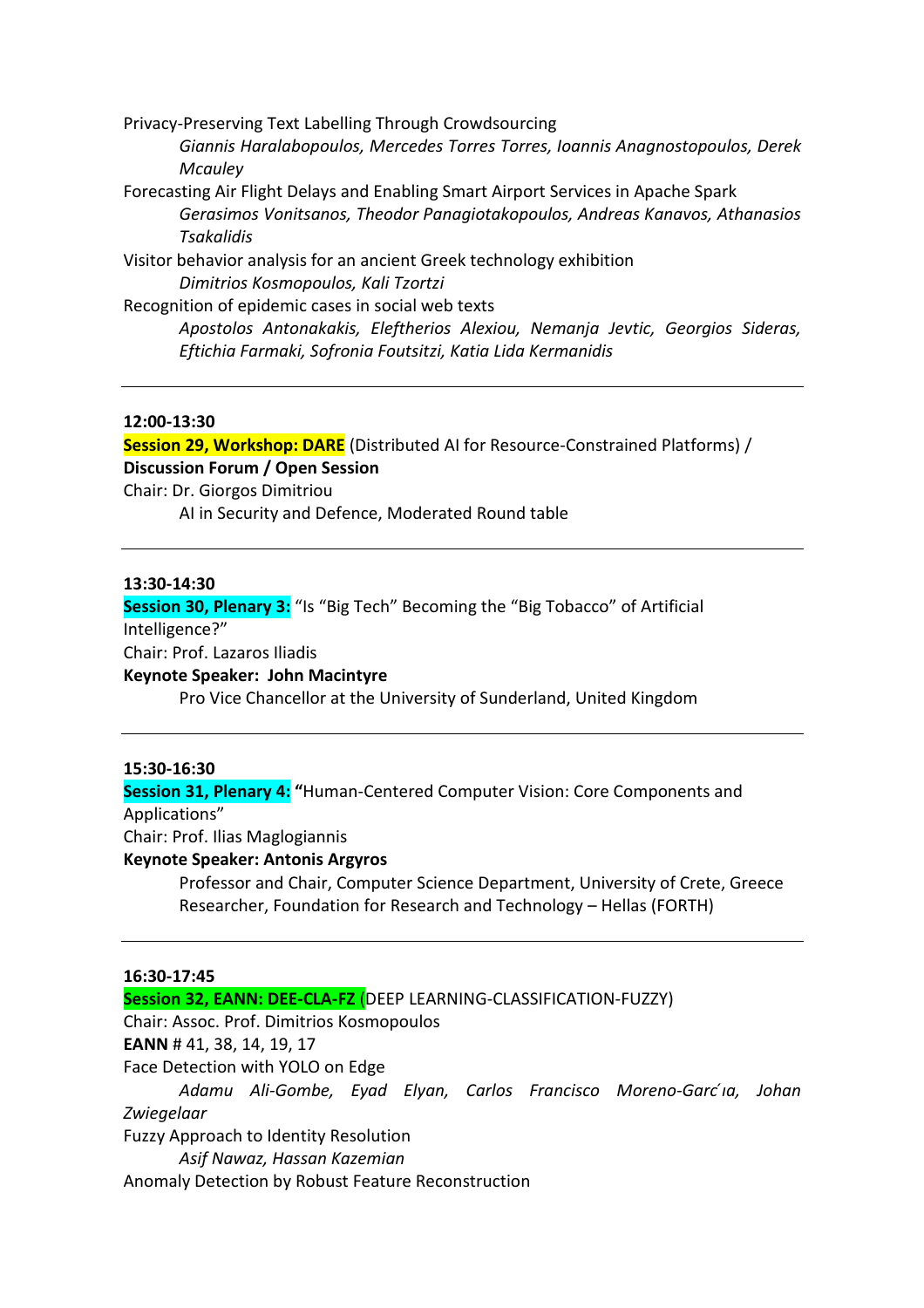*Ron Triepels Theofanis Aravanis, Andreas Petratos, Georgia Douklia, Efpraxia Plati*  Squeeze-and-Threshold based quantization for Low-Precision Neural Networks

 *Binyi Wu, Bernd Waschneck, Christian Mayr* 

Efficient Realistic Data Generation Framework leveraging Deep Learning-based Human Digitization

*Charalampos Symeonidis, Paraskevi Nousi, Pavlos Tosidis, Konstantinos Tsampazis, Nikolaos Passalis, Anastasios Tefas, Nikos Nikolaidis* 

#### **16:30-17:45**

**Session 33, AIAI: DL-BLC** (DEEP LEARNING - BLOCKCHAIN)

Chair: Assoc. Prof. Vangelis Metsis

Improved Biomedical Entity Recognition via longer context modelling

 *Nikolaos Stylianou, Panagiotis Kosmoliaptsis, Ioannis Vlahavas* 

ebioMelDB: Multi-modal database for melanoma and its application on estimating patient prognosis

*Aigli Korfiati, Giorgos Livanos, Christos Konstantinou, Sophia Georgiou, George Sakellaropoulos* 

Federated Blockchained Supply Chain Management: A CyberSecurity and Privacy Framework

*Konstantinos Demertzis, Lazaros Iliadis, Elias Pimenidis, Nikolaos Tziritas, Maria Koziri, Panagiotis Kikiras, Michael Tonkin* 

Learning Sentiment-aware Trading Strategies for Bitcoin leveraging Deep Learning-based Financial News Analysis

 *Nikolaos Passalis, Solon Seficha, Avraam Tsantekidis, Anastasios Tefas*  Analysis and Prediction for House Sales Price Using a Hybrid Machine Learning Approach

 *S. M. Soliman Hossain, Jyoti Rawat, Doina Logofatu*

#### **16:30-17:45**

**Session 34, Workshop: EEAI** (Energy Efficiency and Artificial Intelligence) Chair: Dr. Stelios Krinidis, Dr. Dimitrios Tzovaras, Prof. Jasminko Novak

Semantic modeling of trustworthy IoT entities in energy-efficient cultural spaces

*Konstantina Zachila, Konstantinos Kotis, Asimina Dimara, Stamatia Ladikou, Christos-Nikolaos Anagnostopoulos* 

Short Term Net Imbalance Volume Forecasting through Machine and Deep Learning: A UK case study

*Elpiniki Makri, John Koskinas, Apostolos Tsolakis, Dimosthenis Ioannidis, Dimitrios Tzovaras* 

Explainable needn't be (much) less accurate: evaluating an explainable AI dashboard for energy forecasting

 *Ana Grimaldo, Jasminko Novak* 

Improving Energy Efficiency in Tertiary Buildings through user-driven Recommendations delivered on optimal Micro-moments

*Apostolos C. Tsolakis, George Tsakirakis, Vasileios G. Vasilopoulos, Konstantinos Peppas, Charisios Zafeiris, Iordanis Makaratzis, Ana Grimaldo, Stelios Krinidis, Jasminko Novak, George Bravos, Dimitrios Tzovaras*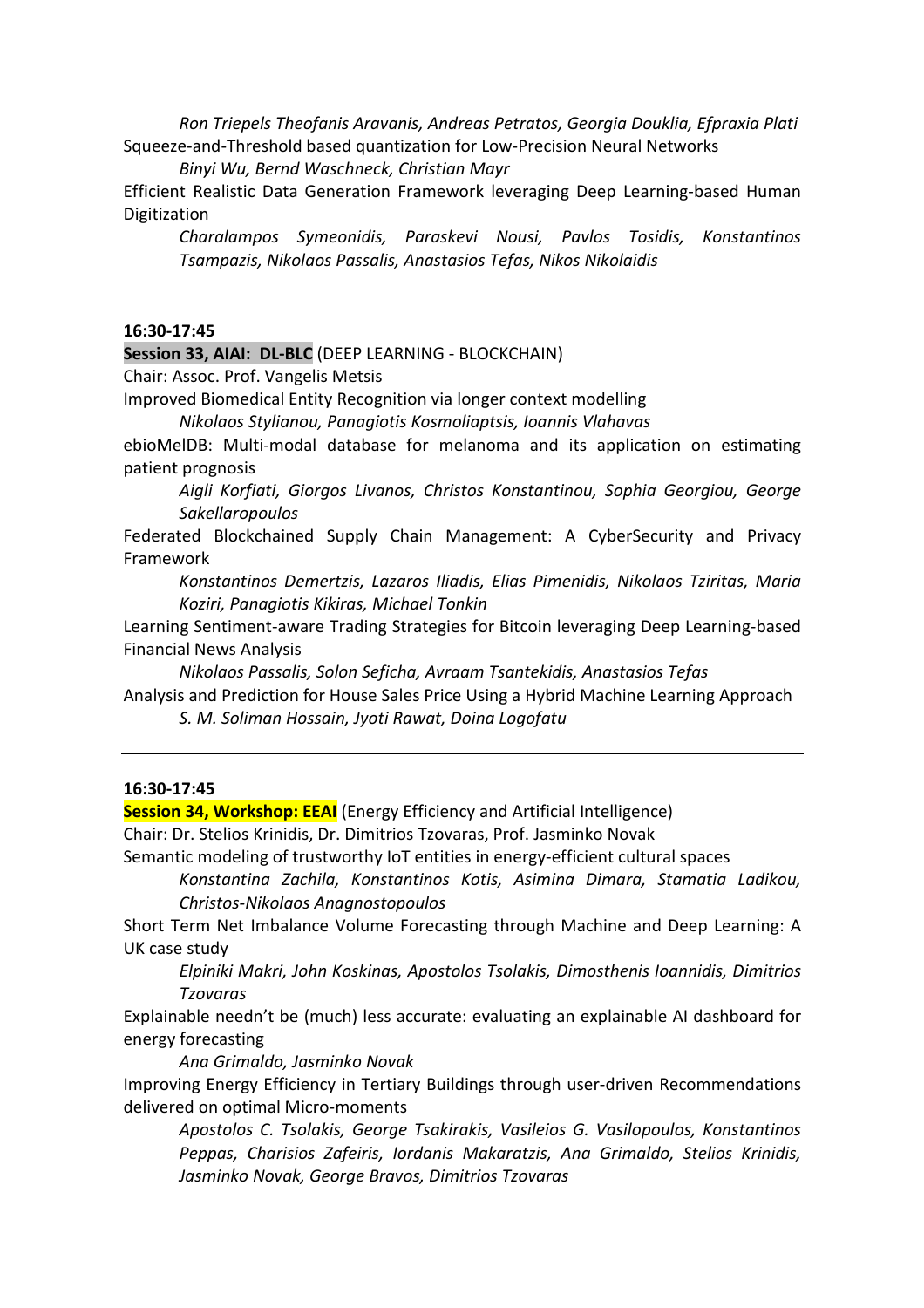A Recommendation Specific Human Activity Recognition Dataset with Mobile Device's Sensor Data

*Alexandros Vrochidis, Vasileios G. Vasilopoulos, Konstantinos Peppas, Valia Dimaridou, Iordanis Makaratzis, Apostolos C. Tsolakis, Stelios Krinidis, Dimitrios Tzovaras* 

# **16:30-17:30**

**Session 35, Workshop: DAAI** (Defense Applications of AI)

Chair: Prof. Lazaros Iliadis

- On the potential of SDN enabled network deployment in tactical environments *Georgios Lazaridis, Kostas Papachristou, Anastasios Drosou, Dimosthenis Ioannidis, Periklis Chatzimisios, Dimitrios Tzovaras*
- A Lipschitz Shapley Explainable Defense Methodology Against Adversarial Attacks *Konstantinos Demertzis, Panagiotis Kikiras, Lazaros Iliadis*
- A Multimodal AI-leveraged Counter-UAV Framework for Diverse Environments  *Eleni Diamantidou, Antonios Lalas, Konstantinos Votis, Dimitrios Tzovaras*
- Cyber-attack detection and trust management toolkit for defence-related microgrids *Charalampos - Rafail Medentzidis, Thanasis Kotsiopoulos, Vasileios Vellikis, Dimosthenis Ioannidis, Dimitrios Tzovaras, Panagiotis Sarigiannidis*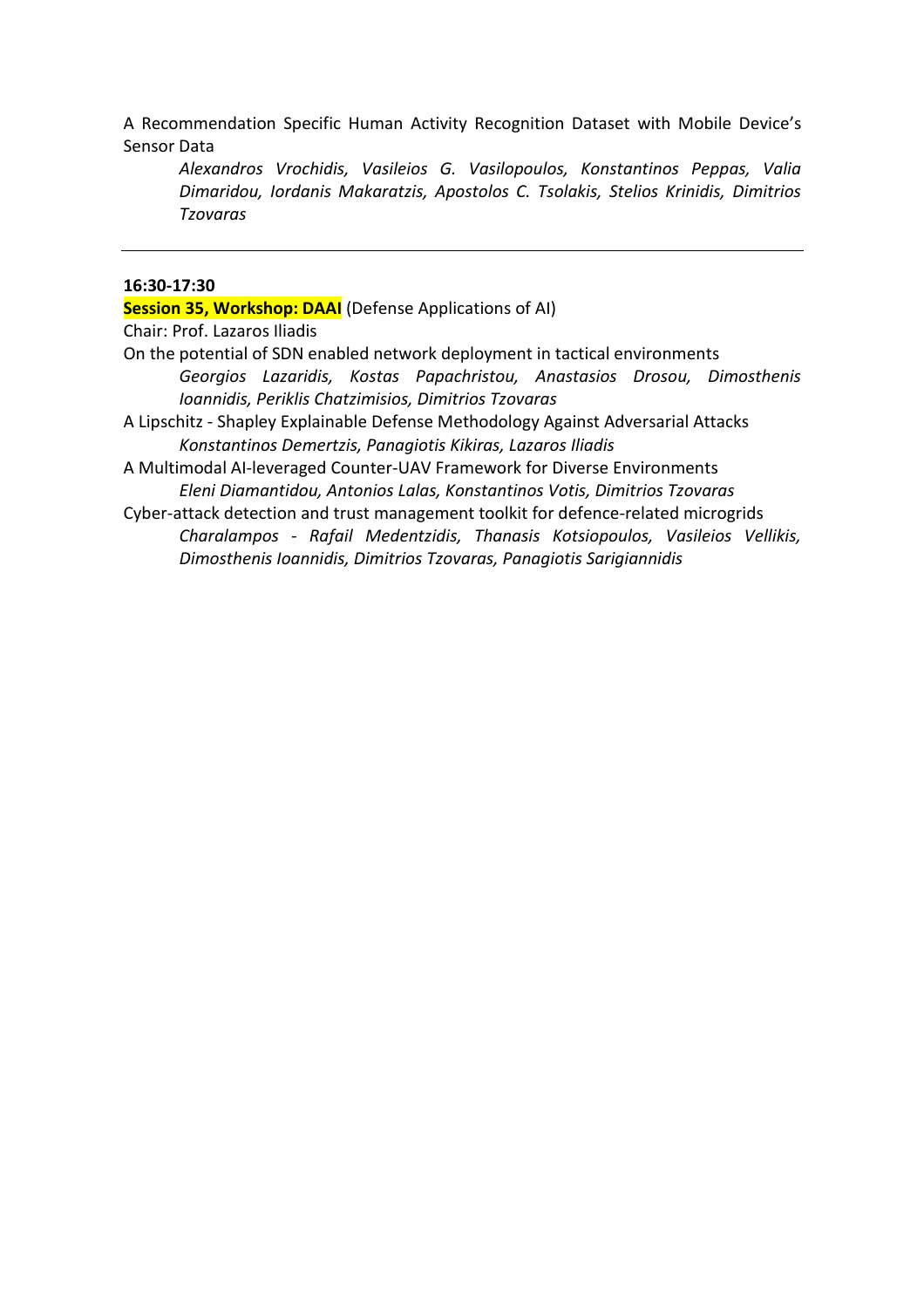# **Sunday 27/6/2021**

#### **10:00-18:00 Registration**

#### **10:30-11:30**

**Session 36, Plenary 5:**" How can Artificial Intelligence efficiently support Sustainable Development?"

Chair: Prof. Ilias Maglogiannis

**Keynote Speaker:** Eunika Mercier-Laurent

Université de Reims Champagne-Ardenne, CReSTIC/MODECO

# **11:30-12:45**

**Session 37, EANN: DEE – ADV-FUZZY** (DEEP LEARNING – ADVERSARIAL-FUZZ)

Chair: Prof. Hassan Kazemian

Deep Learning for Water Quality Classification in Water Distribution Networks  *Essa Q. Shahra, Wenyan Wu, Shadi Basurra, Stamatia Rizou* 

Face Spoof Detection: An Experimental Framework

 *Faseela Abdullakutty, Eyad Elyan, Pamela Johnston* 

Automatic Facial Expression Neutralisation Using Generative Adversarial Network  *Wiem Grina, Ali Douik* 

Early prediction of COVID-19 onset by fuzzy-neuro inference

*Mario Malcangi* 

Creating Ensembles of Generative Adversarial Network Discriminators for One-class Classification

*Mihai Ermaliuc, Daniel Stamate, George Magoulas, Ida Pu* 

# **11:30-12:45**

**Session 38, AIAI: ML-BIC** (MACHINE (DEEP) LEARNING-BRAIN INSPIRED COMPUTING) Chair: Prof. Will Serrano

System-wide anomaly detection of industrial control systems via deep learning and correlation analysis

Gordon Haylett, Zahra Jadidi, Kien Nguyen Thanh

PQ-HDC: Projection-based Quantization Scheme for Flexible and Efficient Hyperdimensional Computing

 *Chi-Tse Huang, Cheng-Yang Chang, YUCHUAN CHUANG, An-Yeu Wu*  Scalable NPairLoss-based Deep-ECG for ECG Verification

 *Yu-Shan Tai, Yi-Ta Chen, An-Yeu Wu* 

Hyperdimensional Computing with Learnable Projection for User Adaptation Framework  *Yu-Ren Hsiao, YUCHUAN CHUANG, Cheng-Yang Chang, An-Yeu (Andy) Wu* 

An Approach Utilizing Linguistic Features for Fake News Detection

Dimitrios Panagiotis Kasseropoulos, Christos Tjortjis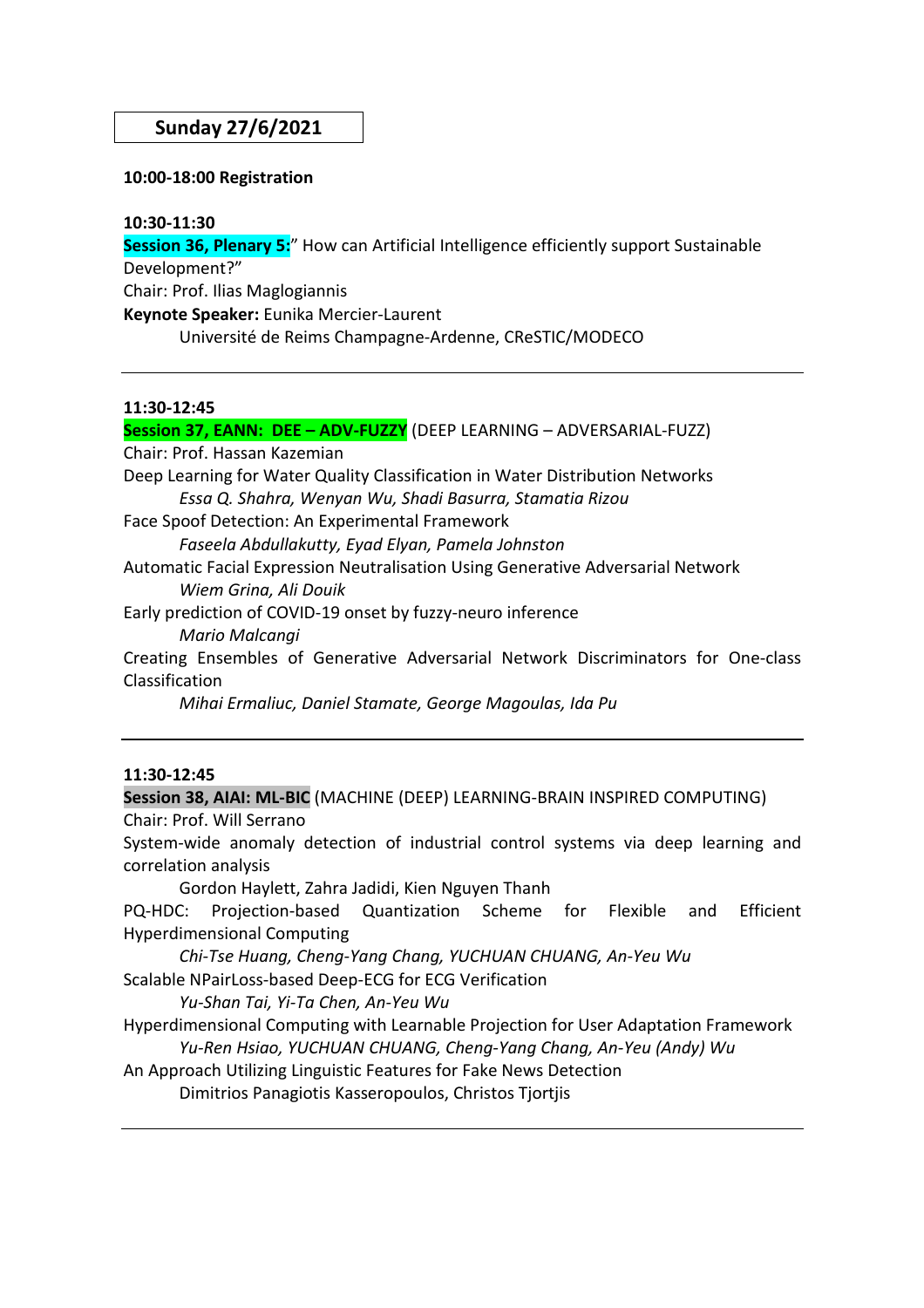#### **11:30-12:30**

**Session 39, AIAI: DL-CON III** (DEEP LEARNING CONVOLUTIONAL\_III)

Chair: Assoc. Prof. Christos Makris

An autoencoder convolutional neural network framework for Sarcopenia detection based on multi-frame ultrasound image slices

*Emmanuel Pintelas, Ioannis Livieris, Nikolaos Barotsis, George Panayiotakis, Panagiotis Pintelas* 

A Computational Model for the Second-Order Adaptive Causal Relationships between Anxiety, Stress and Physical Exercise

 *Lars Rass, Jan Treur* 

Improving the flexibility of production scheduling in flat steel production through standard and AI-based approaches: challenges and perspectives

*Vincenzo Iannino, Valentina Colla, Alessandro Maddaloni, Jens Brandenburger, Ahmad Rajabi, Andreas Wolff, Joaquin Ordieres, Miguel Gutierrez, Erwin Sirovnik, Dirk Mueller, Christoph Schirm* 

Efficient Approaches for Density-Based Spatial Clustering of Applications with Noise (short)

 *Pretom Kumar Saha, Doina Logofatu* 

# **11:30-12:30**

**Session 40, Workshop: MHDW II** (Mining Humanistic Data Workshop II)

Chair: Asst. Prof. Andreas Kanavos

Self-supervised approach for Urban Tree Recognition on Aerial Images

 *Lakshmi Babu Saheer, Mohamed Shahawy* 

Community Detection Algorithms for Cultural and Natural Heritage Data in Social Networks *Andreas Kanavos, Maria Trigka, Elias Dritsas, Gerasimos Vonitsanos, Phivos Mylonas* 

Active Bagging Ensemble Selection

*Vangjel Kazllarof, Sotiris Kotsiantis* 

Applying Machine Learning to Predict Whether Learners will Start a MOOC after Initial Registration

*Theodor Panagiotakopoulos, Sotiris Kotsiantis, Spiros Borotis, Fotis Lazarinis, Achilles Kameas* 

#### **13:00-14:00**

**Session 41, Plenary 6: "**Deep learning and Kernel Machines"

Chair: Prof. Eunika Mercier-Laurent

**Keynote Speaker: Prof. Dr.ir. Johan Suykens** 

KU Leuven, ESAT-Stadius and Leuven AI Institute

**14:00-15:15** 

**Session 42, EANN: DEE-FUZZ** (DEEP LEARNING-FUZZY)

Chair: Assoc. Prof. Christos Makris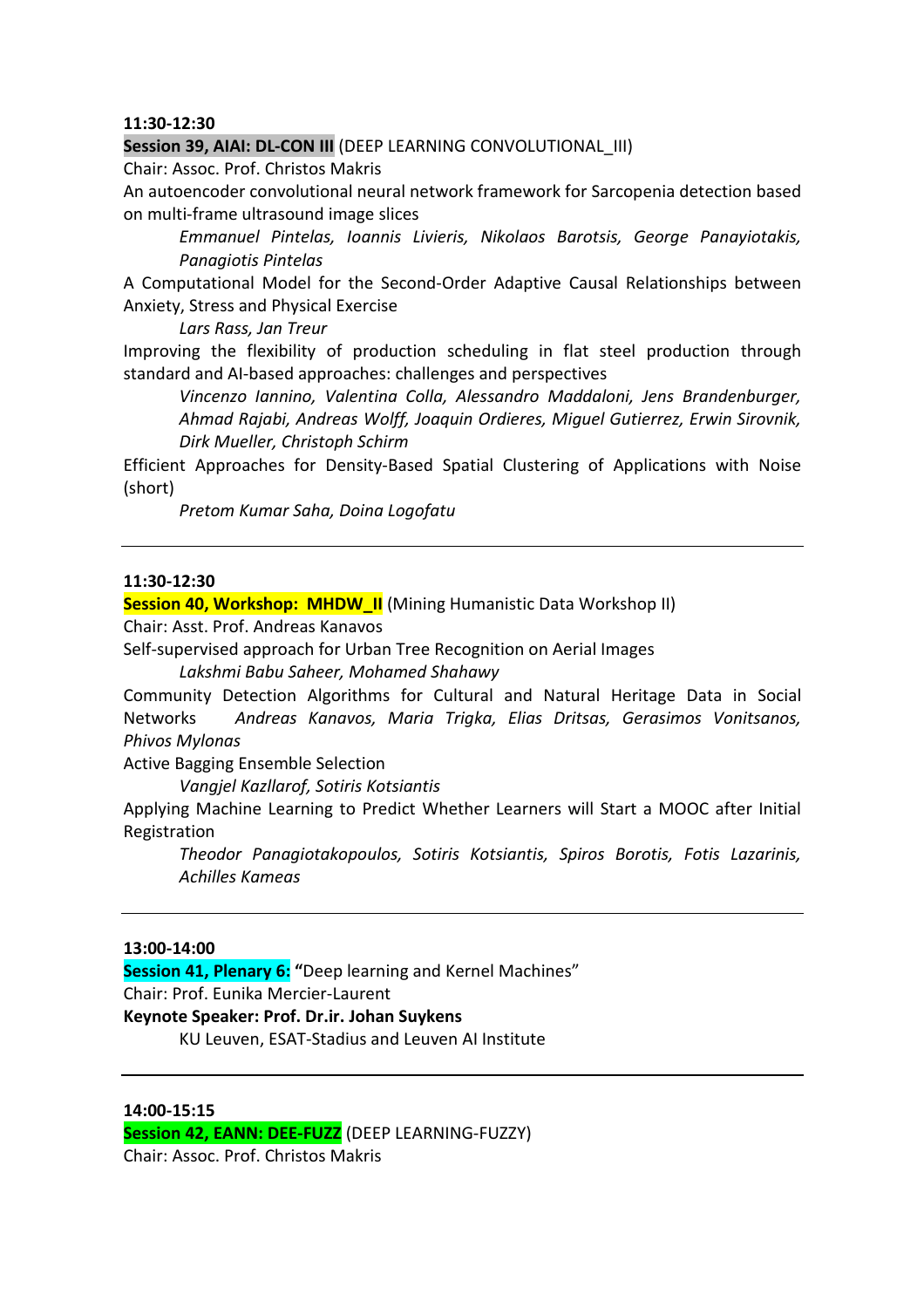Deep Neural Networks for Indoor Geomagnetic Field Fingerprinting with Regression Approach

 *Mahdi Abid, Grégoire Lefebvre* 

Drilling Operations Classification Utilizing Data Fusion and Machine Learning Techniques  *Marzieh Zare, Jussi-Pekka Lehtinen, Hesam Jafarian, Ari Visa, Liisa Aha* 

Impact of Classifiers to Drift Detection Method: A comparison

*Angelos Angelopoulos, Anastasios Giannopoulos, Nikolaos Kapsalis, Sotirios Spantideas, Lambros Sarakis, Stamatis Voliotis, Panagiotis Trakadas* 

Recommender systems algorithm selection using machine learning  *Nikolaos Polatidis, Stelios Kapetanakis, Elias Pimenidis* 

A Novel CNN-LSTM Hybrid Architecture for the Recognition of Human Activities *Sofia Stylianou-Nikolaidou, Ioannis Vernikos, Eirini Mathe, Evaggelos Spyrou, Phivos Mylonas* 

#### **14:00-15:15**

**Session 43, AIAI: DEE-FZ** (DEEP LEARNING-Fuzzy)

Chair: Prof. Kostas Delibasis

Intuitionistic Fuzzy Neural Network for Time Series Forecasting - The Case of Metal Prices *Petr Hajek, Vladimir Olej, Wojciech Froelich, Josef Novotny* 

Artificial Intelligence in Music Composition

 *Mincer Alaeddine, Anthony Tannoury* 

An Effective Loss Function for Generating 3D Models from Single 2D Image without Rendering

 *Nikola Zubić, Pietro Liò* 

Neural Network Compression Through Shunt Connections and Knowledge Distillation for Semantic Segmentation Problems

 *Bernhard Haas, Alexander Wendt, Axel Jantsch, Matthias Wess* 

Event-Detection Deep Neural Network for OTDR Trace Analysis\*\*

*Davide Rutigliano, Giacomo Boracchi, Pietro Invernizzi, Enrico Sozio, Cesare Alippi, Stefano Binetti* 

*\*\*EANN 2021 Paper* 

#### **14:00-15:00**

**Session 44, AIAI: DTM-ML** (DATA MINING-MACHINE LEARNING)

Chair: Asst. Prof. Sotiris Kotsiantis

BIBLIOBICLUSTER: A bicluster algorithm for Bibliometrics

 *Gloria Gheno* 

Topic identification via human interpretation of word clouds: The case of Instagram hashtags

 *Stamatios Giannoulakis, Nicolas Tsapatsoulis* 

The Generative Adversarial Random Neural Network

 *Will Serrano* 

Validation and Verification for Data Marketplaces

 *Will Serrano*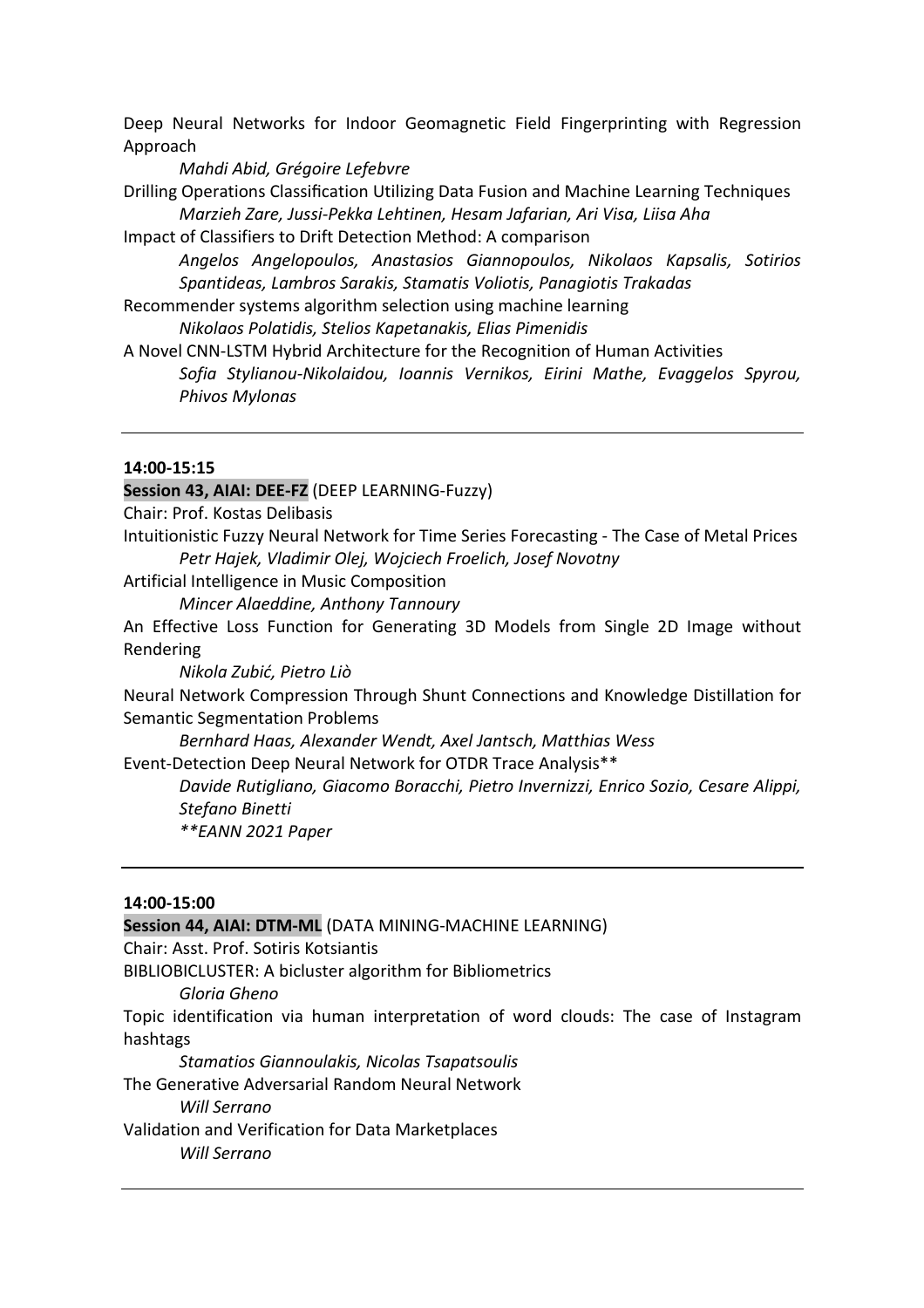#### **16:15-17:15**

**Session 45, Plenary 7:** "Unveiling Recurrent Neural Networks – What Do They Actually Learn and How?" Chair: Prof. Johan Suykens **Keynote Speaker: Prof. Peter Tino**  School of Computer Science, University of Birmingham, UK

#### **17:15-18:45 Session 46, TUTORIAL 3: MM\_HUB**

"Modern methods and tools for human biosignal analysis" Chair: Prof. Ilias Maglogiannis Tutor: **Prof. Vangelis Metsis**  Texas State University, USA

#### **17:15-18:15**

**Session 47, Workshop: 5G-PINE III** (5G – Putting Intelligence to the Network Edge III) **INDUSTRY/AI 5G TECHNOLOGY** Organization by the Hellenic Telecommunications

Organization Research Group

Chair: Dr. Ioannis Chochliouros

A Novel Architectural Approach for the Provision of Scalable and Automated Network Slice Management, in 5G and Beyond

Ioannis Chochliouros, Slawomir Kuklinski, Lechoslaw Tomaszewski, Christos Verikoukis, Anastasia Spiliopoulou, Alexandros Kostopoulos, Robert Kołakowski

The Challenge of Security Breaches in the Era of 5G Networking

 *Maria Belesioti, Jorge Carapinha, Rodoula Makri, Ioannis Chochliouros* 

Power Control in 5G Heterogeneous Cells considering User Demands using Deep Reinforcement Learning

 *Anastasios Giannopoulos, Sotirios Spantideas, Christos Tsinos, Panagiotis Trakadas* 

A prototype 5G/IoT implementation for transforming a legacy facility to a Smart Factory *Panagiotis Papaioannou, Nikolaos Tzanis, Christos Tranoris, Spyros Denazis, Alexios Birbas* 

#### **17:45-18:45**

**Session 48, EANN: ML-SENT** (MACHINE LEARNING-SENTIMENT ANALYSIS)

Chair: Prof. Elias Pimenidis

Improving the Diagnosis of Breast Cancer by Combining Visual and Semantic Feature **Descriptors** 

*George Apostolopoulos, Athanasios Koutras, Dionysios Anyfantis, Ioanna Christoyianni, Evangelos Dermatas* 

Contaminated Soil Detection: A proposal using Machine Learning with Hyperspectral imaging

*Fernando Henrique Oliveira Duarte, Gustavo Pessin, Rosa Elvira Correa Pabón, Jefferson Souza*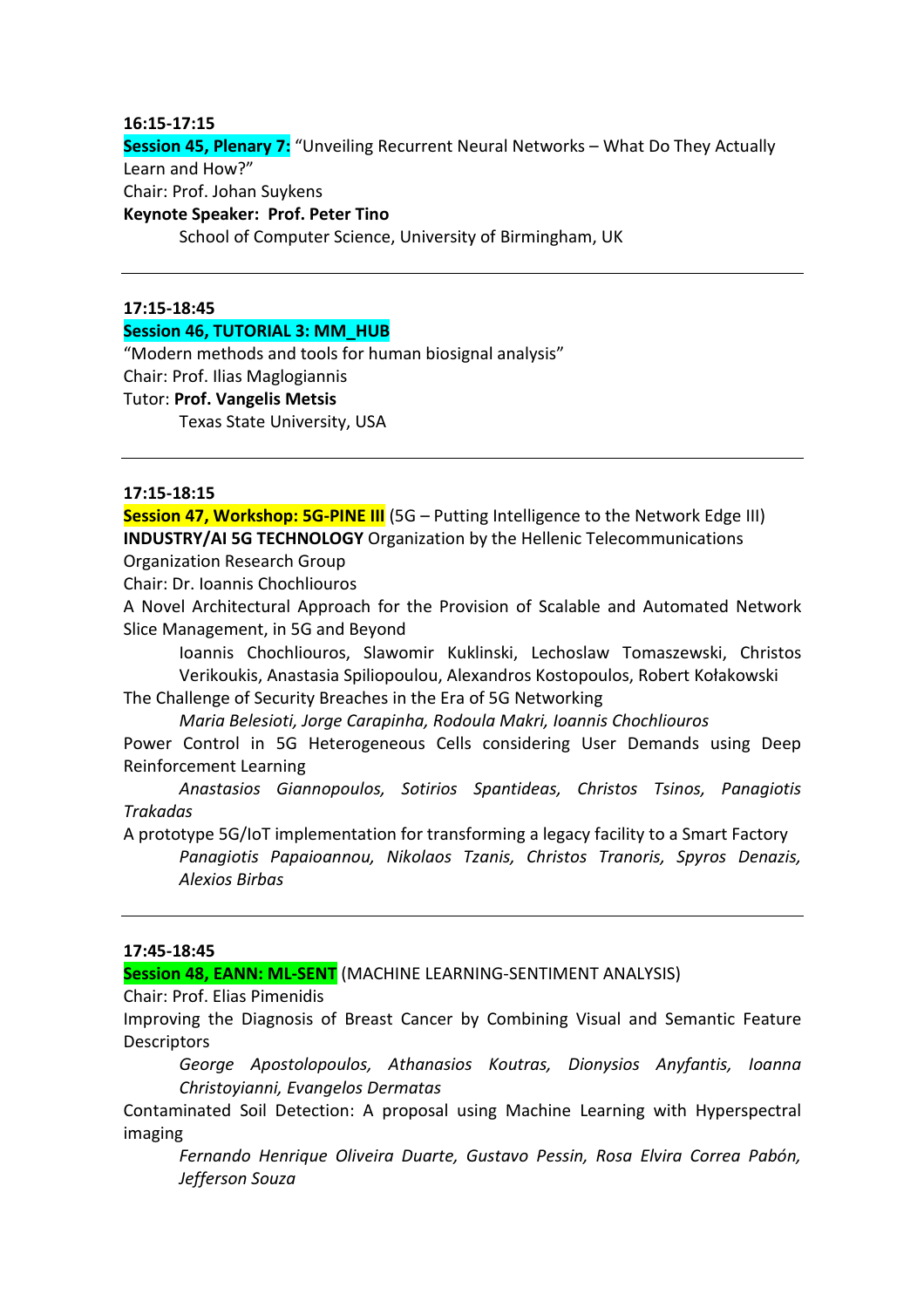Predicting Stock Price Movement using Financial News Sentiment *Jiaying Gong, Bradley Paye, Gregory Kadlec, Hoda Eldardiry*  Inverse Kinematics via a Network Ensemble and Learning Method  *Joshua Ramayrat, Teng-Sheng Moh* 

# **17:45-18:45**

**Session 49, AIAI: ML-DL** (MACHINE-DEEP LEARNING) Chair: Prof. Doina Logofatou Cross-lingual Approaches for Task-specific Dialogue ActRecognition  *Jiří Martínek, Christophe Cerisara, Pavel Kral, Ladislav Lenc*  Collaborative Edge-Cloud Computing for Personalized Fall  *Anne Ngu, Shaun Coyne, Priyanka Srinivas, Vangelis Metsis*  A Survey of Methods for Detection and Correction of Noisy Labels in Time Series Data  *Gentry Atkinson, Vangelis Metsis*  Deep Learning and AI for Optimization in 5G Technology  *Mahnaz Olfati, Kiran Parma* 

#### **17:15-18:30**

**Session 50, Workshop: EEAI** (Energy Efficiency and Artificial Intelligence) / **Discussion Forum / Open Session**

Chair: Dr. Stelios Krinidis, Dr. Apostolos Tsolakis & Prof. Jasminko Novak

17:15-17:25 - Dr. Stelios Krinidis, Presentation of the SIT4Energy project

- 17:25-17:50 Prof. Jasminko Novak, Intelligent Energy Management Tools for Prosumer Scenarios
- 17:50-18:10 Dr. Siranush Akarmazyan, Improved customer experience via intelligent mobile applications
- 18:10-18:30 Round table discussion

**19:00-19:15 Closing Session**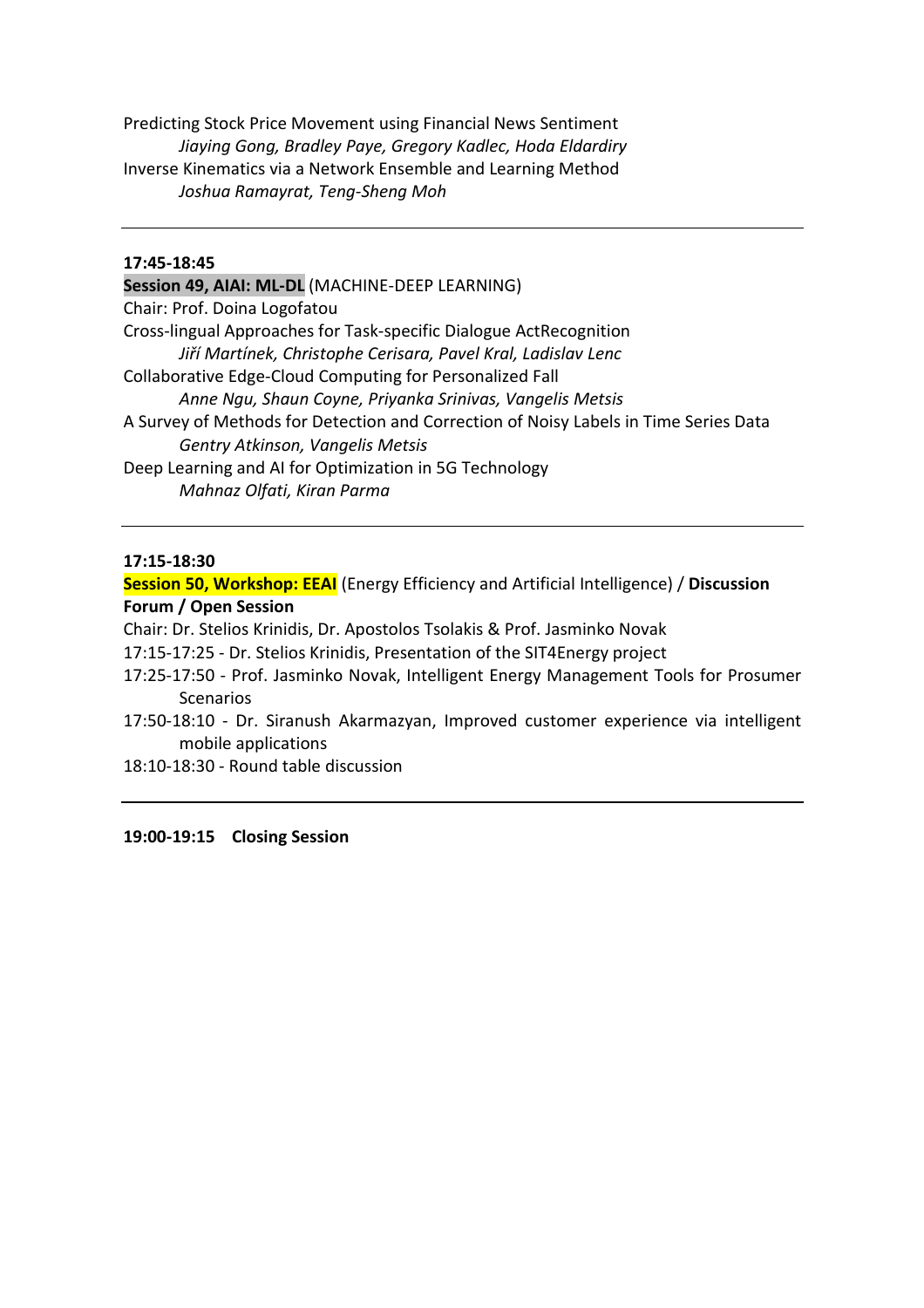#### **Webex Events Platform Access Links**

#### **Plenaries, Keynotes, Tutorials, and Invited Workshops**

Sessions: 1, 7, 10, 18, 24, 30, 31, 36, 41, 45 & 46 (all Open Access) 22<sup>nd</sup> EANN / 17<sup>th</sup> AIAI 2021, Open Plenaries & Tutorials Room

# **22nd EANN 2021 Technical Sessions**

Sessions: 2, 11, 15, 19, 25, 32, 37, 42 & 48 22nd EANN / 17th AIAI 2021, Room A

# **17th AIAI 2021 Technical Sessions**

Sessions: 3, 8, 12, 20, 26, 33, 38, 43 & 49 22<sup>nd</sup> EANN / 17<sup>th</sup> AIAI 2021, Room B

Sessions: 21, 27, 39 & 44  $22^{nd}$  EANN /  $17^{th}$  AIAI 2021, Room C

#### **Technical Workshops**

**5G-PINE 2021, 22<sup>nd</sup> EANN / 17<sup>th</sup> AIAI 2021, Workshops Room A** 

6th Workshop on "5G – Putting Intelligence to the Network Edge" Sessions: 13, 16 & 47

**AI – BIO 2021,** 22nd EANN / 17th AIAI 2021, Workshops Room B

Artificial Intelligence in Biomedical Engineering and Informatics Session: 17

# DAAI 2021, 22<sup>nd</sup> EANN / 17<sup>th</sup> AIAI 2021, Workshops Room B

Defense Applications of AI Session: 35

- **DARE 2021, 22<sup>nd</sup> EANN / 17<sup>th</sup> AIAI 2021, Workshops Room A** Distributed AI for Resource-Constrained Platforms Session: 4
- **EEAI 2021, 22<sup>nd</sup> EANN / 17<sup>th</sup> AIAI 2021, Workshops Room A** Energy Efficiency and Artificial Intelligence Session: 34
- **MHDW 2021, 22<sup>nd</sup> EANN / 17<sup>th</sup> AIAI 2021, Workshops Room A**

10th Mining Humanistic Data Workshop Sessions: 28 & 40